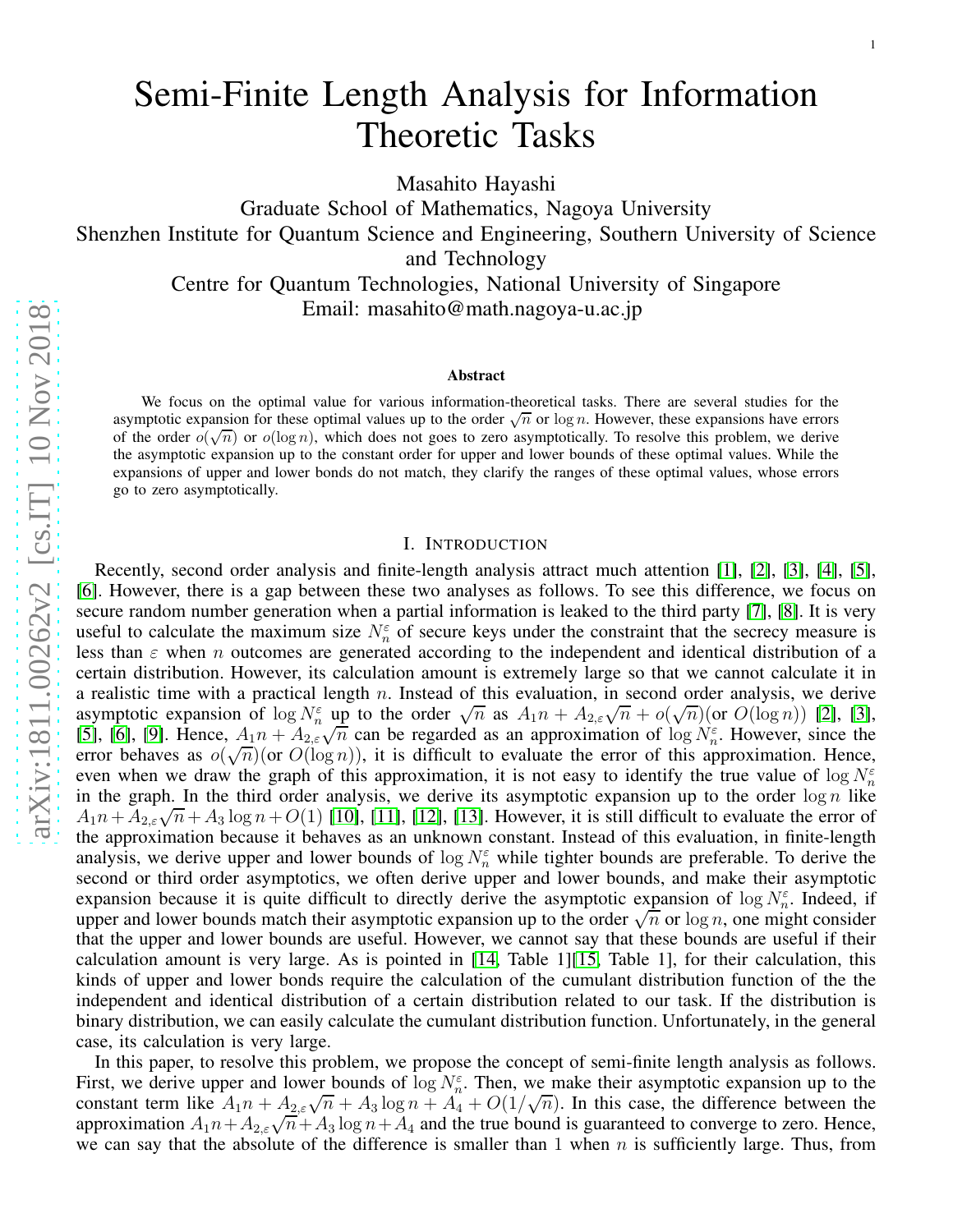these approximations of upper and lower bounds, we can estimate the range of the true value of  $\log N_n^{\varepsilon}$ . Since the aim is the approximate calculation of the upper and lower bounds, their asymptotic expansions do not necessarily need to match each other. But, if their first order coefficients do not match each other, the upper and/or lower bounds are so loose that they are not useful. We call this type of analysis the *semi-finite length analysis* for upper or lower bounds, which can be summarized as follows.

- R1 We can calculate the asymptotic expansion up to the constant term of the upper bound like  $A_1^+ n + A_{2,\varepsilon}^+ \sqrt{n} + A_3^+ \log n + A_4^+ + O(1/\sqrt{n}).$
- R2 We can calculate the same type of expansion of the lower bound like  $A_1^- n + A_{2,\varepsilon}^- \sqrt{n} + A_3^- \log n +$  $A_4^- + O(1/\sqrt{n}).$ <br> $A_1^+ = A_1^-$ .

 $R<sub>3</sub>$ 

This kind of problem has not been discussed except for the source coding without side information [\[1\]](#page-26-0), [\[16\]](#page-27-6).

In this paper, we address this problem for secure random number generation. To tackle this problem, using several useful existing results, we derive upper and lower bounds for  $\log N_n^{\varepsilon}$  of secure keys under the constraint that the secrecy measure is less than  $\varepsilon$  when n outcomes are generated according to the independent and identical distribution of a certain distribution. For their asymptotic expansion, we employ Edgeworth expansion and strong large deviation, which were derived by Bahadur and Rao [\[17\]](#page-27-7). Indeed, strong large deviation was employed for information theory in the papers [\[13\]](#page-27-3), [\[18\]](#page-27-8), [\[19\]](#page-27-9). While the papers [\[13\]](#page-27-3), [\[18\]](#page-27-8), [\[19\]](#page-27-9) employed saddle point approximation in addition to strong large deviation, in a similar way to the papers [\[20\]](#page-27-10), [\[21\]](#page-27-11), [\[22\]](#page-27-12), [\[23\]](#page-27-13) in other topics, we directly use the formula for strong large deviation to calculate higher order asymptotics so that we do not employ saddle point approximation.

The next target is channel coding, which has two famous finite-length bounds, the dependent test (DT) bound [\[24,](#page-27-14) Remark 15][\[6\]](#page-26-5) and the meta converse bound [\[25\]](#page-27-15)[\[26,](#page-27-16) Section 4.6][\[6\]](#page-26-5). To discuss channel coding, using a similar derivation based on strong large deviation and Edgeworth expansion, we derive semi-finite length expansion in the simple binary hypothesis testing with two frameworks, which are related to the above two types of bounds. In fact, these two types of bounds can be used for source coding with side information [\[27,](#page-27-17) Theorem 7]. Then, applying these expansions, we derive upper and lower bounds for this setting in the sense of semi-finite length analysis. In the same way, we derive the same types of upper and lower bounds for channel coding when we assume a symmetric condition for channel, the conditional additive condition defined in [\[14,](#page-27-4) Section IV] because this assumption brings simple derivation, which enables us to get an asymptotic expansion up to the constant order. Finally, we proceed to wire-tap channel [\[28\]](#page-27-18), [\[29\]](#page-27-19), [\[30\]](#page-27-20), [\[31\]](#page-27-21). In this model, as pointed in [\[32,](#page-27-22) Section V][\[33,](#page-27-23) Section VIII][\[34,](#page-27-24) Conclusions], we combine the results of secure random number generation and channel coding. Then, when the wire-tap channel is degraded and the channels to the legitimate receiver and the eavesdropper are conditional additive, we derive the desired asymptotic expansion while the paper [\[35\]](#page-27-25) discusses the second order asymptotics for generic wire-tap channels.

The rest of the paper is organized as follows. In Section [II,](#page-1-0) we summarize notations used in this paper. Section [III](#page-3-0) discusses secure random number generation. Next, Section [IV](#page-8-0) treats simple binary hypothesis testing. Section [V](#page-8-1) treats fixed-length source coding. by sing the result of Section [IV.](#page-8-0) Then, using the result of Section [IV,](#page-8-0) Section [VI](#page-9-0) proceeds to channel coding. Applying the results of Sections [III](#page-3-0) and [VI,](#page-9-0) Section [VII](#page-11-0) addresses wire-tap channel coding. To show the asymptotic expansion given in Sections [III](#page-3-0) and [IV,](#page-8-0) Section [VIII](#page-17-0) prepares knowledge of strong large deviation and Edgeworth expansion. Using these tools, Sections [IX](#page-19-0) and [X](#page-23-0) show the asymptotic expansion stated in Sections [III](#page-3-0) and [IV,](#page-8-0) respectively. Section [XI](#page-24-0) gives the conclusion.

### II. PRELIMINARIES

<span id="page-1-0"></span>To discuss higher order asymptotics, we need several information quantities. In this section, we prepare notations used in this paper and prepare these information quantities.

## *A. Notations*

For a set A, let  $P(A)$  be the set of all probability distribution on A. It is also convenient to introduce the set  $\overline{\mathcal{P}}(\mathcal{A})$  of all sub-normalized non-negative functions. We denote the set of conditional distributions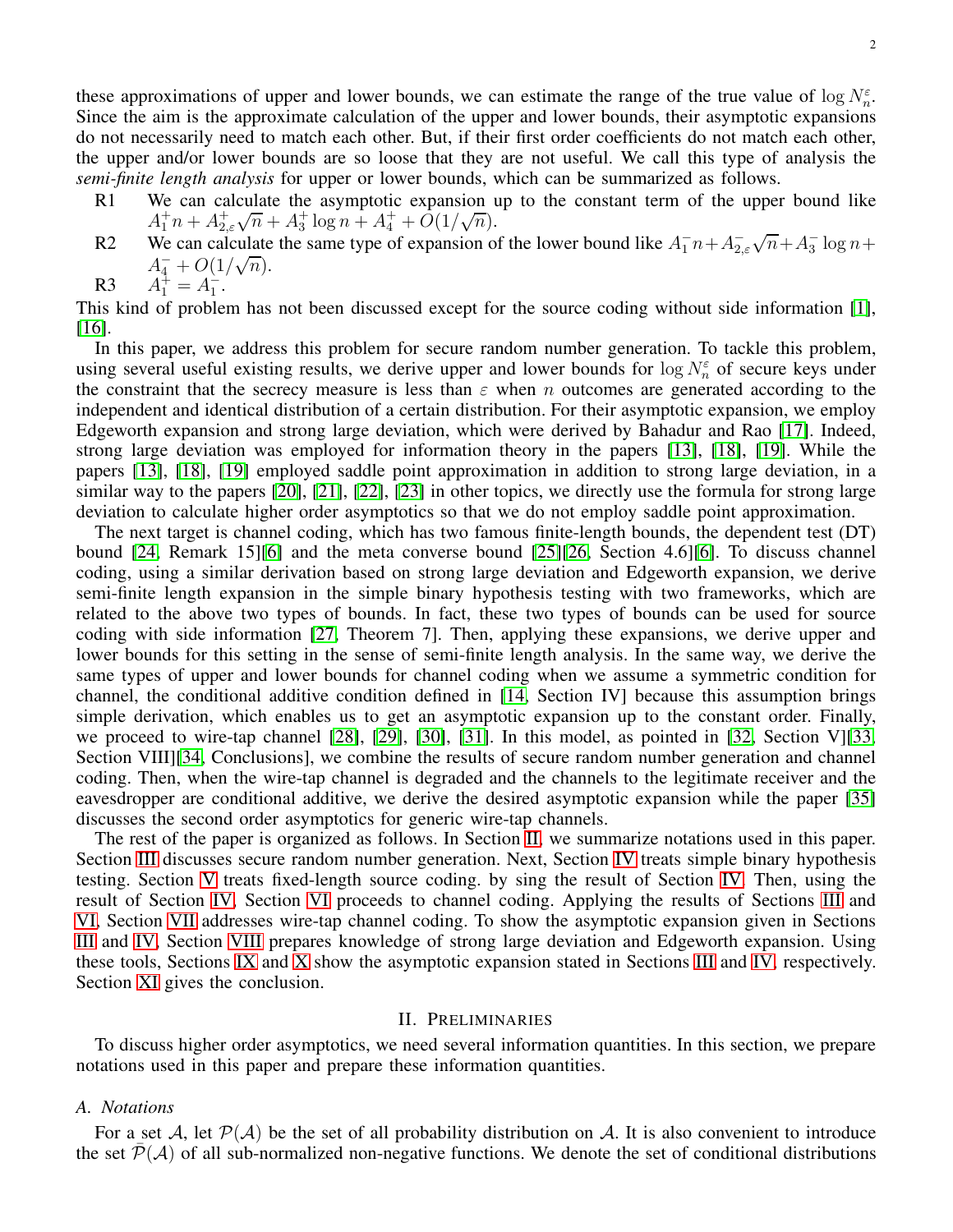on B conditioned with A by  $P(B|A)$ . Given a distribution  $P_A \in P(A)$ , a conditional distribution  $P_{B|A} \in \mathcal{P}(\mathcal{B}|\mathcal{A})$ , we define the joint distribution  $P_{B|A} \times P_A \in \mathcal{P}(\mathcal{A} \times \mathcal{B})$  as  $P_{B|A} \times P_A(b,a) :=$  $P_{B|A}(b|a)P_A(a)$ . In particular,  $P_{B|A=a}$  is defined as  $P_{B|A=a}(b) := P_{B|A}(b, a)$ . When the conditional distribution  $P_{B|A=a}$  does not depend on  $a \in A$ , this notation expresses the product distribution. That is,  $P_E \times P_A$  is defined as  $P_B \times P_A(b, a) := P_B(b)P_A(a)$ . We define the distribution  $P_{B|A} \cdot P_A \in \mathcal{P}(\mathcal{B})$ as  $P_{B|A} \times P_A(b, a) := \sum_{a \in A} P_{B|A}(b|a) P_A(a)$ . Given  $P_{AB} \in \mathcal{P}(\mathcal{A} \times \mathcal{B})$ , the marginal distribution  $P_A$  is defined as  $P_A(a) := \sum_{b \in B} P_{AB}(a, b)$ . Also, the normalized uniform distribution on A is denoted by  $U_A$ . We define the distribution  $P_A^n$  on  $\mathcal{A}^n$  as  $P_A^n(a_1, \ldots, a_n) := P_A(a_1) \cdots P_A(a_n)$ . We define the conditional distribution  $P_{B|A}^n$  on  $\mathcal{B}^n$  conditioned with  $\tilde{\mathcal{A}}$  as  $P_{B|A}^n(b_1,\ldots,b_n|a_1,\ldots,a_n) := P_{B|A}(b_1|a_1)\cdots P_{B|A}(b_n|a_n)$ .

Further,  $\mathbb{E}_P$  and  $\mathbb{V}_P$  express the expectation and the variance under the distribution  $P \in \overline{\mathcal{P}}(\mathcal{A})$ , respectively, as follows.

$$
\mathbb{E}_P[f(A)] := \sum_{a \in \mathcal{A}} P(a)f(a), \quad \mathbb{V}_P[f(A)] := \sum_{a \in \mathcal{A}} P(a)(f(a) - \mathbb{E}_P[f(A)])^2.
$$
 (1)

# *B. Information quantity for first order asymptotics*

Given two distributions  $P, Q \in \mathcal{P}(\mathcal{A})$ , the difference between two distributions are evaluated by the variational distance defined by

$$
d(P,Q) := \frac{1}{2} \sum_{a \in \mathcal{A}} |P(a) - Q(a)| = \frac{1}{2} \mathbb{E}_P \left[ \left| 1 - \frac{Q}{P} \right| \right].
$$
 (2)

Also, we use the relative entropy  $D(P||Q)$  and the entropy  $H(P)$ 

$$
D(P||Q) := \mathbb{E}_P\left[\log\frac{P}{Q}\right], \quad H(P) := -\mathbb{E}_P\left[\log P\right],\tag{3}
$$

where throughout this paper, the base of the logarithm is chosen to be  $e$ . We introduce special notations for distributions P and Q on the joint system A and B. We assume that their marginal distributions on B are the same distribution  $P_B$  and their conditional distributions on A condition with B are given as  $P_{A|B}$  and  $Q_{A|B}$ . Then, we use the notation  $D(P_{A|B}||Q_{A|B}|P_B) := \sum_b P_B(b)D(P_{A|B=b}||Q_{A|B=b})$ . When a distribution Q on  $A \times B$  is given as  $P_{AB}$  and a distribution Q on  $\overline{A} \times B$  is given as  $Q(a, b) = R_B(b)$  by using a distribution  $R_B$  on A, we write  $D(P||Q)$  as  $D(P_{AB}||R_B)$ .

For  $P_{AB} \in \mathcal{P}(\mathcal{A} \times \mathcal{B})$  and a normalized  $R_B \in \mathcal{P}(\mathcal{B})$ , the conditional entropy  $H(P_{AB}|R_B)$  relative to  $R_B$  is defined to be  $-D(P_{AB}||R_B)$ . When  $P_{AB}$  is a normalized distribution and  $R_B$  is the marginal distribution  $P_B$ ,  $H(P_{AB}|P_B)$  is a non-negative value. Then, we define the conditional minimum entropy relative to  $R_B$  [\[37\]](#page-27-26)

<span id="page-2-0"></span>
$$
H_{\min}(P_{AB}|R_B) := -\log \max_{(a,b)\in \text{supp}(P_{AB})} \frac{P_{AB}(a,b)}{R_B(b)}.
$$
\n(4)

The conditional Rényi entropy of order 2 relative to  $R_B$  is defined as

<span id="page-2-1"></span>
$$
H_2(P_{AB}|R_B) := -\log \sum_{(a,b)\in \text{supp}(P_{AB})} \frac{P_{AB}(a,b)^2}{R_B(b)} \ge H_{\min}(P_{AB}|R_B). \tag{5}
$$

# *C. Information quantity for higher order asymptotics*

In this paper, to get higher order expansions, given two distributions  $P, Q \in \overline{\mathcal{P}}(\mathcal{A})$ , we employ the relative entropy variance  $V(P||Q)$  and  $\kappa(P||Q)$  as

$$
V(P||Q) := V_P \left[ \log \frac{P}{Q} \right] \tag{6}
$$

$$
\kappa(P||Q) := \mathbb{E}_P\Big[\Big(\frac{-\log\frac{P}{Q} - D(P||Q)}{\sqrt{V(P||Q)}}\Big)^3\Big],\tag{7}
$$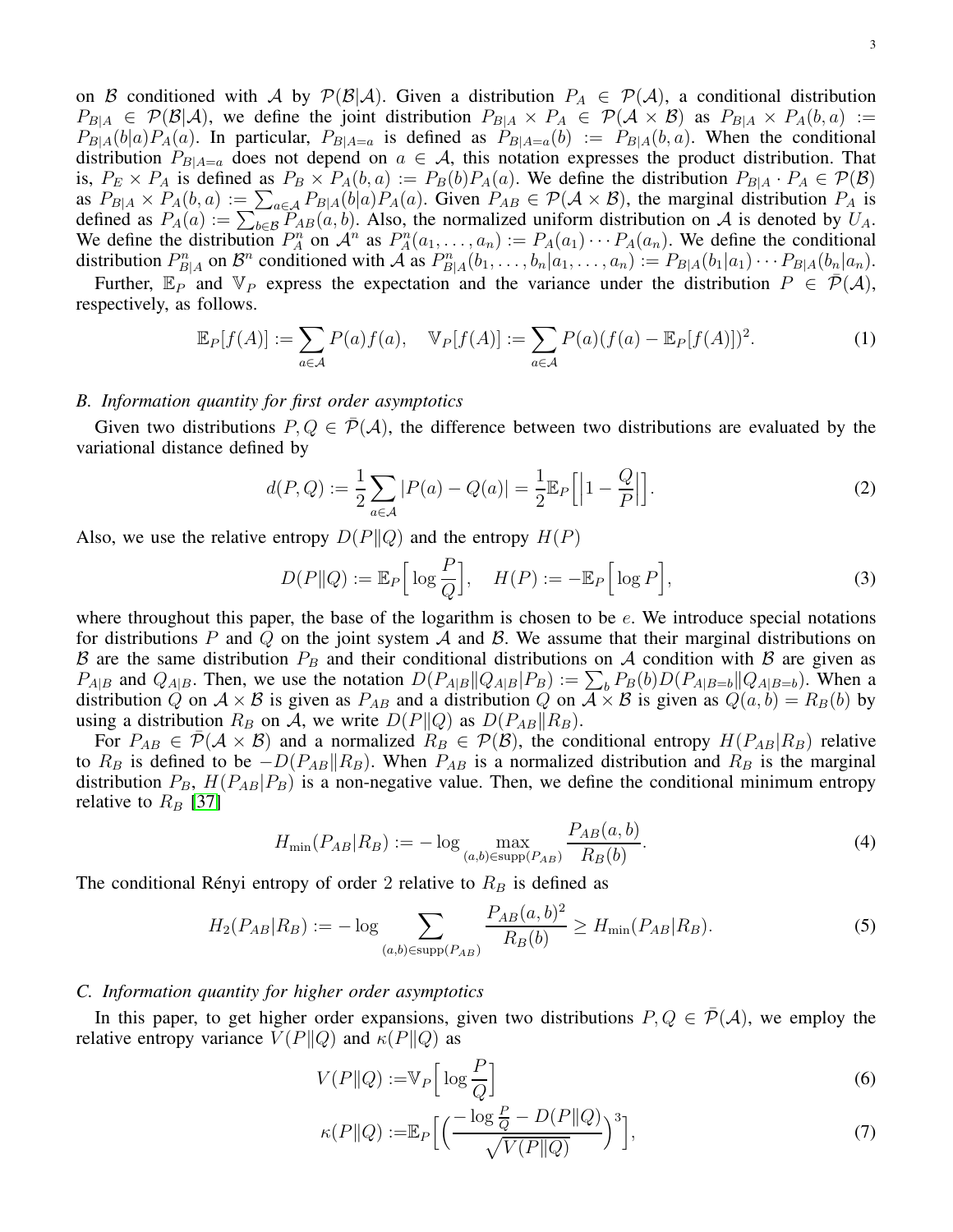which equals the skewness, i.e., the normalized third cumulant of  $-\log \frac{P}{Q}$ . To define more complicated values, we employ the lattice span  $d_{(P||Q)}$  of the variable  $-\log \frac{P}{Q}$ , which is defined in the beginning of Section [VIII.](#page-17-0) For example, when  $-\log \frac{P}{Q}$  is a continuous variable, the lattice span  $d_{(P||Q)}$  is zero. Then, we define the function  $v(d)$  as

$$
v(d) := \begin{cases} \log \frac{d}{1 - e^{-d}} & \text{when } d > 0\\ 0 & \text{when } d = 0. \end{cases}
$$
 (8)

To describe the constant term of the asymptotic expansion, using  $v(d_{(P||Q)})$  and  $\Phi(x) := \int_{-\infty}^{x} \frac{1}{\sqrt{2}} dx$  $rac{1}{2\pi}$  exp $\left(-\frac{x^2}{2}\right)$  $\frac{x^2}{2}$ ) $dx$ , we define

$$
F_1^{\varepsilon}(P||Q) := \frac{\sqrt{V(P||Q)}\kappa(P||Q)(\Phi^{-1}(\varepsilon)^2 - 1)}{6} + e^{v(d_{(P||Q)})}
$$
(9)  

$$
F_2^{\varepsilon}(P||Q) := \frac{\sqrt{V(P||Q)}\kappa(P||Q)(\Phi^{-1}(\varepsilon)^2 - 1)}{4} + e^{v(d_{(P||Q)})}
$$

$$
F_2^{\varepsilon}(P||Q) := \frac{\sqrt{V(2 + ||\mathcal{L}/(2 + ||\mathcal{L}/(2 + ||\mathcal{L}/(2 + ||\mathcal{L}/(2 + ||\mathcal{L}/(2 + ||\mathcal{L}/(2 + ||\mathcal{L}/(2 + ||\mathcal{L}/2))))})}}{6} + 3\log 2 - 2 - \log \pi - \log V(P||Q) - \Phi^{-1}(\varepsilon)^2
$$
\n
$$
F_3^{\varepsilon}(P||Q) := \frac{\sqrt{V(P||Q)}\kappa(P||Q)(\Phi^{-1}(\varepsilon)^2 - 1)}{6}
$$
\n(10)

$$
+\frac{7}{2}\log 2 - 2 - \frac{1}{2}\log \pi - \frac{1}{2}\log V(P||Q) - \frac{1}{2}\Phi^{-1}(\varepsilon)^2 - v(d_{(P||Q)}).
$$
 (11)

$$
F_4^{\varepsilon}(P||Q) := \frac{\sqrt{V(P||Q)}\kappa(P||Q)(\Phi^{-1}(\varepsilon)^2 - 1)}{6} + \frac{1}{2}\log(2\pi V(P||Q)) + \frac{1}{2}\Phi^{-1}(\varepsilon)^2 - v(d_{(P||Q)})\tag{12}
$$

$$
F_5^{\varepsilon}(P||Q) := \frac{\sqrt{V(P||Q)}\kappa(P||Q)(\Phi^{-1}(\varepsilon)^2 - 1)}{6} - \frac{1}{2}\log V(P||Q) - v(d_{(P||Q)}) - 1.
$$
 (13)

Strassen [\[1\]](#page-26-0) implicitly used the quantity  $F_4^{\varepsilon}(P||Q)$  for the non-lattice case, i.e., for the case of  $d = 0$  in the context of source coding with no side information and hypothesis testing. Kontoyiannis and Verdú [\[16\]](#page-27-6) explicitly discussed it for the non-lattice case in the context of source coding with no side information as [\[16,](#page-27-6) (36)]. Also, Moulin [\[13\]](#page-27-3) defined the quantity  $\sqrt{V(P||Q)} \frac{\kappa(P||Q)(\Phi^{-1}(\varepsilon)^{2}-1)}{\theta} + \frac{1}{2}$ as [16, (36)]. Also, Moulin [13] defined the quantity  $\sqrt{V(P||Q)} \frac{\kappa(P||Q)(\Psi^{-1}(\varepsilon)^{2}-1)}{6} + \frac{1}{2} \log(2\pi V(P||Q)) + \frac{1}{2} \Phi^{-1}(\varepsilon)^{2}$  in [\[13,](#page-27-3) (2.12) and (2.14)] for the general case in the context of channel coding.

Remember that we defined  $D(P_{A|B}||Q_{A|B}|P_B)$  and  $D(P_{AB}||R_B)$  in the previous subsection. This kind of definition is also applied to the quantities defined in this subsection. That is,  $V(P_{AB}||R_B)$  and  $F_i^{\epsilon}(P_{AB}||R_B)$ are defined in the same way as in the previous subsection.

Although the definitions in Section [II](#page-1-0) assume that the sets  $A$  and  $B$  are discrete, these definitions are applied to the general measurable case when the sets A and B are measurable sets. In this case,  $\mathcal{P}(\mathcal{A})$  is the set of probability measures on A,  $P(A)$  is the set of non-negative measures on A, and  $P(B|A)$  is the set of conditional probability measures  $\mu_{B|A=a}$  on B conditioned with  $a \in A$ . In this case, the functions P  $\frac{P}{Q}$  and  $\frac{Q}{P}$  are defined as the Radon-Nikodym derivatives between two measures Q and P. The definition [\(4\)](#page-2-0) is generalized as

$$
H_{\min}(P_{AB}|R_B) := -\log \inf \left\{ L \Big| L \ge \frac{P_{AB}}{R_B}(a, b) \text{ holds almost everywhere with respect to } P_{AB}. \right\}.
$$
 (14)

<span id="page-3-0"></span>However, the uniform distribution  $U_A$  is defined only when A is discrete and finite.

# III. SECURE RANDOM NUMBER GENERATION

# *A. Problem Formulation*

Let  $P_{AE} \in \overline{\mathcal{P}}(\mathcal{A} \times \mathcal{E})$  be a sub-normalized non-negative function. For a function  $f : \mathcal{A} \to \mathcal{S}$  and the key  $S = f(A)$ , let

$$
P_{SE}(s, z) = \sum_{x \in f^{-1}(s)} P_{AE}(a, e).
$$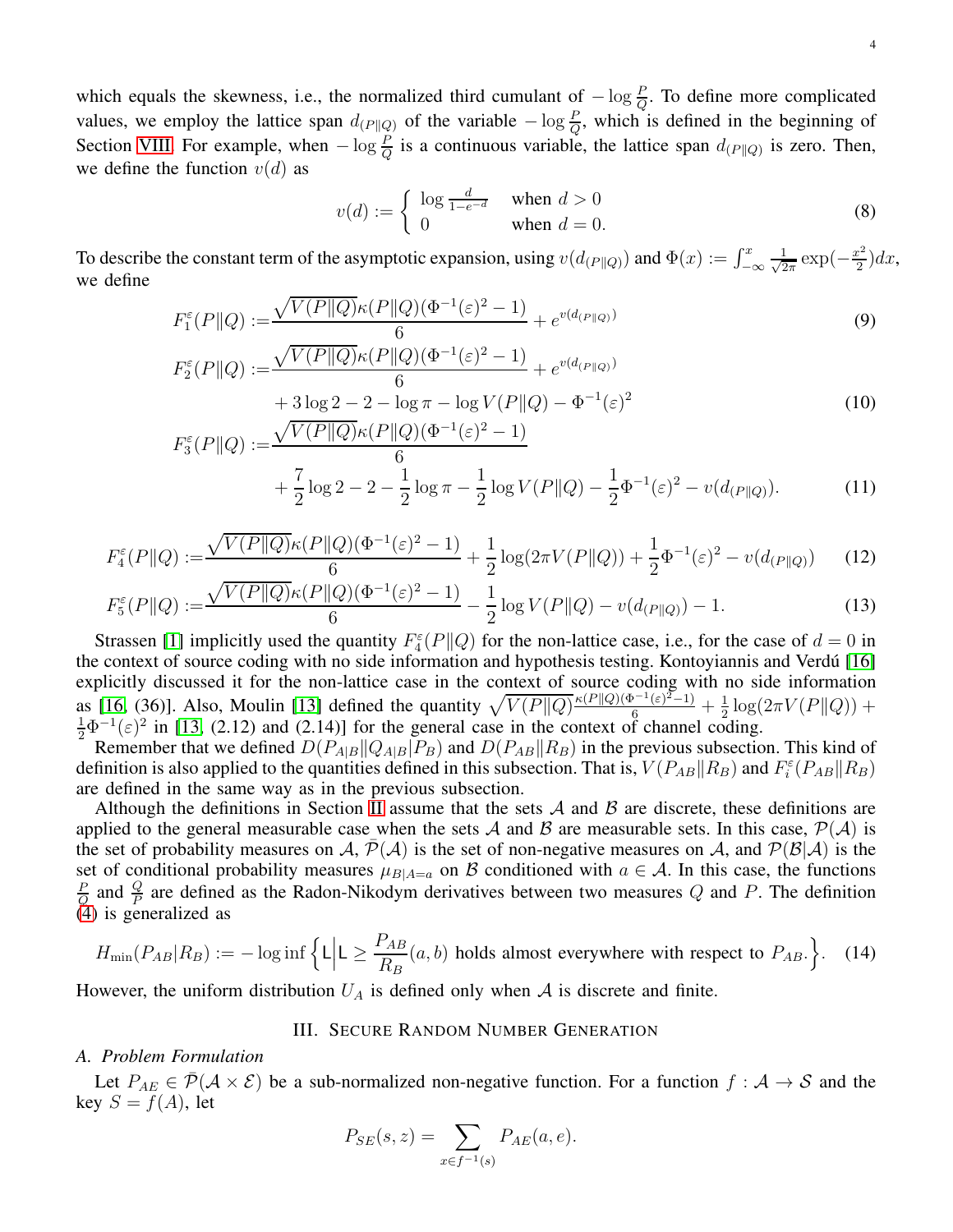We define the security by

$$
d(f|P_{AE}) = d(P_{SE}, U_S \times P_E).
$$

Although the quantity  $d(f|P_{AE})$  has no operational meaning for unnormalized  $P_{AE}$ , it will be used to derive bounds on  $d(f|P_{AE})$  for normalized  $P_{AE}$ . For distribution  $P_{AE} \in \mathcal{P}(\mathcal{A} \times \mathcal{E})$  and security parameter  $\epsilon \geq 0$ , we are interested in characterizing

$$
\ell^{\varepsilon}(P_{AE}) := \sup \{ \log |\mathcal{S}| \, | \exists f : \mathcal{X} \to \mathcal{S} \text{ s.t. } d(f|P_{AE}) \leq \varepsilon \}.
$$

The inverse function is given as

$$
\Delta(m|P_{AE}) := \inf_f d(f|P_{AE}).
$$
\n(15)

### *B. Single shot Analysis*

First, we employ the smooth minimum entropy framework that was mainly introduced and developed by Renner and his collaborators [\[36\]](#page-27-27), [\[37\]](#page-27-26), [\[39\]](#page-27-28), [\[40\]](#page-27-29), [\[38\]](#page-27-30). Then, we define

$$
H_{\min}^{\varepsilon}(P_{AE}|R_E) := \max_{Q_{AE} \in \mathcal{B}^{\varepsilon}(P_{AE})} H_{\min}(Q_{AE}|R_E),
$$
  

$$
\delta_{\min}(m|P_{AE}|R_E) := \min_{Q_{AE} \in \mathcal{P}(\mathcal{A} \times \mathcal{E})} \{d(Q_{AE}, P_{AE}) | H_{\min}(Q_{AE}|R_E) \le m\}
$$

where

$$
\mathcal{B}^{\varepsilon}(P_{AE}) := \{Q_{AE} \in \mathcal{P}(\mathcal{A} \times \mathcal{E}) : d(P_{AE}, Q_{AE}) \leq \varepsilon\}.
$$

Then, we have a key lemma to derive a upper bound of  $\ell^{\epsilon}(P_{AE})$ .

*Proposition 1 (Monotonicity [\[34,](#page-27-24) Lemma 2]):* For any function  $f: \mathcal{X} \to \mathcal{S}$ ,  $P_{AE} \in \mathcal{P}(\mathcal{A} \times \mathcal{E})$ , and  $R_E \in \mathcal{P}(\mathcal{E})$ , we have

<span id="page-4-0"></span>
$$
H_{\min}^{\varepsilon}(P_{SE}|R_E) \le H_{\min}^{\varepsilon}(P_{AE}|R_E).
$$

For readers' convenience, we give a proof in Appendix [A.](#page-24-1)

Using Proposition [1,](#page-4-0) we obtain the following proposition.

*Proposition 2 ( [\[34,](#page-27-24) Theorem 1]):* For  $P_{AE} \in \mathcal{P}(\mathcal{A} \times \mathcal{E})$ , we have

<span id="page-4-1"></span>
$$
\ell^{\varepsilon}(P_{AE}) \le H_{\min}^{\varepsilon}(P_{AE}|P_E). \tag{16}
$$

The inequality is equivalent to

$$
\Delta(m|P_{AE}) \ge \delta_{\min}(m|P_{AE}|R_E). \tag{17}
$$

<span id="page-4-2"></span> $\Box$ 

Since the paper [\[34\]](#page-27-24) skips the detail proof of Proposition [2,](#page-4-1) we give its proof for reader's convenience. *Proof of Proposition* [2:](#page-4-1) Let  $f : A \rightarrow S$  be a function to achieve the bound  $\ell^{\epsilon}(P_{AE})$ . Then, the resultant distribution  $P_{SE}$  satisfies  $d(P_{SE}, U_S \times P_E) = \varepsilon$ . Since  $H_{min}(U_S \times P_E | P_E) = \log |\mathcal{S}| = \ell^{\varepsilon}(P_{AE})$ , we have  $H_{\min}^{\varepsilon}(P_{SE}|R_E) \geq \ell^{\varepsilon}(P_{AE})$ . Thus, Proposition [1](#page-4-0) yields [\(17\)](#page-4-2). П

To derive the opposite evaluation, we introduce

$$
\Delta_{\min}(m|P_{AE}|R_E) := \min_{Q_{AE} \in \overline{\mathcal{P}}(\mathcal{A} \times \mathcal{E})} 2d(Q_{AE}, P_{AE}) + \frac{1}{2} \sqrt{e^{m - H_{\min}(Q_{AE}|R_E)}} \tag{18}
$$

$$
\ell_{\min}^{\varepsilon}(P_{AE}|R_E) := \max\{m|\Delta_{\min}(m|P_{AE}|R_E) \leq \varepsilon\}.
$$
\n(19)

To improve the evaluation, using the conditional Rényi entropy of order 2, we define

$$
\Delta_2(m|P_{AE}|R_E) := \min_{Q_{AE} \in \overline{\mathcal{P}}(\mathcal{A} \times \mathcal{E})} 2d(Q_{AE}, P_{AE}) + \frac{1}{2} \sqrt{e^{m - H_2(Q_{AE}|R_E)}} \tag{20}
$$

$$
\ell_2^{\varepsilon}(P_{AE}|R_E) := \max\{m|\Delta_2(m|P_{AE}|R_E) \le \varepsilon\}.
$$
\n(21)

 $\Box$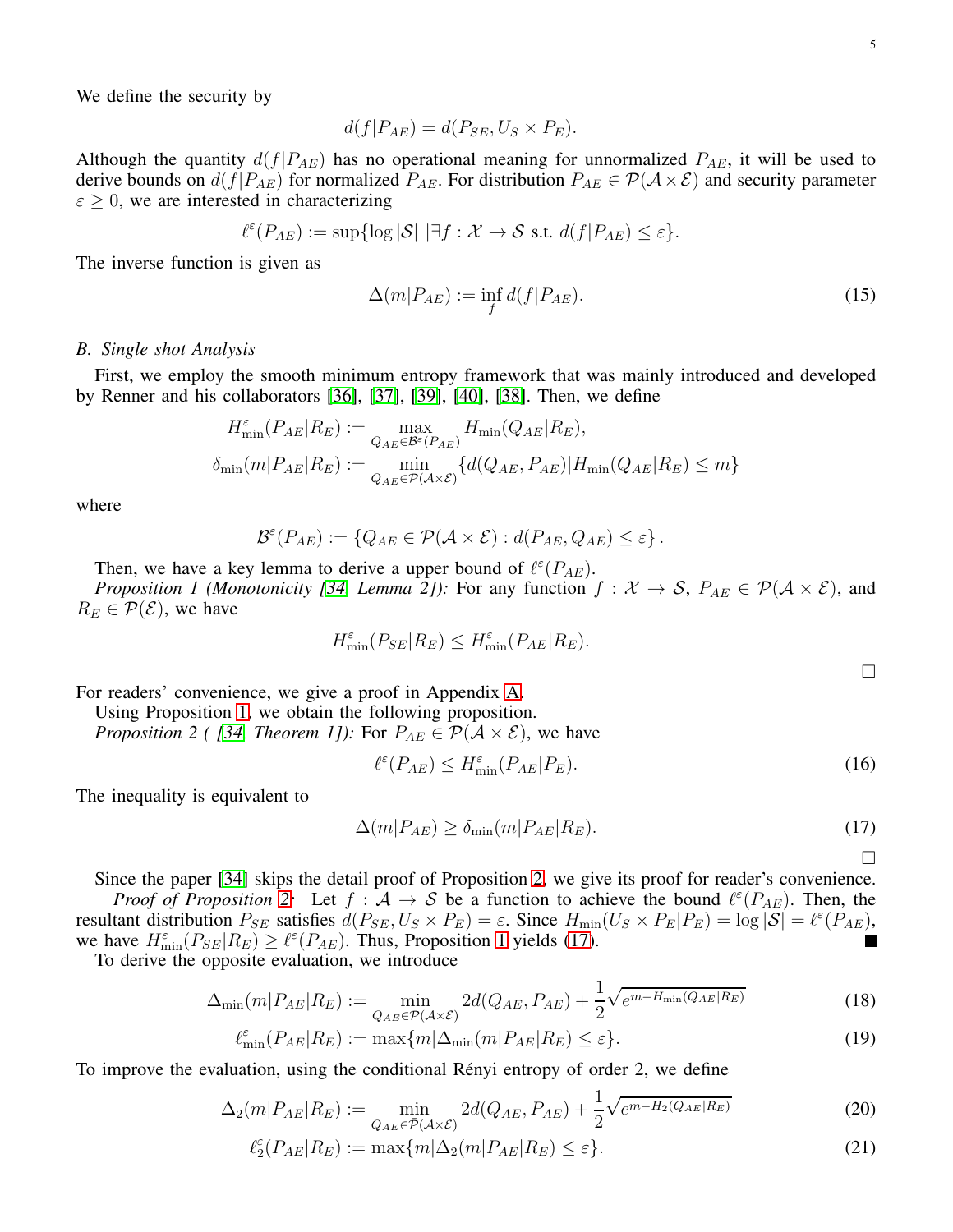<span id="page-5-0"></span>Then, we obtain the following opposite evaluation.

*Proposition 3 ([\[34,](#page-27-24) Corollary 2][\[41,](#page-27-31) Lemma 23][\[9,](#page-26-8) Proposition 23]):* For  $P_{AE} \in \mathcal{P}(\mathcal{A} \times \mathcal{E})$  and  $R_E \in \mathcal{P}(\mathcal{E})$ , we have

$$
\Delta_{\min}(m|P_{AE}|R_E) \ge \Delta_2(m|P_{AE}|R_E) \ge \Delta(m|P_{AE}).\tag{22}
$$

<span id="page-5-8"></span><span id="page-5-4"></span> $\Box$ 

<span id="page-5-7"></span><span id="page-5-6"></span><span id="page-5-5"></span><span id="page-5-3"></span><span id="page-5-2"></span> $\Box$ 

For readers' convenience, we give a proof in Appendix [B.](#page-25-0)

Combining Propositions [2,](#page-4-1) [3,](#page-5-0) we have the following evaluation.

$$
\ell_{\min}^{\varepsilon}(P_{AE}|R_E) \le \ell_2^{\varepsilon}(P_{AE}|R_E) \le \ell^{\varepsilon}(P_{AE}) \le H_{\min}^{\varepsilon}(P_{AE}|P_E)
$$
\n(23)

for any distribution  $R_E \in \mathcal{P}(\mathcal{E})$ .

### *C. Semi-finite block-length Analysis*

To calculate the above upper and lower bounds, it is important to evaluate the values  $\frac{(P_{AE})^2}{P_E}$  $P_E$  $\int$ −  $\log \frac{P_{AE}(a,e)}{P_E(e)} > m$  and  $P_{AE}$   $\left\{-\log \frac{P_{AE}(a,e)}{P_E(e)} \le m\right\}$  for a given value m. In the asymptotic situation, strong large deviation is known as a method to precisely evaluate the first quantity and Edgeworth expansion is a method to evaluate the difference between the Gaussian distribution and the second value. Combining these two methods, we obtain semi-finite block-length analysis for the lower and upper bounds of  $\ell^{\epsilon}(P_{AE}^n)$ as follows.

<span id="page-5-1"></span>*Theorem 1:* For  $P_{AE} \in \mathcal{P}(\mathcal{A} \times \mathcal{E})$ , we have

$$
H_{\min}^{\varepsilon}(P_{AE}^n|P_E^n) = nH(P_{AE}|P_E) + \sqrt{n}\sqrt{V(P_{AE}||P_E)}\Phi^{-1}(\varepsilon) + F_1^{\varepsilon}(P_{AE}||P_E) + O(\frac{1}{\sqrt{n}})
$$
(24)

$$
\ell_{\min}^{\varepsilon}(P_{AE}^n|P_E^n) = nH(P_{AE}|P_E) + \sqrt{n}\sqrt{V(P_{AE}||P_E)}\Phi^{-1}(\varepsilon) - \log n + F_2^{\varepsilon}(P_{AE}||P_E) + O(\frac{1}{\sqrt{n}})
$$
(25)

$$
\ell_2^{\varepsilon}(P_{AE}^n|P_E^n) \ge nH(P_{AE}|P_E) + \sqrt{n}\sqrt{V(P_{AE}||P_E)}\Phi^{-1}(\varepsilon) - \frac{1}{2}\log n + F_3^{\varepsilon}(P_{AE}||P_E) + O(\frac{1}{\sqrt{n}}). \tag{26}
$$

Theorem [1](#page-5-1) is shown in Section [IX.](#page-19-0)

### *D. Numerical comparison*

We numerically compare our result with the previous results [\[34\]](#page-27-24). The paper [\[34,](#page-27-24) Theorem 2] derived lower and upper bounds of  $\ell^{\epsilon}(P_{AE})$  as

$$
\max_{R_E \in \mathcal{P}(\mathcal{E})} H_{\text{sp}}^{\epsilon - \eta} (P_{ZE} | R_E) + \log 4\eta^2 - 1
$$
  

$$
\leq \ell^{\epsilon} (P_{AE}) \leq H_{\min}^{\epsilon} (P_{AE} | P_E) \leq H_{\text{sp}}^{\epsilon - \zeta} (P_{ZE} | P_E) - \log \zeta.
$$
 (27)

where

$$
H_{\rm sp}^{\epsilon}(P_{ZE}|R_E) := \inf_{m} \left\{ m \middle| P_{AE} \right\} - \log \frac{P_{AE}(a,e)}{P_E(e)} \le m \right\} \le \epsilon \left\}.
$$
 (28)

Modifying leftover hash lemma (Proposition [3\)](#page-5-0)[\[47\]](#page-28-0), [\[48\]](#page-28-1), the paper [\[34,](#page-27-24) Theorem 6] yields the following lower bound.

$$
\max_{0 \le \theta \le 1} \max_{R_E \in \mathcal{P}(\mathcal{E})} \theta H_{1+\theta}(P_{ZE}|R_E) + (1+\theta)H_{\text{sp}}^{\epsilon-\eta}(P_{ZE}|R_E) + \log 2\eta^2 - 1
$$
  
 
$$
\le \ell^{\epsilon}(P_{AE}). \tag{29}
$$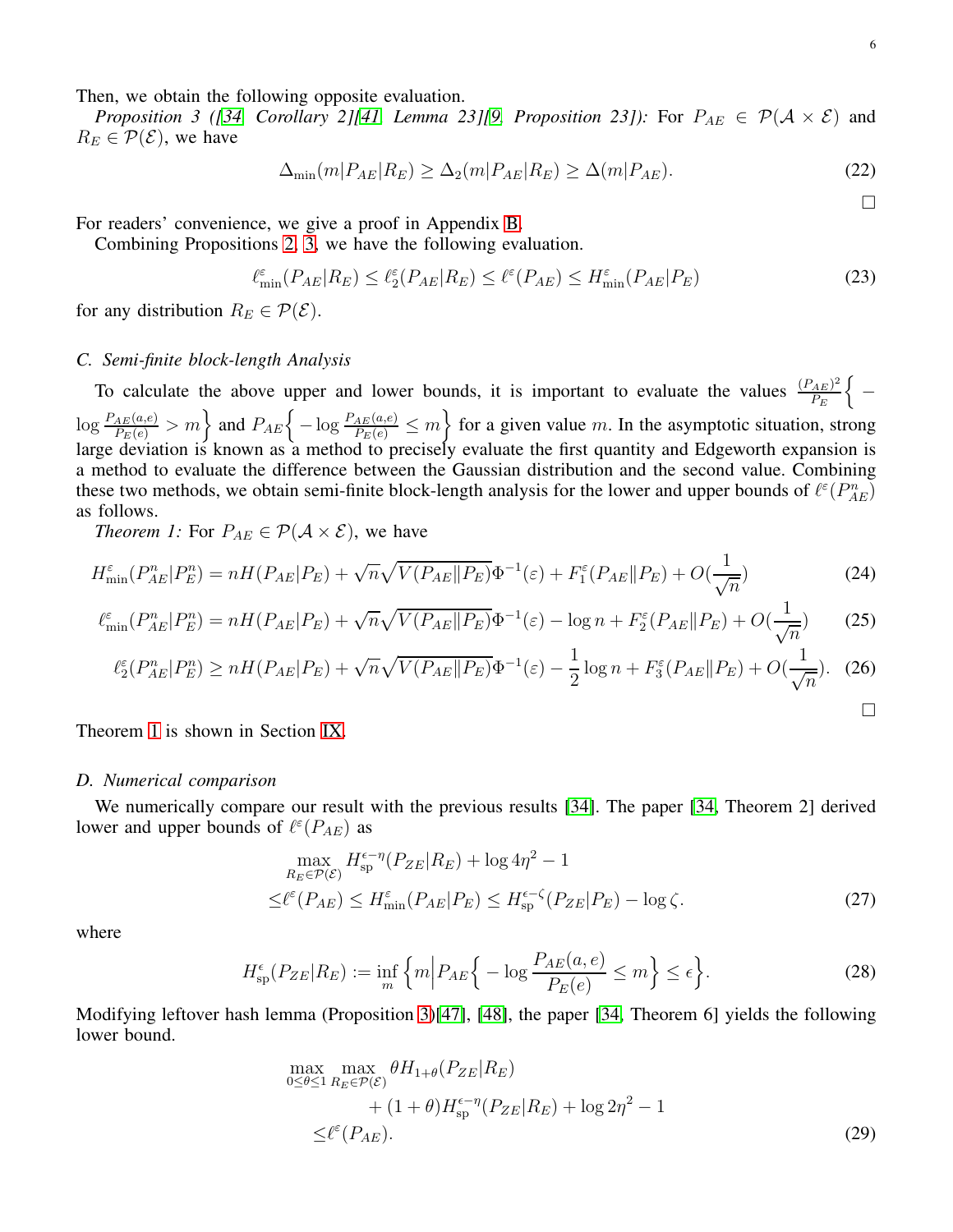

Fig. 1. Upper and lower bounds when  $\epsilon = 0.001$  and  $q = 0.11$ . The horizontal axis expresses the block-length n, and the vertical axis expresses the secure key generation rate. Red solid curve expresses the upper bound  $\frac{1}{n} \tilde{H}_{min}^{\varepsilon}(P_{AE}^n|P_E^n)$ , Green solid curve expresses the lower bound  $\frac{1}{n} \ell_{\geq}^{\varepsilon}(P_{AE}^n | P_E^n)$ , and Blue solid curve expresses the lower bound  $\frac{1}{n} \ell_{\min}^{\varepsilon}(P_{AE}^n | P_E^n)$ . Red dashed curve expresses the upper bound given in [\(27\)](#page-5-2), Green dashed curve expresses the lower bound given in [\(29\)](#page-5-3), Blue dashed curve expresses the lower bound given in (27), and Black dashed curve expresses the lower bound given in [\(30\)](#page-6-0).



<span id="page-6-1"></span>Fig. 2. Upper and lower bounds when  $n = 3000$  and  $q = 0.11$ . The horizontal axis expresses  $\log_{10}(\epsilon)$ , and the vertical axis expresses the secure key generation rate. Each line expresses upper or lower bound in the same way as Fig. [4.](#page-15-0)

Also, using an exponential upper bound of leaked information  $\Delta(m|P_{AE})$  given in [\[32\]](#page-27-22), the paper [\[34,](#page-27-24) Theorem 5] derived the following lower bound.

$$
\sup_{0 \le \theta \le 1} \frac{\theta H_{1+\theta}(P_{ZE}|P_E) + (1+\theta)\log 2\epsilon/3}{\theta} - 1 \le \ell^{\epsilon}(P_{AE}).
$$
\n(30)

Now, we consider the case such that E is obtained from A throughout BSC, i.e.,  $A = \mathcal{E} = \mathbb{F}_2$  and

<span id="page-6-0"></span>
$$
P_{AE}(a, a) = \frac{1 - q}{2}, \quad P_{AE}(a, a + 1) = \frac{q}{2}
$$
\n(31)

In the following, all the information quantities equal those with  $\mathcal E$  is a single element and  $P_{AE}$  is given as  $P_A(0) = q$  and  $P_A(1) = 1 - q$ . For this comparison, similar to [\[34\]](#page-27-24), we set  $R_E$  to  $P_E$  and  $\eta, \zeta$  to  $\epsilon/2$ in [\(27\)](#page-5-2), [\(29\)](#page-5-3), and [\(30\)](#page-6-0). When we choose  $q = 0.11$  and  $\epsilon = 10^{-3}$ , upper and lower bounds for the secure key generation rates are calculated by changing n in Fig. [4.](#page-15-0) When we choose  $q = 0.11$  and  $n = 3000$  and 100000, upper and lower bounds for the secure key generation rates are calculated by changing  $\epsilon$  in Figs. [2](#page-6-1) and [3,](#page-7-0) respectively. These figures show that our bounds improve the bounds in the previous paper [\[34\]](#page-27-24).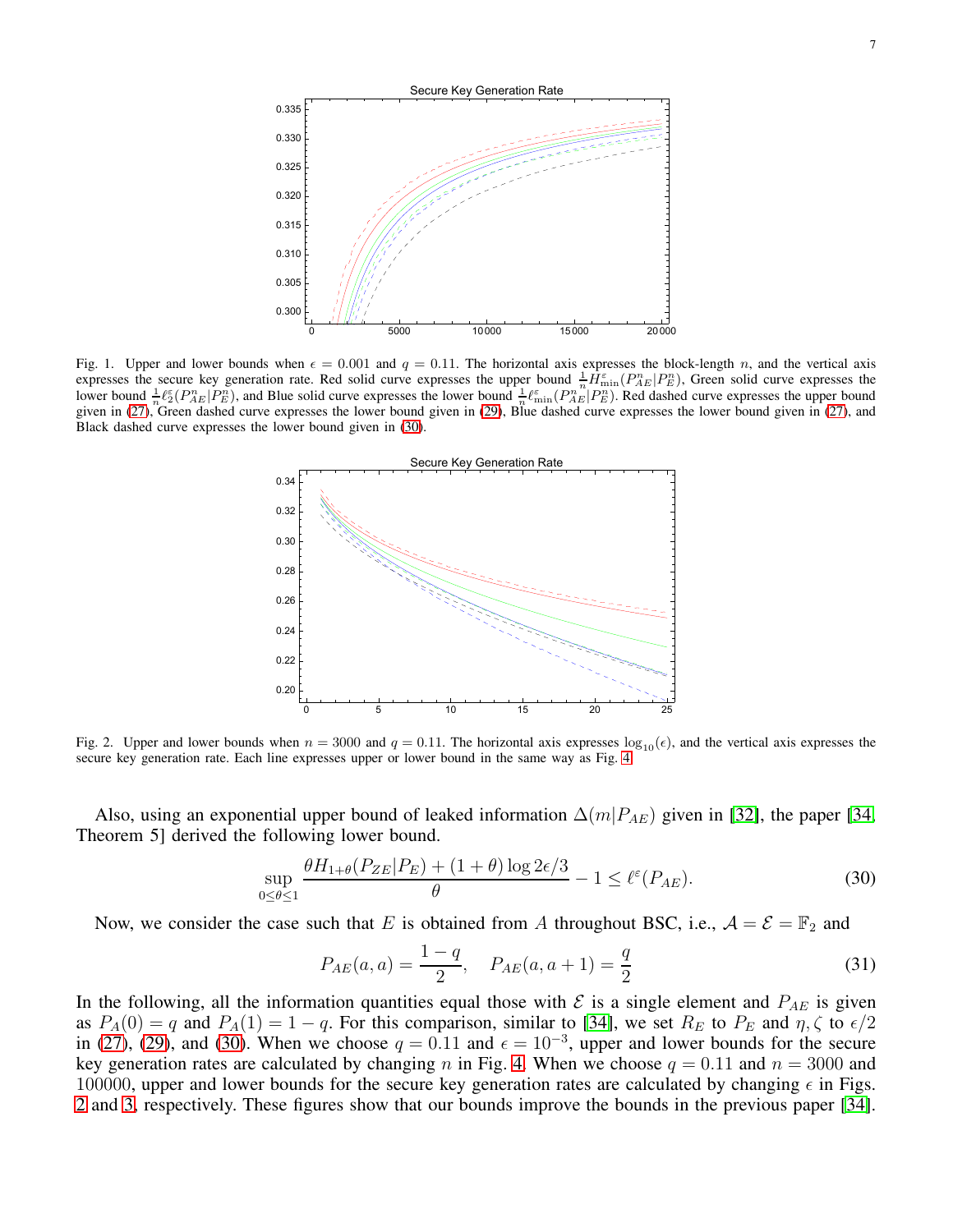

<span id="page-7-0"></span>Fig. 3. Upper and lower bounds when  $n = 100000$  and  $q = 0.11$ . The horizontal axis expresses  $log_{10}(\epsilon)$ , and the vertical axis expresses the secure key generation rate. Each line expresses upper or lower bound in the same way as Fig. [4.](#page-15-0)

## *E. Sacrifice bit-length*

Next, we consider sacrifice bit-length when  $P_A$  is the uniform distribution. We define the sacrifice bit-length  $S^{\epsilon}(A|E|P_{AE})$  and its upper bounds as

$$
S^{\varepsilon}(A|E|P_{AE}) := \log |\mathcal{A}| - \ell^{\varepsilon}(P_{AE})
$$
\n(32)

$$
S_{\min}^{\varepsilon}(A|E|P_{AE}|R_E) := \log |\mathcal{A}| - \ell_{\min}^{\varepsilon}(P_{AE}|R_E)
$$
\n(33)

$$
S_2^{\varepsilon}(A|E|P_{AE}|R_E) := \log |\mathcal{A}| - \ell_2^{\varepsilon}(P_{AE}|R_E)
$$
\n(34)

$$
I_{\max}^{\varepsilon}(A;E|P_{AE}|R_E) := \log |\mathcal{A}| - H_{\min}^{\varepsilon}(P_{AE}|R_E). \tag{35}
$$

That is, we have

$$
S_{\min}^{\varepsilon}(A|E|P_{AE}|R_E) \ge S_2^{\varepsilon}(A|E|P_{AE}|R_E) \ge S^{\varepsilon}(A|E|P_{AE}) \ge I_{\max}^{\varepsilon}(A;E|P_{AE}|P_E). \tag{36}
$$

Since any measure  $Q_{ABE}$  satisfies  $H_{min}(Q_{ABE}|R_E) = H_{min}(Q_{ABE}|U_B \times R_E) - \log |\mathcal{B}|$  and  $H_2(Q_{ABE}|R_E) =$  $H_2(Q_{ABE}|U_B \times R_E) - \log |\mathcal{B}|$ , we have

$$
\ell_2^{\varepsilon}(AB|E|P_{ABE}|R_E) = \ell_2^{\varepsilon}(A|BE|P_{ABE}|U_B \times R_E) - \log|\mathcal{B}| \tag{37}
$$

$$
\ell_{\min}^{\varepsilon}(AB|E|P_{ABE}|R_E) = \ell_{\min}^{\varepsilon}(A|BE|P_{ABE}|U_B \times R_E) - \log|\mathcal{B}|.
$$
\n(38)

Hence,

<span id="page-7-2"></span>
$$
S_2^{\varepsilon}(AB|E|P_{ABE}|R_E) = S_2^{\varepsilon}(A|BE|P_{ABE}|U_B \times R_E)
$$
\n(39)

$$
S_{\min}^{\varepsilon}(AB|E|P_{ABE}|R_E) = S_{\min}^{\varepsilon}(A|BE|P_{ABE}|U_B \times R_E). \tag{40}
$$

Therefore, we have the following lemma.

*Lemma 1:* Any distribution  $R_E$  of  $E$  satisfies

$$
S_{\min}^{\varepsilon}(AB|E|P_{ABE}|R_E) \ge S_2^{\varepsilon}(AB|E|P_{ABE}|R_E) \ge S^{\varepsilon}(A|BE|P_{ABE}).\tag{41}
$$

*Proof:* The first inequality follows from the first inequality in [\(23\)](#page-5-4). The second inequality can be shown as follows.

$$
S_2^{\varepsilon}(AB|E|P_{ABE}|R_E) = S_2^{\varepsilon}(A|BE|P_{ABE}|U_B \times R_E) \ge S^{\varepsilon}(A|BE|P_{ABE}),\tag{42}
$$

where the first and second relations follow from [\(39\)](#page-7-1) and the second inequality in [\(23\)](#page-5-4), respectively.

<span id="page-7-1"></span> $\Box$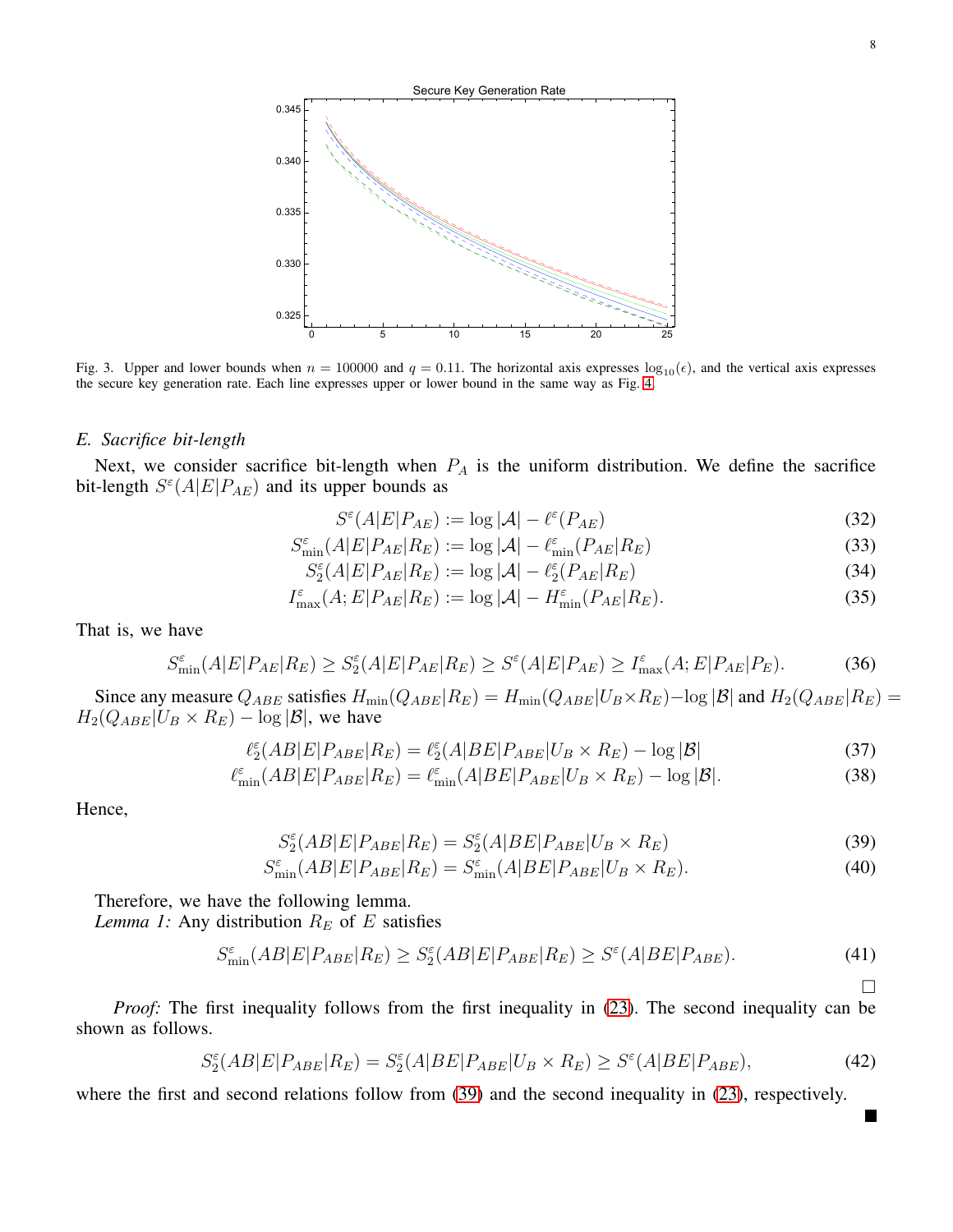<span id="page-8-4"></span> $\Box$ 

<span id="page-8-5"></span> $\Box$ 

#### IV. HYPOTHESIS TESTING

<span id="page-8-0"></span>Now, on a given system  $A$ , we study the simple hypothesis testing problem for the null hypothesis  $P \in \mathcal{P}(\mathcal{A})$  versus the alternative hypothesis  $Q \in \mathcal{P}(\mathcal{A})$ . However, in the following, we consider a more generalized setting for the application in the later sections. That is, we assume that  $P \in \mathcal{P}(\mathcal{A})$  and  $Q \in \overline{\mathcal{P}}(\mathcal{A})$ . In this setting, a test is given as a randomized function T taking values in [0, 1]. When we observe A, we support Q with probability  $T(A)$  and does P with probability  $1 - T(A)$ . The error probabilities of the first and the second are, respectively, defined by

$$
\alpha(T) := \mathbb{E}_P[1 - T], \quad \beta(T) := \mathbb{E}_Q[T]. \tag{43}
$$

We focus on the minimum of the error probability of the second kind under the constant constraint of the error probability of the first kind;

$$
\beta_{\varepsilon}(P||Q) := \min_{T} \{ \beta(T) | \alpha(T) \le \varepsilon \}. \tag{44}
$$

The hypothesis testing entropy is defined as

<span id="page-8-2"></span>
$$
D_h^{\varepsilon}(P||Q) := -\log \beta_{\varepsilon}(P||Q). \tag{45}
$$

We obtain its semi-finite block-length analysis as follows. *Theorem 2:* When  $P \in \mathcal{P}(\mathcal{A})$  and  $Q \in \mathcal{P}(\mathcal{A})$ , we have

$$
D_h^{\varepsilon}(P^n \| Q^n) = nD(P \| Q) + \sqrt{n} \sqrt{V(P \| Q)} \Phi^{-1}(\varepsilon) + \frac{1}{2} \log n + F_4^{\varepsilon}(P \| Q) + O(\frac{1}{\sqrt{n}}). \tag{46}
$$

This theorem is shown in Subsection [X-A.](#page-23-1)

*Remark 1:* In fact, Strassen [\[1,](#page-26-0) Section 3] claimed an asymptotic expansion for  $D_h^{\varepsilon}(P^n \| Q^n)$ . His expansion is the same as ours in the non-lattice case. However, his extra term caused by the lattice span  $d_{(P||Q)}$  is different from ours.

For a preparation of the analysis of channel coding, we introduce the following quantity.

$$
\Delta_{DT}(m|P||Q) := \min_{\varepsilon} \varepsilon + e^{-m} e^{-D_h^{\varepsilon}(P||Q)} \tag{47}
$$

<span id="page-8-3"></span>
$$
D_{DT}^{\varepsilon}(P||Q) := \max\{m|\Delta_{DT}(m|P||Q) \le \varepsilon\}
$$
\n(48)

We obtain its semi-finite block-length analysis as follows.

*Theorem 3:* When  $P \in \mathcal{P}(\mathcal{A})$  and  $Q \in \mathcal{P}(\mathcal{A})$ , we have

$$
D_{DT}^{\varepsilon}(P^n \| Q^n) = nD(P \| Q) + \sqrt{n} \sqrt{V(P \| Q)} \Phi^{-1}(\varepsilon) + F_5^{\varepsilon}(P \| Q) + O(\frac{1}{\sqrt{n}}). \tag{49}
$$

This theorem is shown in Subsection [X-B.](#page-23-2)

*Remark 2:* The paper [\[19\]](#page-27-9) made a similar analysis. However, while they employ saddlepoint approximation in addition to strong large deviation, our derivation is based on a simple combination of strong large deviation and Edgeworth expansion.

# V. FIXED-LENGTH SOURCE CODING

<span id="page-8-1"></span>We consider fixed-length source coding. First, we discuss the case without side information when the information is generated subject to the distribution  $P_X$ . When we impose the decoding error probability to be not greater than  $\varepsilon$ , we denote the minimum size of memory by  $N^{\varepsilon}(X|P_X)$ . Counting the number of input elements to be correctly decoded, we have

$$
N^{\varepsilon}(X|P_X) = \min_{\Omega \subset \mathcal{X}} \{ |\Omega| \ | P_X(\Omega) \le \varepsilon \} = \beta_{\varepsilon}(P_X \| I), \tag{50}
$$

where  $I$  is the counting measure. Hence, in the i.i.d. setting, using the asymptotic expansion given in Theorem [2](#page-8-2) for  $-D_h^{\varepsilon}(P_X^n||I^n)$ , we have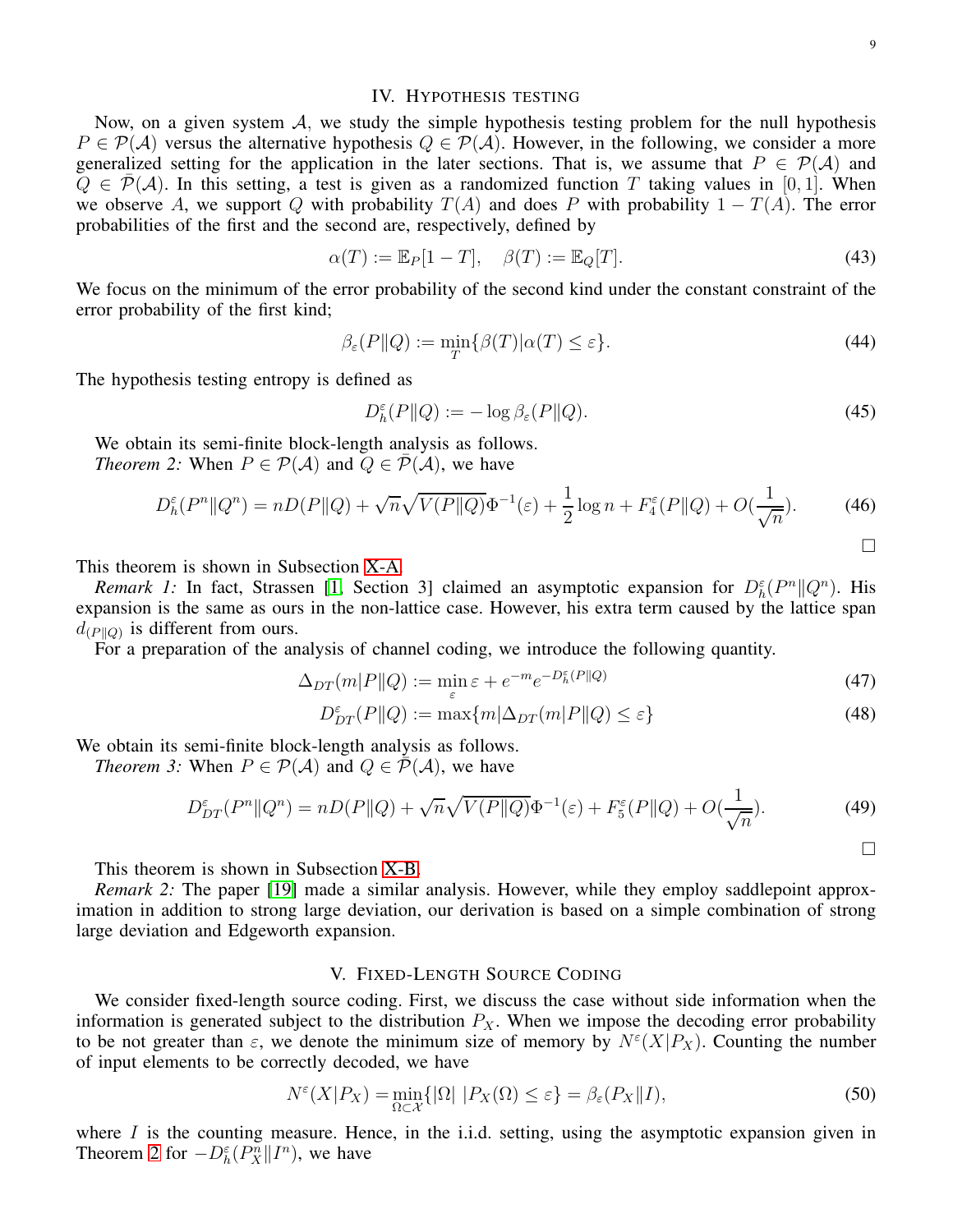$$
\log N^{\varepsilon}(X^n | P_X^n) = nH(P_X) - \sqrt{n} \sqrt{V(P_X || I)} \Phi^{-1}(\varepsilon) - \frac{1}{2} \log n - F_4^{\varepsilon}(P_X || I) + O(\frac{1}{\sqrt{n}}). \tag{51}
$$

*Remark 3:* Here, we should remark the relation between fixed-length source coding and lossless variablelength source coding In lossless variable-length source coding, we focus on the overflow probability for the respective coding length. As pointed in [\[16,](#page-27-6) Section I-D], the minium overflow probability for the respective coding length equals  $N^{\epsilon}(X|P_X)$ . While the papers [\[2\]](#page-26-1), [\[16\]](#page-27-6) gave an asymptotic evaluation for the minium overflow probability for the respective coding length, they can be regarded as the result for  $N^{\varepsilon}(X|P_X).$ 

In addition, the paper [\[16,](#page-27-6) Theorems 17 and 18] derived similar evaluation as [\(51\)](#page-9-1). Their evaluation is different from [\(51\)](#page-9-1) in the following point. The equation [\(51\)](#page-9-1) is the asymptotic expansion, in which we did not exactly give an upper bound of the error term. It shows that the error term has the behavior with order  $O(\frac{1}{\sqrt{2}})$  $\frac{1}{n}$ ). In contrast, Theorems 17 and 18 in [\[16\]](#page-27-6) gave upper and lower bounds without error. Hence, their terms of the constant order are different from [\(51\)](#page-9-1).

Next, we discuss the compression of the variable X with side information Y when the information is generated subject to the distribution  $P_{X,Y}$ . When we impose the decoding error probability to be not greater than  $\varepsilon$ , we denote the minimum size of memory by  $N^{\varepsilon}(X|Y|P_{X,Y})$ .

*Proposition 4 ([\[27,](#page-27-17) Theorem 7]):* For a probability distribution  $P_{X,Y} \in \mathcal{P}(\mathcal{X} \times \mathcal{Y})$ , we have

<span id="page-9-5"></span><span id="page-9-1"></span>
$$
-D_h^{\varepsilon}(P_{X,Y} \| P_Y) \le \log N^{\varepsilon}(X|Y|P_{X,Y}) \le -D_{DT}^{\varepsilon}(P_{X,Y} \| P_Y). \tag{52}
$$

The first inequality of [\(52\)](#page-9-2) is the same as the first inequality of [\[27,](#page-27-17) Theorem 7]. The second inequality of [\(52\)](#page-9-2) was essentially derived in the proof of the second inequality of [\[27,](#page-27-17) Theorem 7]. For the readers' convenience, we show the second inequality of [\(52\)](#page-9-2) in Appendix [C.](#page-26-9)

<span id="page-9-4"></span>Applying Theorems [2](#page-8-2) and [3](#page-8-3) to  $-D_h^{\varepsilon}(P_{X,Y}^n||P_Y^n)$  and  $-D_{DT}^{\varepsilon}(P_{X,Y}^n||P_Y^n)$ , respectively, we obtain the following theorems.

*Theorem 4:* For a probability distribution  $P_{X,Y} \in \mathcal{P}(\mathcal{X} \times \mathcal{Y})$ , we have

$$
nH(P_{X,Y}|P_Y) - \sqrt{n}\sqrt{V(P_{X,Y}||P_Y)}\Phi^{-1}(\varepsilon) - \frac{1}{2}\log n - F_4^{\varepsilon}(P_{X,Y}||P_Y) + O(\frac{1}{\sqrt{n}})
$$
  

$$
\leq \log N^{\varepsilon}(X^n|Y^n|P_{X,Y}^n) \leq nH(P_{X,Y}|P_Y) - \sqrt{n}\sqrt{V(P_{X,Y}||P_Y)}\Phi^{-1}(\varepsilon) - F_5^{\varepsilon}(P_{X,Y}||P_Y) + O(\frac{1}{\sqrt{n}}). \tag{53}
$$

#### <span id="page-9-2"></span>VI. CHANNEL CODING

#### <span id="page-9-0"></span>*A. General case*

Now, we consider a channel from the input discrete system  $X$  to the output system  $Y$ . The channel is written as conditional distribution W. When the input distribution is  $P_X$ , we denote the joint distribution over  $X \times Y$  by  $W \times P_X$ , and the output distribution over  $Y$  by  $W \cdot P_X$ . Then, the mutual information is written as  $I(X;Y)_{P_X} := D(W \times P_X || (W \cdot P_X) \times P_X)$ . The channel capacity is given by  $C_W :=$  $\max_{P_X} I(X;Y)_{P_X}$ . Then, we define

$$
V_{+} := \max_{P_X \in \mathcal{C}} V(X;Y)_{P_X}, \quad V_{-} := \min_{P_X \in \mathcal{C}} V(X;Y)_{P_X},
$$
\n(54)

where  $C := \{P|C_W = I(X;Y)_P\}$  and  $V(X;Y)_{P_X} := D(W \times P_X || (W \cdot P_X) \times P_X)$ . When  $\varepsilon < \frac{1}{2}$ , we define  $V_{\varepsilon}$  to be  $V_{-}$ . Otherwise, we define  $V_{\varepsilon}$  to be  $V_{+}$ . We denote the distribution in C to attain  $V_{\varepsilon}$  by  $P_{\varepsilon}$ .

<span id="page-9-3"></span>Under the channel  $W$ , we denote the maximum size of transmitted information with decoding error probability  $\varepsilon > 0$  by  $N^{\varepsilon}(W)$ . Hence, when we use the channel W n times, this maximum number is written as  $N^{\varepsilon}(W^n)$ .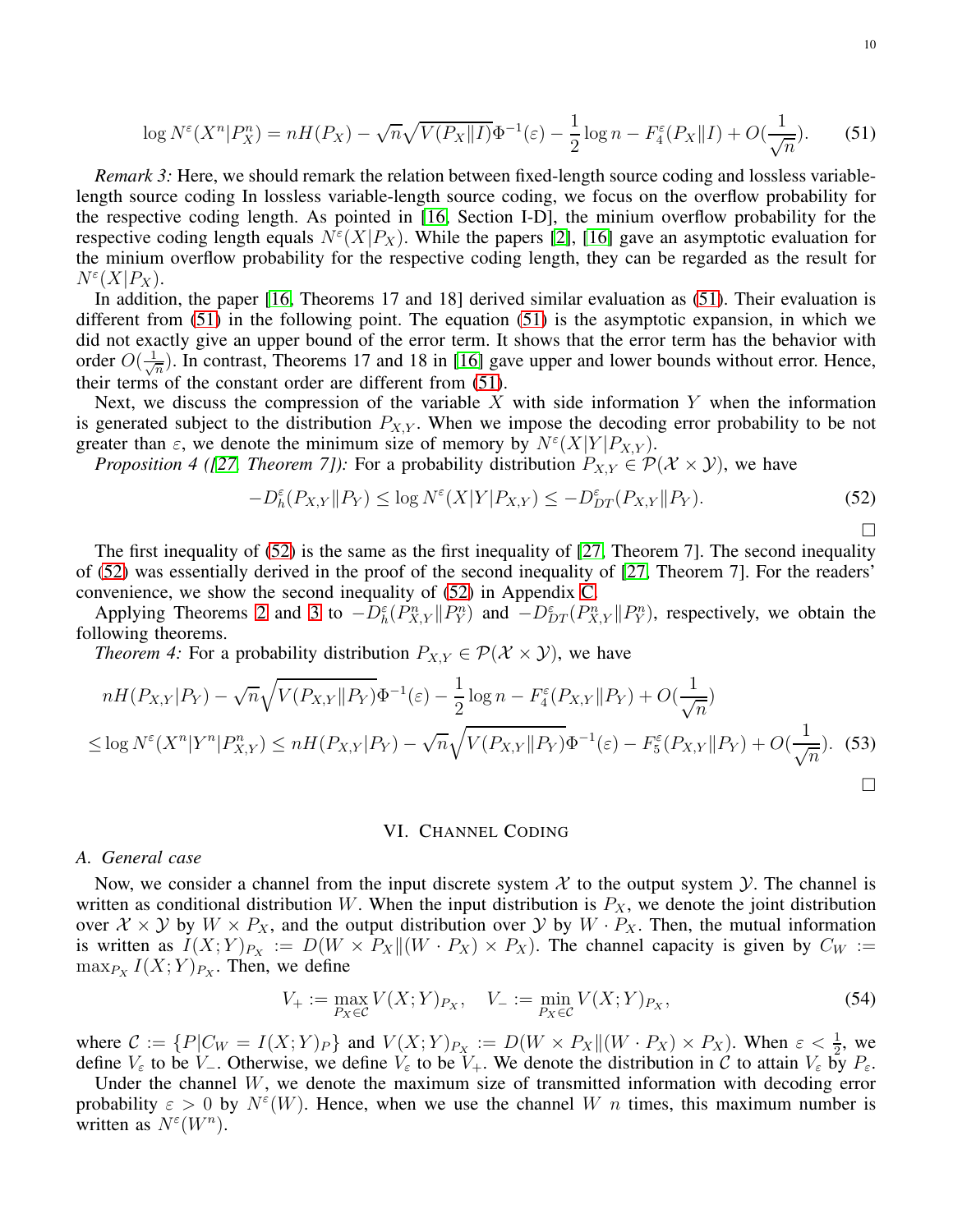*Proposition 5 ([\[24,](#page-27-14) Remark 15][\[6\]](#page-26-5)):* For a channel  $W \in \mathcal{P}(\mathcal{Y}|\mathcal{X})$  and a distribution  $P_X \in \mathcal{P}(\mathcal{X})$ , we have

$$
\log N^{\varepsilon}(W) \ge \log N^{\varepsilon}(W, P_X) := D_{DT}^{\varepsilon}(W \times P_X || (W \cdot P_X) \times P_X). \tag{55}
$$

 $\Box$ 

 $\Box$ 

<span id="page-10-0"></span> $\Box$ 

<span id="page-10-4"></span>*Proposition 6 ([\[25\]](#page-27-15)[\[26,](#page-27-16) Section 4.6][\[6\]](#page-26-5)):* For a channel  $W \in \mathcal{P}(\mathcal{Y}|\mathcal{X})$ , we have

$$
\log N^{\varepsilon}(W) \le \min_{Q_Y \in \mathcal{P}(\mathcal{Y})} \max_{P_X \in \mathcal{P}(\mathcal{X})} D_h^{\varepsilon}(W \times P_X || Q_Y \times P_X). \tag{56}
$$

Substituting  $P_{\varepsilon}^n$  and  $W^n$  into  $P_X$  and W in Proposition [5](#page-9-3) and Theorem [3,](#page-8-3) we obtain the following theorem.

*Theorem 5:* For a channel  $W \in \mathcal{P}(\mathcal{Y}|\mathcal{X})$ , we have

$$
\log N^{\varepsilon}(W^n) \ge nC_W + \sqrt{n}\sqrt{V_{\varepsilon}}\Phi^{-1}(\varepsilon) + F_5^{\varepsilon}(W \times P_{\varepsilon} || (W \cdot P_{\varepsilon}) \times P_{\varepsilon}) + O(\frac{1}{\sqrt{n}}). \tag{57}
$$

In fact, the random coding union (RCU) bound achieves the lower bound  $nC_W + \sqrt{n}\sqrt{V_{\varepsilon}}\Phi^{-1}(\varepsilon)$  + 1  $\frac{1}{2}$  log  $n+O(1)$  under some restrictions for the channel [\[10,](#page-27-0) Corollary 54]. Our bound [\(57\)](#page-10-0) has the following advantage over the evaluation in [\[10,](#page-27-0) Corollary 54]. Unfortunately, their method did not identified the constant-order term. When we need to use a lower bound whose constant-order term is determined, we need to use [\(57\)](#page-10-0) instead of the bound from the RCU bound. given in [\[10,](#page-27-0) Corollary 54].

### *B. Conditional additive channel*

*1) Direct part:* On the other hand, a channel W is called conditional additive when Y is written as  $\mathcal{X} \times \tilde{\mathcal{Y}}, \mathcal{X}$  is an additive group, and the  $W(x, \tilde{y}|x') = W(x - x', \tilde{y}|0)$  relation holds. We denote the set of conditional additive channels from X to Y by  $\mathcal{P}_a(\mathcal{Y}|\mathcal{X})$ . For example, as shown in [\[14,](#page-27-4) Section IV-C], additive Gaussian channel with the BPSK scheme can be regarded as a conditional additive channel. In the following discussion, we use the notation  $P_{X,\tilde{Y}}(x,\tilde{y}) := W(x,\tilde{y}|0)$ . In this case, an encoder is called algebraic when the message set is an additive group and the encoder is a homomorphism. In  $n$  uses of the channel W, under the above restriction, we denote the maximum size of transmitted information with decoding error probability  $\varepsilon > 0$  by  $N_a^{\varepsilon}(W)$ . Then, we have the relation  $N^{\varepsilon}(W) \ge N_a^{\varepsilon}(W)$  and the following proposition.

*Proposition 7 (*[\[42\]](#page-27-32),[\[14,](#page-27-4) *Lemma 20]*): For a conditional additive channel  $W \in \mathcal{P}_a(\mathcal{Y}|\mathcal{X})$ , the uniform distribution  $U_X$  on X satisfies

<span id="page-10-1"></span>
$$
\log N_a^{\varepsilon}(W) \ge \log N^{\varepsilon}(W, U_X). \tag{58}
$$

<span id="page-10-5"></span><span id="page-10-3"></span><span id="page-10-2"></span> $\Box$ 

Now, we define  $P_Y(y) := \sum_{x' \in \mathcal{X}} \frac{1}{|\mathcal{X}|} W(y|x') = U_X(x) P_{\tilde{Y}}(\tilde{y})$  with  $y = (x, \tilde{y})$ . Then, we apply the above discussion to the channel  $W^n \in \mathcal{P}(\mathcal{Y}^n | \mathcal{X}^n)$ . For any  $x^n \in \mathcal{X}^n$ , we have  $D_{DT}^{\varepsilon}(W^n_{x^n} || P^n_Y) = D_{DT}^{\varepsilon}(P^n_{X,\tilde{Y}} || P^n_{Y}),$ where  $W_x(y) := W(y|x)$ . Hence,

$$
D_{DT}^{\varepsilon}(W^n \times U_X^n \parallel (W^n \cdot U_X^n) \times U_X^n) = D_{DT}^{\varepsilon}(W_0^n \parallel W^n \cdot U_X^n) = D_{DT}^{\varepsilon}(P_{X,\tilde{Y}}^n \parallel P_Y^n). \tag{59}
$$

Using Proposition [7,](#page-10-1) the first equation in [\(59\)](#page-10-2), and Theorem [3,](#page-8-3) we have the following theorem.

*Theorem 6:* For a conditional additive channel  $W \in \mathcal{P}_a(\mathcal{Y}|\mathcal{X})$ , we have

$$
\log N_a^{\varepsilon}(W^n) \ge D_{DT}^{\varepsilon}(W_0^n \| W^n \cdot U_X^n)
$$
  
=
$$
nC(W) + \sqrt{n} \sqrt{V(W_0 \| W \cdot U_X \Phi^{-1}(\varepsilon) + F_5^{\varepsilon}(W_0 \| W \cdot U_X) + O(\frac{1}{\sqrt{n}})}.
$$
 (60)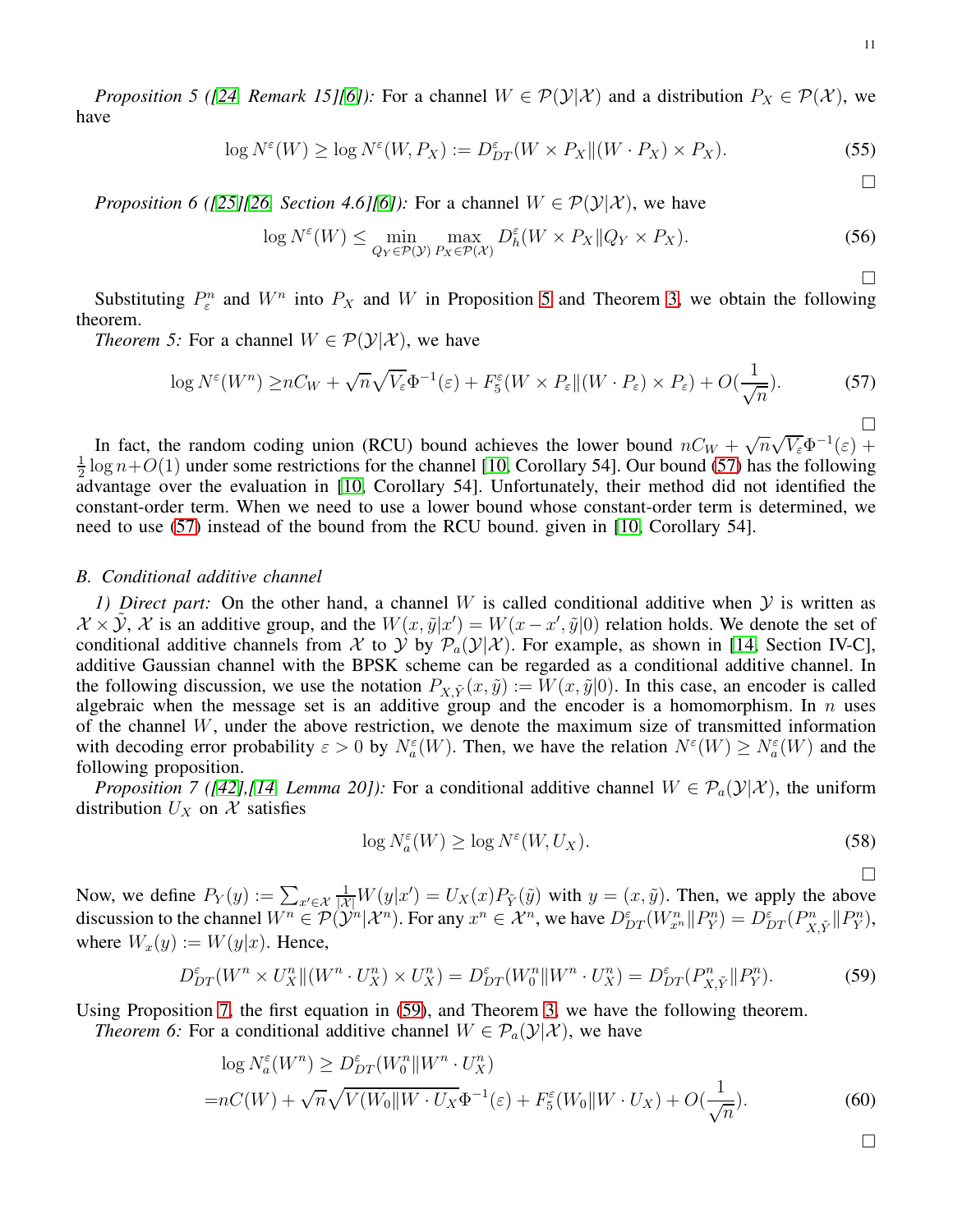To get another expression of [\(60\)](#page-10-3) based on the structure  $\mathcal{Y} = \mathcal{X} \times \tilde{\mathcal{Y}}, \mathcal{Z} = \mathcal{X} \times \tilde{\mathcal{Z}}$ . we see  $D(P_{X, \tilde{Y}} || P_{Y}) =$  $D(P_{X|\tilde{Y}}||U_X|P_{\tilde{Y}}) = \log |\mathcal{X}| - H(P_{X,\tilde{Y}}|P_{\tilde{Y}})$ . Similarly, we have  $V(P_{X,\tilde{Y}}||P_{Y}) = V(P_{X,\tilde{Y}}||P_{\tilde{Y}})$ ,  $\kappa(\tilde{P}_{X,\tilde{Y}}||P_{Y}) =$  $\kappa(P_{X,\tilde{Y}}||P_{\tilde{Y}})$ , and  $F_i^{\varepsilon}(P_{X,\tilde{Y}}||P_{Y}) = F_i^{\varepsilon}(P_{X,\tilde{Y}}||P_{\tilde{Y}})$  for  $i = 1,\ldots,5$ . Using Proposition [7,](#page-10-1) the second equation in [\(59\)](#page-10-2), Theorem [3,](#page-8-3) and these relations, we have the following theorem.

*Theorem 7:* For a conditional additive channel  $W \in \mathcal{P}_a(\mathcal{Y}|\mathcal{X})$ , we have

$$
\log N_a^{\varepsilon}(W^n) \ge D_{DT}^{\varepsilon}(P_{X,\tilde{Y}}^n \| P_Y^n)
$$
  
= $n(\log |\mathcal{X}| - H(P_{X,\tilde{Y}}|P_{\tilde{Y}})) + \sqrt{n} \sqrt{V(P_{X,\tilde{Y}}\|P_{\tilde{Y}})} \Phi^{-1}(\varepsilon) + F_5^{\varepsilon}(P_{X,\tilde{Y}}\|P_{\tilde{Y}}) + O(\frac{1}{\sqrt{n}}).$  (61)

2) Converse part: Similarly, for any  $x^n \in \mathcal{X}^n$ , we have  $D_h^{\varepsilon}(W_x^n \| P_Y^n) = D_h^{\varepsilon}(P_{X,\tilde{Y}}^n \| P_Y^n)$ . Hence,  $D_h^{\varepsilon}(W^n \times U_X^n || (W^n \cdot U_X^n) \times U_X^n) = D_h^{\varepsilon}(P_{X,\tilde{Y}}^n || P_Y^n)$ . Choosing  $Q_{Y^n}$  to be  $P_Y^n$ , we have

$$
D_h^{\varepsilon}(W^n \times P_{X^n} \| P_Y^n \times P_{X^n}) = D_h^{\varepsilon}(P_{X,\tilde{Y}}^n \| P_Y^n). \tag{62}
$$

Using Proposition [6,](#page-10-4) [\(62\)](#page-11-1), and Theorem [2,](#page-8-2) we have the following theorem.

*Theorem 8:* For a conditional additive channel  $W \in \mathcal{P}_a(\mathcal{Y}|\mathcal{X})$ , we have

$$
\log N_a^{\varepsilon}(W^n) \le \log N^{\varepsilon}(W^n) \le D_h^{\varepsilon}(P_{X,\tilde{Y}}^n \| P_Y^n)
$$
  
=
$$
n(\log |\mathcal{X}| - H(P_{X,\tilde{Y}}|P_{\tilde{Y}})) + \sqrt{n} \sqrt{V(P_{X,\tilde{Y}}\|P_{\tilde{Y}})} \Phi^{-1}(\varepsilon) + \frac{1}{2} \log n + F_4^{\varepsilon}(P_{X,\tilde{Y}}\|P_{\tilde{Y}}) + O(\frac{1}{\sqrt{n}}). \tag{63}
$$

The paper [\[10,](#page-27-0) Theorem 55] derived the same evaluation up to the order  $\log n$  under the weakly input-symmetric condition [\[10,](#page-27-0) Definition 9], which is similar to the conditional additive condition, but is different from it. The same relation was shown for general DMS channels in [\[11,](#page-27-1) Theorem 1] and for AWGN channel with energy constraint in [\[6,](#page-26-5) Theorem 65]. Their achievability was shown in [\[10,](#page-27-0) Corollary 54] and [\[12,](#page-27-2) (9)], respectively. However, they did not derive the constant term of the upper bound.

The combination of the results [\[10\]](#page-27-0) and [\[11\]](#page-27-1) gives the tight evaluation up to the order  $\log n$ . However, their method does not give the evaluation of the error of the order  $O(1)$ . Since the error of the order  $O(1)$  cannot be estimated, their method cannot give the possible range of the maximum transmittable length  $\log N_a^{\epsilon}(W^n)$  precisely. On the other hand, the combination of Theorems [6](#page-10-5) [\(7\)](#page-11-2) and [8](#page-11-3) gives upper and lower bounds for the maximum transmittable length  $\log N_a^{\varepsilon}(W^n)$  with small error  $o(1/\sqrt{n})$ . Since the error of the order  $o(1/\sqrt{n})$  is guaranteed to converge to zero, our method gives the possible range of the true value of  $\log N_a^{\varepsilon}(W^n)$  when *n* is sufficiently large.

### VII. WIRE-TAP CHANNEL CODING

#### <span id="page-11-0"></span>*A. Direct part*

Next, we consider wire-tap channel coding, in which, there are three players, the sender, and the legitimate receiver, and the eavesdropper. The input system of the sender is written by  $\mathcal{X}$ , and the systems of the legitimate receiver and the eavesdropper are written by  $\mathcal Y$  and  $\mathcal Z$ , respectively. The channels to the legitimate receiver and the eavesdropper are are written as conditional distributions  $W<sub>Y</sub>$  and  $W<sub>Z</sub>$  on  $Y$  and  $Z$  with conditioned to X, respectively. Hence, a pair of channels  $(W_Y, W_Z)$  gives a wire-tap channel. In n uses of these channels, the quality of this task for a wire-tap code  $\phi$  is characterized by the decoding error probability  $\varepsilon(\phi)$  and the following secrecy measure

$$
\delta(\phi) := d(P_{M,Z}, P_M \times P_Z),\tag{64}
$$

where  $P_{M,Z}$  is the joint distribution of the message M and the eavesdropper's information Z, and  $P_M \times P_Z$ is the product distribution of the marginal distributions  $P_M$  and  $P_Z$ .

First, we discuss the performance when a wire-tap code is constructed from a specific algebraic error correcting code. We assume that  $\mathcal X$  is an additive group whose order is a prime power and a wire-tap

<span id="page-11-3"></span><span id="page-11-2"></span><span id="page-11-1"></span>П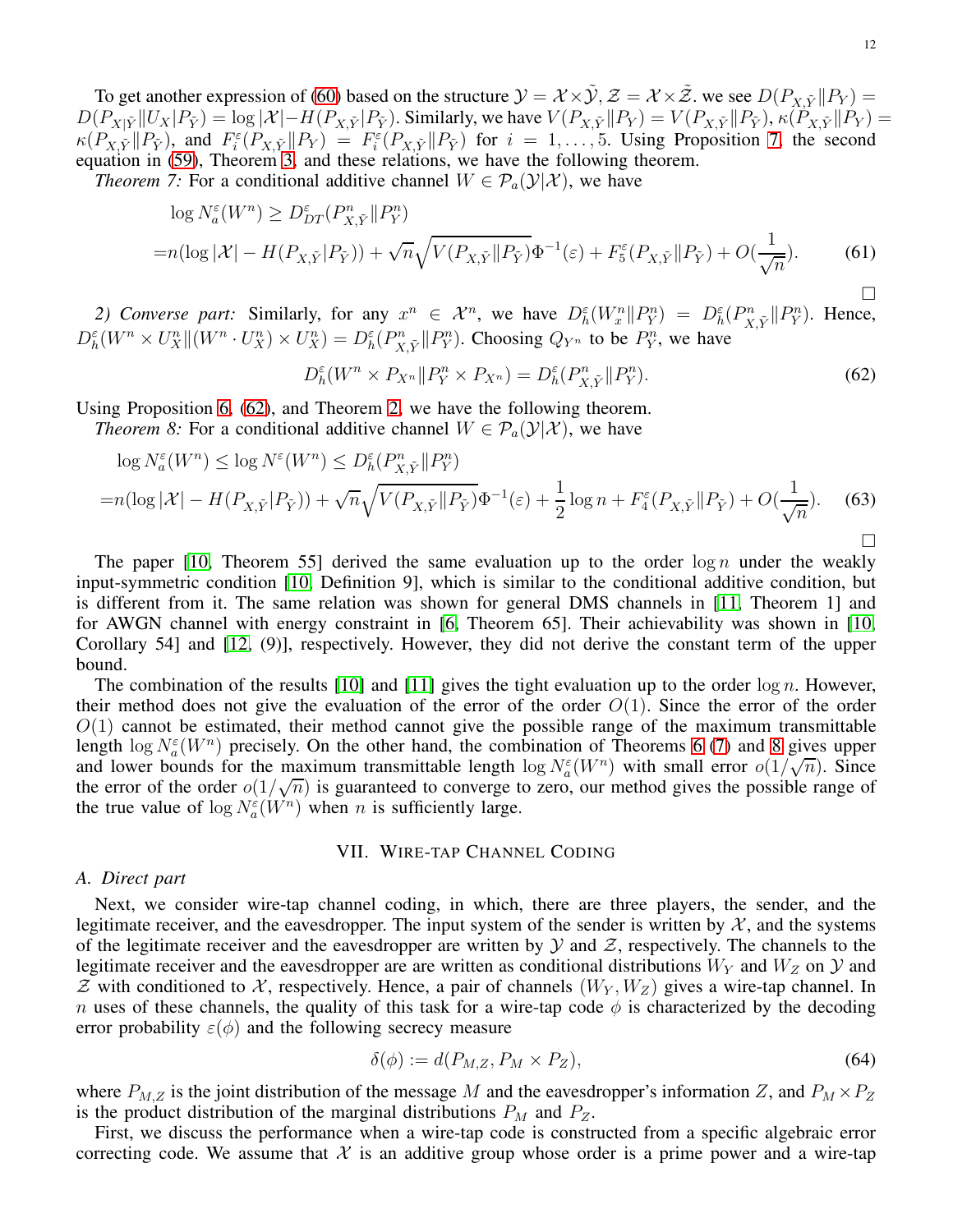channel  $W_Y, W_Z$  is conditional additive. Then,  $\mathcal Y$  and  $\mathcal Z$  are written as  $\mathcal X \times \tilde{\mathcal Y}$  and  $\mathcal X \times \tilde{\mathcal Z}$ , respectively. In the following, we employ two distribution  $P_{X,\tilde{Y}}$  and  $P_{X,\tilde{Z}}$  defined as  $P_{X,\tilde{Y}}(x,\tilde{y}) := W_Y(x,\tilde{y}|0)$  and  $P_{X,\tilde{Z}}(x,\tilde{z}) := W_Z(x,\tilde{z}|0)$ . Then, we impose the algebraic condition to our code. In *n* uses of these channels, under this restriction for codes, we choose an algebraic error correcting code with an encoder  $\phi_e$  and a decoder  $\phi_d$ , and denote its coding size  $N_c(\phi_e, \phi_d)$ . Then, we denote the message of this code by M and the set of messages by  $\mathcal M$ . When the sender sends the message  $\tilde M$ , we denote the joint distribution of  $\tilde{M}$  and the eavesdropper's information  $Z^n$  by  $P_{\tilde{M},Z^n}$ . Since the size of the set  $\mathcal{X}$  is a prime power, that of M is also a prime power. Hence, we can choose sets M and L such that  $\log |\mathcal{L}| = \ell^{\delta}(P_{\tilde{M},Z^n})$  and  $|\mathcal{M}| \cdot |\mathcal{L}| = \tilde{\mathcal{M}}$ . First, we choose a hash function f from  $\tilde{\mathcal{M}} \to \mathcal{M}$  such that  $d(f|P_{\tilde{M},Z^n}) \leq \delta$ . We choose a function  $q_f$  from  $\mathcal{M} \cdot \mathcal{L}$  to  $\tilde{\mathcal{M}}$  such that  $f(q_f(m, l)) = m$ . Then, we define the encoder and the decoder for wire-tap channel as follows. When the sender intended to transmit the message  $m$ , she generates the random variable L subject to the uniform distribution on L, and transmit  $\phi_e(g_f(m, L))$ . The legitimate receiver apply the function  $f \circ \phi_d$  to the received information  $Y^n$ . We denote this code by  $\phi(f, \phi_e, \phi_d)$ As explained in [\[43,](#page-27-33) Appendix A], this kind of code construction is practical because we can choose an error correcting code with small decoding complexity and the implementation of  $g_f$  is also easy. Then, we have

<span id="page-12-4"></span><span id="page-12-3"></span><span id="page-12-1"></span><span id="page-12-0"></span>
$$
\varepsilon(\phi(f, \phi_e, \phi_d)) \le \varepsilon \text{ and } \delta(\phi(f, \phi_e, \phi_d)) \le \delta. \tag{65}
$$

Denoting the size of the message of the wire-tap code  $\phi$  by  $N_w(\phi)$ , we have

$$
\log N_w(\phi(f, \phi_e, \phi_d)) = \log N_c(\phi_e, \phi_d) - S^{\delta}(\tilde{M}|Z^n|P_{\tilde{M}, Z^n}).
$$
\n(66)

Now, we consider the situation when the sender generates  $X^n$  subject to  $U^n_X$ . Then, we identify  $\tilde{\mathcal{M}}$ with an additive subgroup of  $\mathcal{X}^n$ . We can define the quotient set  $\mathcal{X}^n/\mathcal{M}$ . For any element  $X^n \in \mathcal{X}^n$ , we denote the coset in  $\mathcal{X}^n/\mathcal{M}$  which contains  $X^n$  by  $[X^n]$ . When the sender inform the coset inform the information  $[X^n]$  to the eavesdropper, due to the algebraic structure, the information leakage does not depends on the value  $[X^n]$ . Hence, we have

$$
S^{\delta}(\tilde{M}|Z^{n}|P_{\tilde{M},Z^{n}}) = S^{\delta}(X^{n}|[X^{n}],Z^{n}|W_{Z}^{n} \times U_{X}^{n}) \leq S^{\delta}_{2}(X^{n}|Z^{n}|W_{Z}^{n} \times U_{X}^{n}|R_{Z}^{n}), \tag{67}
$$

where the inequality follows from Lemma [1.](#page-7-2) We denote  $\mathcal{Z}$  by  $\mathcal{X}' \times \tilde{\mathcal{Z}}$ , where we use the notation  $\mathcal{X}'$  to distinguish the set from the input system X while it is the same set as X. Thus, we have

<span id="page-12-2"></span>
$$
\log N_w(\phi(f, \phi_e, \phi_d)) \stackrel{(a)}{\geq} \log N_c(\phi_e, \phi_d) - S_2^{\delta} (X^n | Z^n | W_Z^n \times U_X^n | (U_{X'} \times P_{\tilde{Z}})^n)
$$
  
\n
$$
\stackrel{(b)}{=} \log N_c(\phi_e, \phi_d) - nC(W_Z) + \sqrt{n} (\sqrt{V(W_{Z|X=0} || W_Z \cdot U_X)} \Phi^{-1}(\delta))
$$
  
\n
$$
- \frac{1}{2} \log n + F_3^{\delta} (W_{Z|X=0} || W_Z \cdot U_X) + O(\frac{1}{\sqrt{n}}),
$$
\n(68)

where the inequality (a) follows from [\(66\)](#page-12-0) and [\(67\)](#page-12-1), and the equation (b) follows from the combination of [\(23\)](#page-5-4) and [\(26\)](#page-5-5) in Theorem [1](#page-5-1) with substituting  $U_{X'} \times P_{\tilde{Z}} = W_Z \cdot U_X$  into  $R_Z$ . In the derivation, we also use the relations  $V(W_Z \times U_X || U_{X'} \times P_{\tilde{Z}}) = V(W_{Z|X=0} || W_Z \cdot U_X)$  and  $F_3(\tilde{W}_Z \times U_X || U_{X'} \times P_{\tilde{Z}}) =$  $F_3^{\delta}(W_{Z|X=0}||W_Z \cdot U_X).$ 

We rewrite the above evaluation by using the structure  $\mathcal{Y} = \mathcal{X} \times \tilde{\mathcal{Y}}, \mathcal{Z} = \mathcal{X} \times \tilde{\mathcal{Z}}$ . When  $R_Z = U_{X'} \times P_{\tilde{Z}}$ ,  $S_2^{\delta}(X^n|Z^n|W_Z^n \times U_X^n|(U_{X'} \times P_{\tilde{Z}})^n) = S_2^{\delta}(X^n|X'^n, \tilde{Z}^n|W_Z^n \times U_X^n|U_{X'}^n \times P_{\tilde{Z}^n}) = S_2^{\delta}(X^n|\tilde{Z}^n|P_{X,\tilde{Z}}^n|P_{\tilde{Z}}^n)$ (69)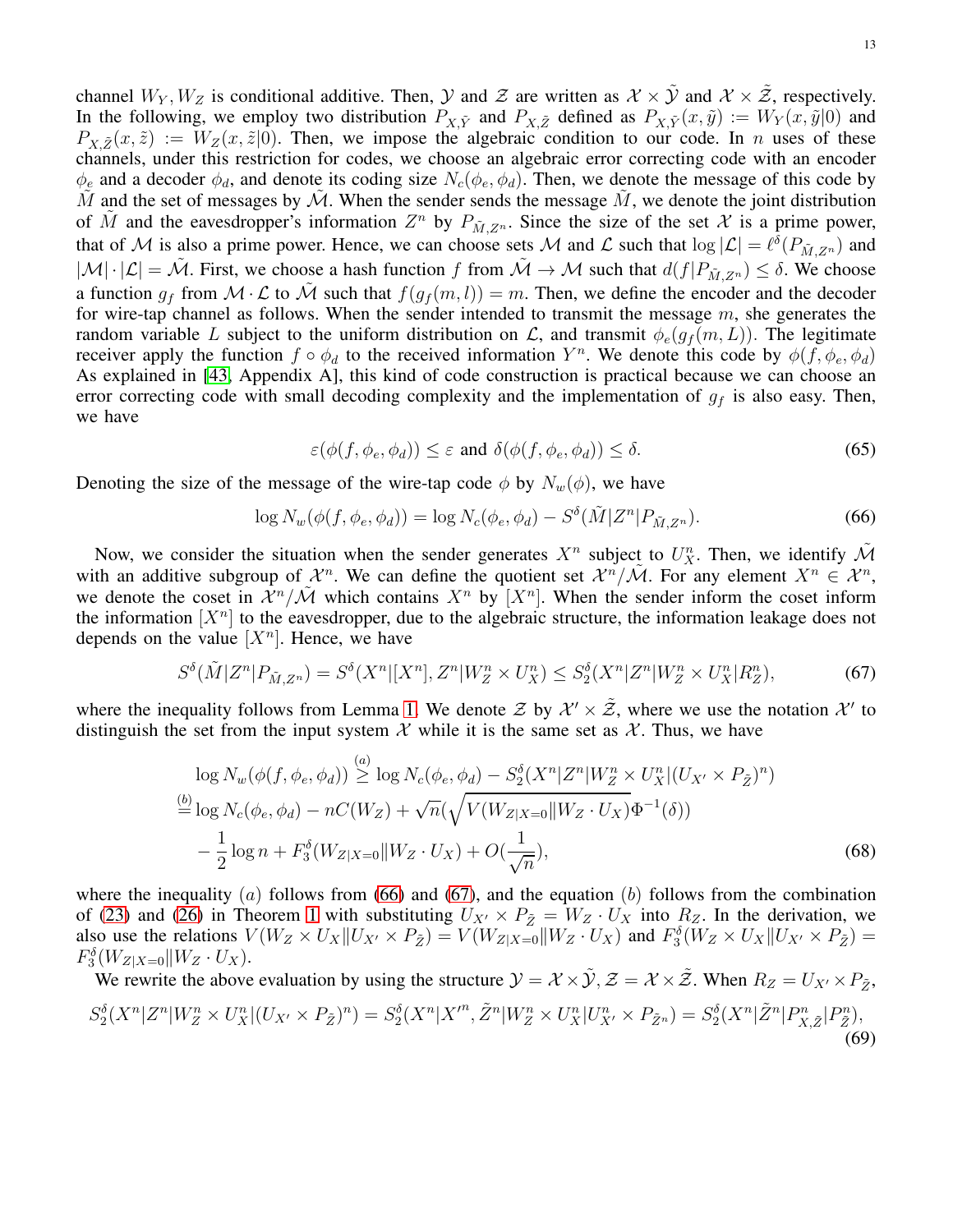where the second equation follows from the relation  $W_Z^n \times U_X^n(x, x', \tilde{z}) = \frac{1}{|\mathcal{X}|} P_{X, \tilde{Z}}(x' - x, \tilde{z})$ . Therefore, we have

$$
\log N_w(\phi(f, \phi_e, \phi_d)) \stackrel{(a)}{\geq} \log N_c(\phi_e, \phi_d) - S_2^{\delta}(X^n | \tilde{Z}^n | P_{X, \tilde{Z}}^n | P_{\tilde{Z}}^n)
$$
  
\n
$$
\stackrel{(b)}{=} \log N_c(\phi_e, \phi_d) - n(\log |\mathcal{X}| - H(P_{X, \tilde{Z}} | P_{\tilde{Z}})) + \sqrt{n} \sqrt{V(P_{X, \tilde{Z}} || P_{\tilde{Z}})} \Phi^{-1}(\delta)
$$
  
\n
$$
- \frac{1}{2} \log n + F_3^{\delta}(P_{X, \tilde{Z}} || P_{\tilde{Z}}) + O(\frac{1}{\sqrt{n}}),
$$
\n(70)

where the inequality (a) follows from [\(66\)](#page-12-0), [\(67\)](#page-12-1), and [\(69\)](#page-12-2), and the equation (b) can be shown in the same way as [\(68\)](#page-12-3).

Now, we proceed the analysis on the optimal performance. For this aim, we denote the maximum size of transmitted information under the conditions  $\varepsilon(\phi) \leq \varepsilon$  and  $\delta(\phi) \leq \delta$  by  $N^{\varepsilon,\delta}(W_Y, W_Z)$ . The aim of the following discussion is to evaluate  $N^{\varepsilon,\delta}(W_T^n, W_Z^n)$ . We prepare an algebraic code for channel coding with n use of the channel  $W_Y$  with the decoding error probability  $\varepsilon$  and the size of message  $N_a^{\varepsilon}(W_Y^n, U_X^n)$ . We apply this algebraic code to the above wire-tap code construction, which satisfies the condition [\(65\)](#page-12-4). Using [\(68\)](#page-12-3) and Theorem [6,](#page-10-5) we have the following theorem.

<span id="page-13-0"></span>*Theorem 9:* When X is an additive group whose order is a prime power and a wire-tap channel  $W_Y, W_Z$ is conditional additive,

$$
\log N^{\varepsilon,\delta}(W_Y^n, W_Z^n) \ge n(C(W_Y) - C(W_Z)) + \sqrt{n}(\sqrt{V(W_{Y|X=0}||W_Y \cdot U_X)}\Phi^{-1}(\varepsilon) + \sqrt{V(W_{Z|X=0}||W_Z \cdot U_X)}\Phi^{-1}(\delta)) - \frac{1}{2}\log n + F_5^{\varepsilon}(W_{Y|X=0}||W_Y \cdot U_X) + F_3^{\delta}(W_{Z|X=0}||W_Z \cdot U_X) + O(\frac{1}{\sqrt{n}}). \tag{71}
$$

Using [\(68\)](#page-12-3) and Theorem [7,](#page-11-2) we have the following theorem.

*Theorem 10:* Under the same assumption as Theorem [9,](#page-13-0) we have

$$
\log N^{\varepsilon,\delta}(W_{Y}^{n},W_{Z}^{n})\n\geq n(H(P_{X,\tilde{Z}}|P_{\tilde{Z}})-H(P_{X,\tilde{Y}}|P_{\tilde{Y}}))+\sqrt{n}(\sqrt{V(P_{X,\tilde{Y}}\|P_{\tilde{Y}})}\Phi^{-1}(\varepsilon)+\sqrt{V(P_{X,\tilde{Z}}\|P_{\tilde{Z}})}\Phi^{-1}(\delta))\n-\frac{1}{2}\log n+F_{5}^{\varepsilon}(P_{X,\tilde{Y}}\|P_{\tilde{Y}})+F_{3}^{\delta}(P_{X,\tilde{Z}}\|P_{\tilde{Z}})+O(\frac{1}{\sqrt{n}}).
$$
\n(72)

The paper [\[35,](#page-27-25) Theorem 13] derived a similar evaluation as [\(71\)](#page-13-1) and [\(72\)](#page-13-2) up to the order of  $\sqrt{n}$  in generic channels. While the discussed more generic channels, they did not derived the constant term.

## *B. Converse part*

A wire-tap channel  $(W_Y, W_Z)$  is called degraded when there exists conditional distribution  $W_{Z|Y}$  on  $Z$ with conditioned to  $\mathcal{Y}$  such that  $W_Z(z|x) = \sum_{y \in \mathcal{Y}} W_{Z|Y}(y|z)W_Y(y|x)$ . In this case, we define the joint condition distribution  $\tilde{W}_{YZ}(y, z|x) := W_{Z|Y}(z|y)W_Y(y|x)$ . Indeed, there is a possibility that the true joint condition distribution  $W_{YZ}$  is different from  $\tilde{W}_{YZ}$ . Since our metric  $\varepsilon(\phi)$  and  $\delta(\phi)$  depend on  $W_Y$  and  $W_Z$ , we do not need to care about the form of the true joint condition distribution  $W_{YZ}$ .

<span id="page-13-3"></span>*Proposition 8 ([\[44,](#page-27-34) Theorem 6]):* When a wire-tap channel  $W_Y, W_Z$  is degraded, we have

$$
\log N^{\varepsilon,\delta}(W_Y, W_Z) \le \min_{Q_{Y|Z}\in\mathcal{P}(\mathcal{Y}|Z), Q_{Z|X}\in\mathcal{P}(\mathcal{Z}|\mathcal{X})} \max_{P_X\in\mathcal{P}(\mathcal{X})} D_h^{\varepsilon+\delta}(\tilde{W}_{YZ} \times P_X \| Q_{Y|Z} \times Q_{Z|X} \times P_X). \tag{73}
$$

*Remark 4:* Originally, the paper [\[44\]](#page-27-34) showed the above statement as their Theorem 6 when feedback is allowed. Since the distribution  $P_X$  corresponds to our code, the case with the distribution  $P_X$  with

<span id="page-13-4"></span><span id="page-13-1"></span> $\Box$ 

<span id="page-13-2"></span> $\Box$ 

П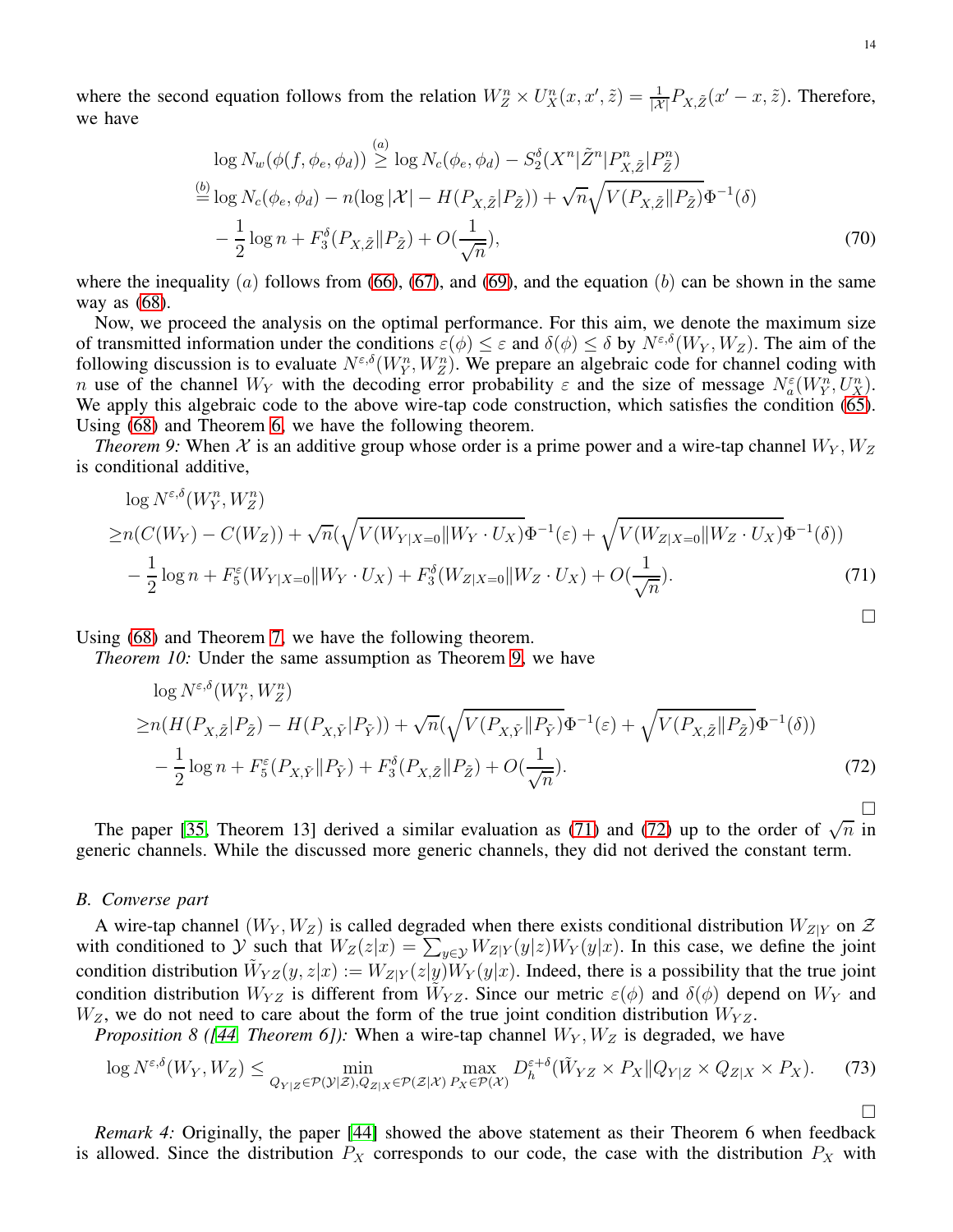no feedback corresponds to the case when no feedback is allowed. Hence, Theorem 6 of [\[44\]](#page-27-34) yields the above statement.

We define  $\tilde{W}_{Y|Z}$  as  $\tilde{W}_{Y|Z}(y|z)W_Z(z|x)U_X(x) = \tilde{W}_{YZ}(y,z|x)U_X(x)$ . Since the channels  $W_Y, W_Z$  are conditional additive, we have  $D_h^{\varepsilon}(\tilde{W}_{YZ|X=x^n}^n \| (\tilde{W}_{Y|Z} \times W_{Z|X=x^n})^n) = D_h^{\varepsilon}(\tilde{W}_{YZ|X=0}^n \| (\tilde{W}_{Y|Z} \times W_{Z|X=0})^n)$ for  $x^n \in \mathcal{X}^n$ . Hence,  $D_h^{\varepsilon}(\tilde{W}_{YZ}^n \times P_{X^n} || \tilde{W}_{Y|Z}^n \times W_Z^n \times P_{X^n}) = D_h^{\varepsilon}(\tilde{W}_{YZ|X=0}^n || (\tilde{W}_{Y|Z} \times W_{Z|X=0})^n)$ . We have

$$
D(\tilde{W}_{YZ|X=0}||\tilde{W}_{Y|Z} \times W_{Z|X=0}) = D(\tilde{W}_{YZ} \times P_X || \tilde{W}_{Y|Z} \times W_Z \times P_X) = I(X;Y|Z)_{\tilde{W}_{YZ} \times P_X} = H(P_{X,\tilde{Z}}|P_{\tilde{Z}}) - H(P_{X,\tilde{Y}}|P_{\tilde{Y}}).
$$
\n(74)

<span id="page-14-3"></span>Thus, we have the following theorem.

*Theorem 11:* When a wire-tap channel  $W_Y, W_Z$  is conditional additive and degraded, we have

$$
\log N^{\varepsilon,\delta}(W_{Y}^{n},W_{Z}^{n}) \leq D_{h}^{\varepsilon+\delta}(\tilde{W}_{YZ|X=0}^{n}||(\tilde{W}_{Y|Z} \times W_{Z|X=0})^{n})
$$
  
\n
$$
\stackrel{\text{(b)}}{=} n(H(P_{X,\tilde{Z}}|P_{\tilde{Z}}) - H(P_{X,\tilde{Y}}|P_{\tilde{Y}})) + \sqrt{n}\sqrt{V(\tilde{W}_{YZ|X=0}||\tilde{W}_{Y|Z} \times W_{Z|X=0})}\Phi^{-1}(\varepsilon+\delta)
$$
  
\n
$$
+ \frac{1}{2}\log n + F_{4}^{\varepsilon+\delta}(\tilde{W}_{YZ|X=0}||\tilde{W}_{Y|Z} \times W_{Z|X=0}) + O(\frac{1}{\sqrt{n}}).
$$
\n(75)

*Proof:* The inequality (a) of [\(75\)](#page-14-0) follows from Proposition [8.](#page-13-3) The second part (b) of (75) follows from [\(74\)](#page-14-1) and Theorem [2.](#page-8-2)

The paper [\[35,](#page-27-25) Theorem 13] derived a similar evaluation as [\(75\)](#page-14-0) up to the order of  $\sqrt{n}$  in generic channels. While the discussed more generic channels, they did not derived the constant term.

# *C. Binary symmetric channels*

As an example of additive wire-tap channel, we consider the pair of binary symmetric channels, in which,  $W_Y$  and  $W_Z$  are the binary symmetric channels with crossover probability  $p_Y$  and  $p_Z$  with  $\frac{1}{2}$  $p_Z > p_Y > 0$  and  $\mathcal{X} = \mathcal{Y} = \mathcal{Z} = \mathbb{F}_2$ . Hence, the sets  $\tilde{\mathcal{Y}}$  and  $\tilde{\mathcal{Z}}$  are trivial sets. Then, [\(72\)](#page-13-2) is simplified to

$$
\log N^{\varepsilon,\delta}(W_1^n, W_2^n) \ge n(h(p_Z) - h(p_Y)) + \sqrt{n}(\sqrt{v(p_Y)}\Phi^{-1}(\varepsilon) + \sqrt{v(p_Z)}\Phi^{-1}(\delta)) - \frac{1}{2}\log n + f_5^{\varepsilon}(p_Y) + f_3^{\delta}(p_Z) + O(\frac{1}{\sqrt{n}}),
$$
\n(76)

where  $h(p)$  is the binary entropy,  $v(p)$  is the varentropy, and  $f_i^{\varepsilon}(p)$  is  $F_i^{\varepsilon}(P||Q)$  when P is the binary distribution with flip probability  $p$  and  $Q$  is the identify function 1.

Next, we proceed to the converse part. The channel  $\tilde{W}_{Z|Y}$  is the binary symmetric channel with the crossover probability  $\frac{pz - py}{1-2py}$ , which is the solution of  $p + py - 2ppY = pz$  with respect to p. The channel  $\tilde{W}_{Y|Z}$  is also the binary symmetric channel with the crossover probability  $\frac{pz - py}{1-2py}$ . We define two distributions  $P_{YZ}^1$  and  $P_{YZ}^2$  as follows.

$$
P_{YZ}^1(0,0) = (1 - p_Y)(1 - \frac{p_Z - p_Y}{1 - 2p_Y}), \quad P_{YZ}^1(0,1) = (1 - p_Y)\frac{p_Z - p_Y}{1 - 2p_Y},\tag{77}
$$

$$
P_{YZ}^1(1,0) = p_Y(1 - \frac{p_Z - p_Y}{1 - 2p_Y}), \quad P_{YZ}^1(1,1) = p_Y \frac{p_Z - p_Y}{1 - 2p_Y}.
$$
\n(78)

$$
P_{YZ}^2(0,0) = (1 - p_Z)(1 - \frac{p_Z - p_Y}{1 - 2p_Y}), \quad P_{YZ}^2(0,1) = p_Z \frac{p_Z - p_Y}{1 - 2p_Y},\tag{79}
$$

$$
P_{YZ}^2(1,0) = (1 - p_Z)(1 - \frac{p_Z - p_Y}{1 - 2p_Y}), \quad P_{YZ}^2(1,1) = p_Z \frac{p_Z - p_Y}{1 - 2p_Y}.
$$
\n(80)

<span id="page-14-2"></span><span id="page-14-1"></span><span id="page-14-0"></span> $\Box$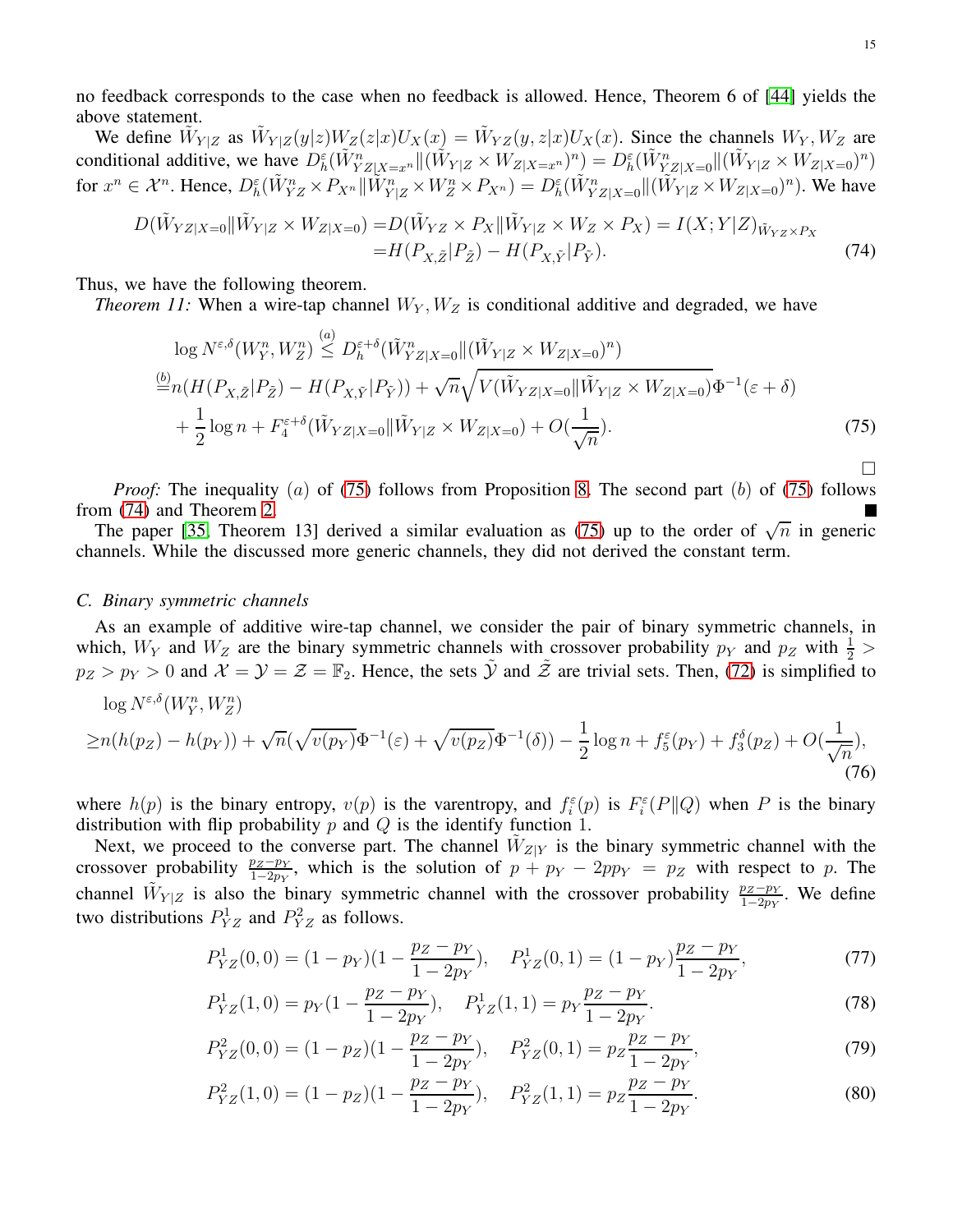Then, [\(75\)](#page-14-0) is simplified to

$$
\log N^{\varepsilon,\delta}(W_Y^n, W_Z^n)
$$
  
\n
$$
\leq n(h(p_Z) - h(p_Y)) + \sqrt{n} \sqrt{V(P_{YZ}^1 \| P_{YZ}^2)} \Phi^{-1}(\varepsilon + \delta)
$$
  
\n
$$
+ \frac{1}{2} \log n + F_4^{\varepsilon+\delta}(P_{YZ}^1 \| P_{YZ}^2) + O(\frac{1}{\sqrt{n}}).
$$
\n(81)

Fig. [4](#page-15-0) numerically compares the upper and lower bounds in [\(76\)](#page-14-2) and [\(81\)](#page-15-1). Also, it compares with the second order approximations given in [\[35\]](#page-27-25). It shows that our higher correction is not so negligible.



<span id="page-15-1"></span>Secrecy Rate

<span id="page-15-0"></span>Fig. 4. Upper and lower bounds of the transmission rate when  $\epsilon = \delta = 0.001$  and  $P_Z = 0.2$ ,  $P_Y = 0.1$ . The horizontal axis expresses the block-length n, and the vertical axis expresses the transmission rate  $\frac{1}{n} \log N^{\varepsilon,\delta}(W_Y^n, W_Z^n)$ . Blue slid curve expresses the upper bound given in [\(81\)](#page-15-1), and Red slid curve expresses the lower bound given in [\(76\)](#page-14-2). Blue dashed curve expresses the second order approximation of the upper bound given in [\(81\)](#page-15-1), and Red dashed curve expresses the second order approximation of the lower bound given in [\(76\)](#page-14-2). The second order approximation means the value up to the order  $\sqrt{n}$  in the respective terms.

## *D. BPSK scheme*

As an example of conditional additive wire-tap channel, we consider a pair of BPSK Gaussian channels. As shown in [\[14,](#page-27-4) Section IV-C], a BPSK Gaussian channel is conditional additive. Our Gaussian wire-tap channel is given as

$$
Y = X + N_Y, Z = X + N_Z,\tag{82}
$$

where  $N_Y$  and  $N_Z$  are subject to the Gaussian distribution with average 0 and variance  $\sigma_Y^2$  and  $\sigma_Z^2$ , respectively. We assume the relation  $\sigma_Y^2 < \sigma_Z^2$ . The input signal X is limited to 1 or -1. Let  $\varphi_{a,\sigma^2}$  be the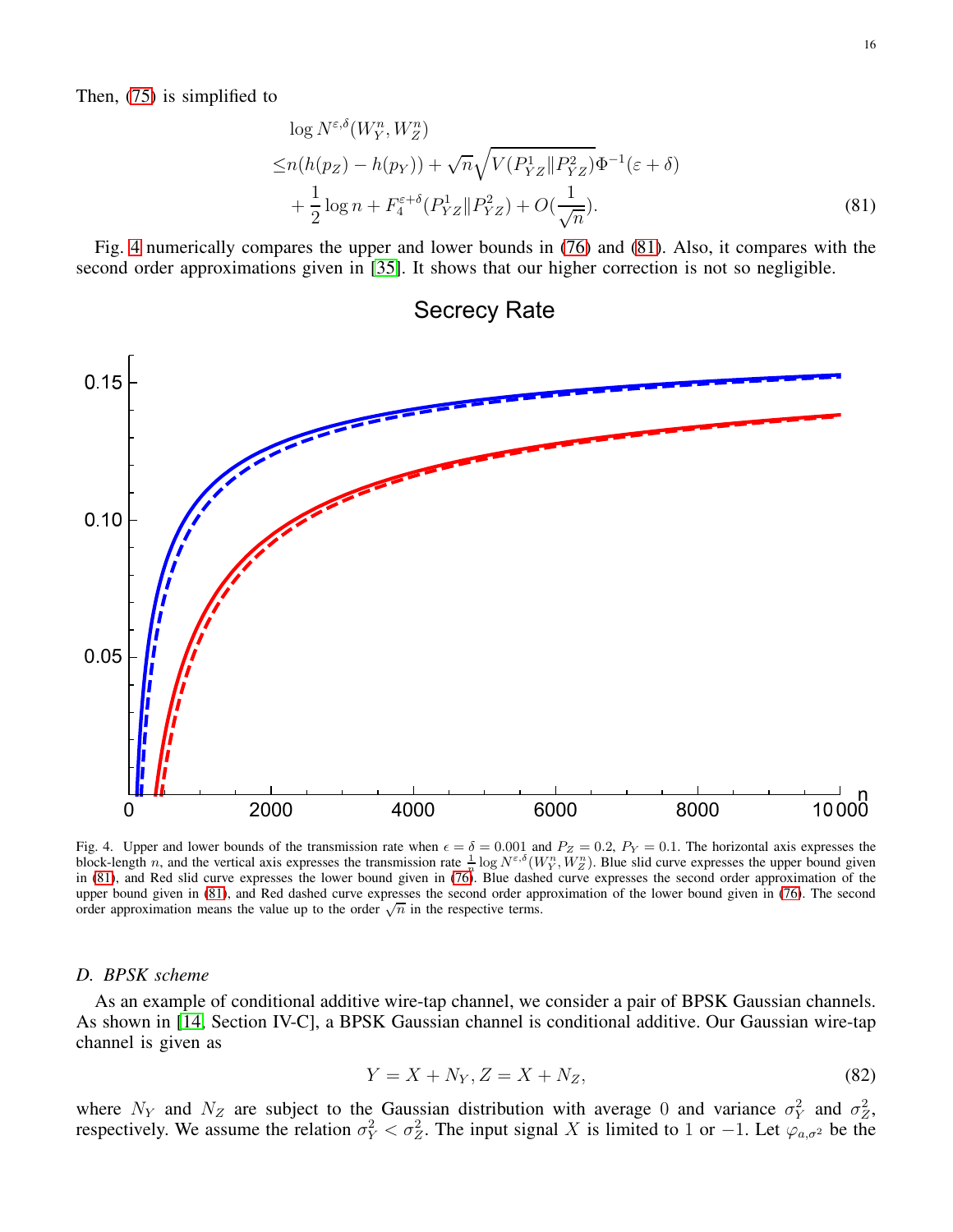probability density function of the Gaussian distribution with average a and variance  $\sigma^2$ . We define the distribution  $\tilde{\varphi}_{\sigma}$  by  $\tilde{\varphi}_{\sigma^2}(x) := \frac{1}{2}\varphi_{1,\sigma^2}(x) + \frac{1}{2}\varphi_{-1,\sigma^2}(x)$ . The evaluation [\(71\)](#page-13-1) is rewritten as

$$
\log N^{\varepsilon,\delta}(W_Y^n, W_Z^n)
$$
  
\n
$$
\geq n(C(W_Y) - C(W_Z)) + \sqrt{n}(\sqrt{V(\varphi_{1,\sigma_Y^2} || \tilde{\varphi}_{\sigma_Y^2})} \Phi^{-1}(\varepsilon) + \sqrt{V(\varphi_{1,\sigma_Z^2} || \tilde{\varphi}_{\sigma_Z^2})} \Phi^{-1}(\delta))
$$
  
\n
$$
-\frac{1}{2} \log n + F_5^{\varepsilon}(\varphi_{1,\sigma_Y^2} || \tilde{\varphi}_{\sigma_Y^2}) + F_3^{\delta}(\varphi_{1,\sigma_Z^2} || \tilde{\varphi}_{\sigma_Z^2}) + O(\frac{1}{\sqrt{n}}).
$$
\n(83)

Next, we consider the converse part. The channel  $\tilde{W}_{Z|Y}$  is given as

$$
Z = Y + N_{Z|Y},\tag{84}
$$

where  $N_{Z|Y}$  is subject to the Gaussian distribution with average 0 and variance  $\sigma_Z^2 - \sigma_Y^2$ . Hence, the probability density function of the joint conditional distribution  $p_{YZ|X}(y, z|x)$  is given as  $p_{YZ}(y, z)$  =  $\varphi_{x,\sigma_Y^2}(y)\varphi_{y,\sigma_Z^2}(z)$ . The probability density function of the joint distribution  $p_{YZ}(y,z)$  is given as  $p_{YZ}(y,z) =$  $(\tilde{\varphi}_{\sigma_Y^2}(y)\varphi_{y,\sigma_Z^2}(z))$ . The probability density function of the conditional distribution  $p_{Y|Z}(y|z)$  is given as  $p_{Y|Z}(y|z) = \tilde{\varphi}_{\sigma_Y^2}(y)\varphi_{y,\sigma_Z^2}(z)\tilde{\varphi}_{\sigma_Z^2}(z)^{-1}$ . Therefore, [\(75\)](#page-14-0) is simplified to

$$
\log N^{\varepsilon,\delta}(W_Y^n, W_Z^n) \le n(C(W_Y) - C(W_Z)) + \sqrt{n} \sqrt{V(p_{YZ|X=0}||p_{Y|Z} \times \varphi_{0,\sigma_Z^2})} \Phi^{-1}(\varepsilon + \delta) + \frac{1}{2} \log n + F_4^{\varepsilon+\delta}(p_{YZ|X=0}||p_{Y|Z} \times \varphi_{0,\sigma_Z^2}) + O(\frac{1}{\sqrt{n}}).
$$
\n(85)

The paper [\[35,](#page-27-25) Theorem 14] discussed the Gaussian channel with energy constraint. This paper focuses on BPSK scheme, which is different from the result of [\[35,](#page-27-25) Theorem 14].

## *E. Secure communication based on correlated random variable*

As an example of conditional additive wire-tap channel, we consider secure communication by the correlated variables  $\tilde{X}, \tilde{Y}$ , and  $\tilde{Z}$ , which are subject to the joint distribution  $P_{\tilde{X}, \tilde{Y}, \tilde{Z}}$ , and take values in  $\mathcal{X}, \mathcal{Y}$ ,  $\tilde{Z}$ , respectively [\[32,](#page-27-22) Section VI]. Assume that the sender, the legitimate receiver, and the eavesdropper have the variables X, Y, and Z, respectively. We assume that X equals an additive group X.

Then, we consider the wire-tap channel with the input system  $X$  in the following way. When the input is  $X \in \mathcal{X}$ , the sender sends  $X + \tilde{X}$  to the legitimate receiver via a public channel. Hence, due to the property of the public channel, the information  $X + \tilde{X}$  is also leaked to the eavesdropper. That is, the legitimate receiver receives the variable  $Y = (\tilde{Y}, X + \tilde{X}) \in \mathcal{Y} := \mathcal{X} \times \tilde{\mathcal{Y}}$ , and the eavesdropper receives the variable  $Z = (\tilde{Z}, X + \tilde{X}) \in \mathcal{Z} := \mathcal{X} \times \tilde{\mathcal{Z}}$ . The conditional distribution to characterize our wire-tap channel is given as  $W_Y(\tilde{x}, \tilde{y}|x) = P_{\tilde{X}, \tilde{Y}}(\tilde{x} - x, \tilde{y})$  and  $W_Z(\tilde{x}, \tilde{z}|x) = P_{\tilde{X}, \tilde{Z}}(\tilde{x} - x, \tilde{z})$ . Hence, the wire-tap channel  $W_Y, W_Z$  is conditional additive. In this model, we have  $P_{X,\tilde{Y}} = P_{\tilde{X},\tilde{Y}}$  and  $P_{X,\tilde{Z}} = P_{\tilde{X},\tilde{Z}}$ . Hence, we obtain a lower bound of  $\log N_{\epsilon,\delta,n,a}(W_Y, W_Z)$  of this model by replacing  $P_{X,\tilde{Y}}$  and  $P_{X,\tilde{Z}}$  by  $P_{\tilde{X},\tilde{Y}}$  and  $P_{\tilde{X}, \tilde{Z}}$  in the RHS of [\(72\)](#page-13-2).

Next, we consider the converse part. For this aim, we assume the Markovian chain  $\tilde{X} - \tilde{Y} - \tilde{Z}$ . Using  $W_{Z|Y}(\tilde{x}, \tilde{z}|\tilde{x}, \tilde{y}) := \delta_{\tilde{x}, \tilde{x}'} P_{\tilde{Z}|\tilde{Y}}(\tilde{z}|\tilde{y})$ , we have  $W_{Z|Y} \cdot W_{Y|X} = W_{Z|X}$ . Hence, this wire-tap channel is degraded. Also,  $\tilde{W}_{Y|Z}$  is calculated as  $\tilde{W}_{Y|Z}(\tilde{x}, \tilde{y}|\tilde{x}, \tilde{z}) = \delta_{\tilde{x}, \tilde{x}'} P_{\tilde{Y}|\tilde{Z}}(\tilde{y}|\tilde{z})$ . Since  $W_{YZ}(\tilde{x}, \tilde{y}, \tilde{x}', \tilde{z}|x) =$  $\delta_{\tilde{x}, \tilde{x}'} P_{\tilde{X}, \tilde{Y}, \tilde{Z}}(\tilde{x} - x, \tilde{y}, \tilde{z})$ , we have

$$
W_{YZ|X=0}(\tilde{x}, \tilde{y}, \tilde{x}', \tilde{z}) = \delta_{\tilde{x}, \tilde{x}'} P_{\tilde{X}, \tilde{Y}, \tilde{Z}}(\tilde{x}, \tilde{y}, \tilde{z})
$$
(86)

$$
\tilde{W}_{Y|Z} \times W_{Z|X=0}(\tilde{x}, \tilde{y}, \tilde{x}', \tilde{z}) = \delta_{\tilde{x}, \tilde{x}'} P_{\tilde{Y}|\tilde{Z}}(\tilde{y}|\tilde{z}) P_{\tilde{X}, \tilde{Z}}(\tilde{x}', \tilde{z}). \tag{87}
$$

Hence, the upper bound of  $\log N^{\epsilon,\delta}(W_Y^n, W_Z^n)$  given in the RHS of [\(75\)](#page-14-0) can be calculated to

$$
n(H(P_{\tilde{X},\tilde{Z}}|P_{\tilde{Z}}) - H(P_{\tilde{X},\tilde{Y}}|P_{\tilde{Y}})) + \sqrt{n}\sqrt{V(P_{\tilde{X},\tilde{Y},\tilde{Z}}\|P_{\tilde{Y}|\tilde{Z}} \times P_{\tilde{X},\tilde{Z}})}\Phi^{-1}(\varepsilon + \delta)
$$
  
+ 
$$
\frac{1}{2}\log n + F_4^{\varepsilon}(P_{\tilde{X},\tilde{Y},\tilde{Z}}\|P_{\tilde{Y}|\tilde{Z}} \times P_{\tilde{X},\tilde{Z}}) + O(\frac{1}{\sqrt{n}}).
$$
 (88)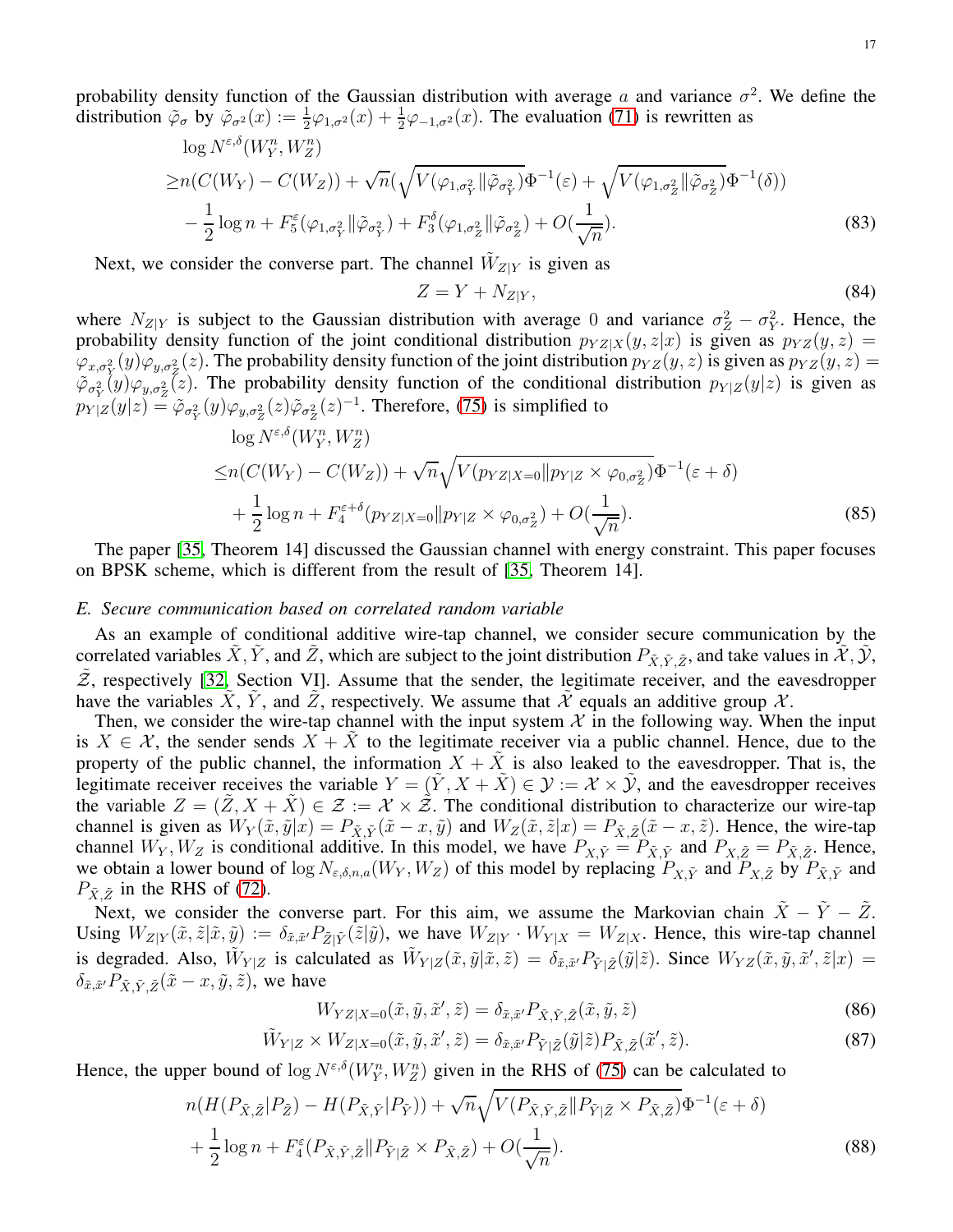#### VIII. STRONG LARGE DEVIATION AND EDGEWORTH EXPANSION

<span id="page-17-0"></span>Let p be a non-negative measure and  $d<sub>S</sub>$  be the lattice span of the real valued function X, which is defined as follows. Let S be the set of the support of the measure  $p \circ X^{-1}$ . When there exists a nonnegative value x satisfying  ${a - b}_{a,b \in S} \subset x\mathbb{Z}$ , the real valued function X is called a lattice function or a lattice variable. Then, the lattice span  $d<sub>S</sub>$  is defined as the maximum value of the above non-negative value x. Denoting all of elements of S as  $a_1 < a_2 < \ldots < a_l$ , we have

$$
d_S = \min_{n_i \in \mathbb{Z}} \left\{ \left. \sum_{i=1}^l n_i a_i \right| \sum_{i=1}^l n_i = 0, \sum_{i=1}^l n_i a_i > 0 \right\} \tag{89}
$$

due to the following reason; When integers  $y_1, \ldots, y_l$  have the greatest common divisor 1, there exist integers  $n_1, \ldots, n_l$  such that  $\sum_{i=1}^l n_i y_i = 1$ . When there does not exist such a non-negative value x, the real valued function X is called a non-lattice function or a non-lattice variable. Then, the lattice span  $d_S$ is regarded as zero. Now, we summarize the fundamental properties for the lattice and non-lattice cases. For this purpose, we denote the set  $\{\sum_{i=1}^n a_i\}_{a_i \in S}$  by  $S_n$ .

*Lemma 2:* We fix a small real number  $\delta > 0$ . In the lattice case, there exists a sufficiently large integer N such that  $S_n$  satisfies the following condition for any  $n \geq N$ . Denote all of elements of  $S_n \cap [n(a_1 + \delta), n(a_1 - \delta)]$  as  $b_1 < b_2 < \ldots < b_k$ . We have  $b_{i+1} - b_i = d_S$ .

In the non-lattice case, for an arbitrary small real number  $\varepsilon$ , there exists a sufficiently large integer N such that  $S_n$  satisfies the following condition for any  $n \geq N$ . Denote all of elements of  $S_n \cap [n(a_1 + \delta) n(a_2 - \delta)]$  as  $b_1 < b_2 < \cdots < b_n$ . We have  $b_{i+1} - b_i < \varepsilon$  $\delta$ ),  $n(a_l - \delta)$ ] as  $b_1 < b_2 < \ldots < b_k$ . We have  $b_{i+1} - b_i < \varepsilon$ .

*Proof:* Lattice case: Since the definition of  $d_S$  guarantees that  $b_{i+1} - b_i \geq d_S$ , it is enough to show that  $b_{i+1} - b_i \leq d_s$ . Assume that integers  $n_i$  satisfies the equations

$$
\sum_{i=1}^{l} n_i a_i = d_S \tag{90}
$$

<span id="page-17-1"></span>
$$
\sum_{i=1}^{l} n_i = 0.
$$
\n(91)

We define the subsets  $S_+ := \{a_i \in S | n_i \geq 0\}$  and  $S_- := \{a_i \in S | n_i < 0\}$ , the positive integers  $m_2 := \sum_{i:a_i \in S_+} n_i$  and  $m_1 := (a_i - a_1)/d_S$ , and the positive real numbers  $A := -m_1 \sum_{i:a_i \in S_-} n_i a_i$ ,  $B := m_1 \sum_{i:a_i \in S_+} n_i a_i, \ \delta_- := (A - a_1 m_1 m_2)/n, \text{ and } \delta_+ := (a_l m_1 m_2 - B + m_1 d_s)/n.$ 

So, we have  $n(a_1+\delta_-) = a_1(n-m_1m_2)+A = na_1+(A-a_1m_1m_2)$  and  $n(a_l-\delta_+) = a_l(n-m_1m_2)+B =$  $na_l - (a_l m_1 m_2 - B)$ . We choose an element  $x := n(a_1 + \delta_-) + (c_1 m_1 + c_2)d_s \in [n(a_1 + \delta_-), n(a_l - \delta_+)]$ with integers  $c_1$  and  $c_2 \leq m_1$ . When  $(c_1m_1 + c_2)$  takes the maximum, x is  $n(a_1 - \delta_+)$ , i.e.,  $c_1m_1 + c_2 =$  $(n - m_1m_2)m_1$ . So, the maximum of  $c_1$  is  $n - m_1m_2$ .

Using [\(90\)](#page-17-1) and the definitions of  $\delta_-\$  an A, we have

$$
x = c_1 a_l + (n - c_1 - m_1 m_2) a_1 + c_2 \left( \sum_{i:a_i \in S_+} n_i a_i \right)
$$

$$
- (m_1 - c_2) \sum_{i:a_i \in S_-} n_i a_i \stackrel{(a)}{\in} S_n.
$$
(92)

Here, the relation (a) follows from the following facts;  $c_1$  and  $(n-c_1 - m_1m_2)$  are non-negative integers,  $c_2n_i$  is a non-negative integer for  $i \in S_+$ , and  $-(m_1 - c_2)n_i$  is a non-negative integer for  $i \in S_-$ . Thus, when we denote all of elements of  $S_n \cap [n(a_1 + \delta_-), n(a_1 - \delta_+)]$  as  $b_1 < b_2 < \ldots < b_k$ . We have  $b_{i+1} - b_i \leq d_S$ . When n is sufficiently large, we have  $\delta_-, \delta_+ \leq \delta$ . So, we obtain the desired statement. Non-lattice case: For an arbitrary  $\varepsilon > 0$ , we can take integers  $n_i$  such that  $0 < \tilde{d} := \sum_{i=1}^l n_i a_i < \varepsilon$  and

 $\sum_{i=1}^{l} n_i = 0$ . (If impossible, we have the minimum of  $\sum_{i=1}^{l} n_i a_i$  with  $\sum_{i=1}^{l} n_i = 0$  is strictly larger than 0, which contradicts  $d_S = 0$ .) We redefine  $m_1 := [(a_l - a_1)/\varepsilon]$ , and define other terms in the same way by replacing ds by  $\tilde{d}$ . Using the same discussion, we find that the element  $x := n(a_1 + \delta_-) + c_1(a_1 - a_1) + c_2\tilde{d} \in$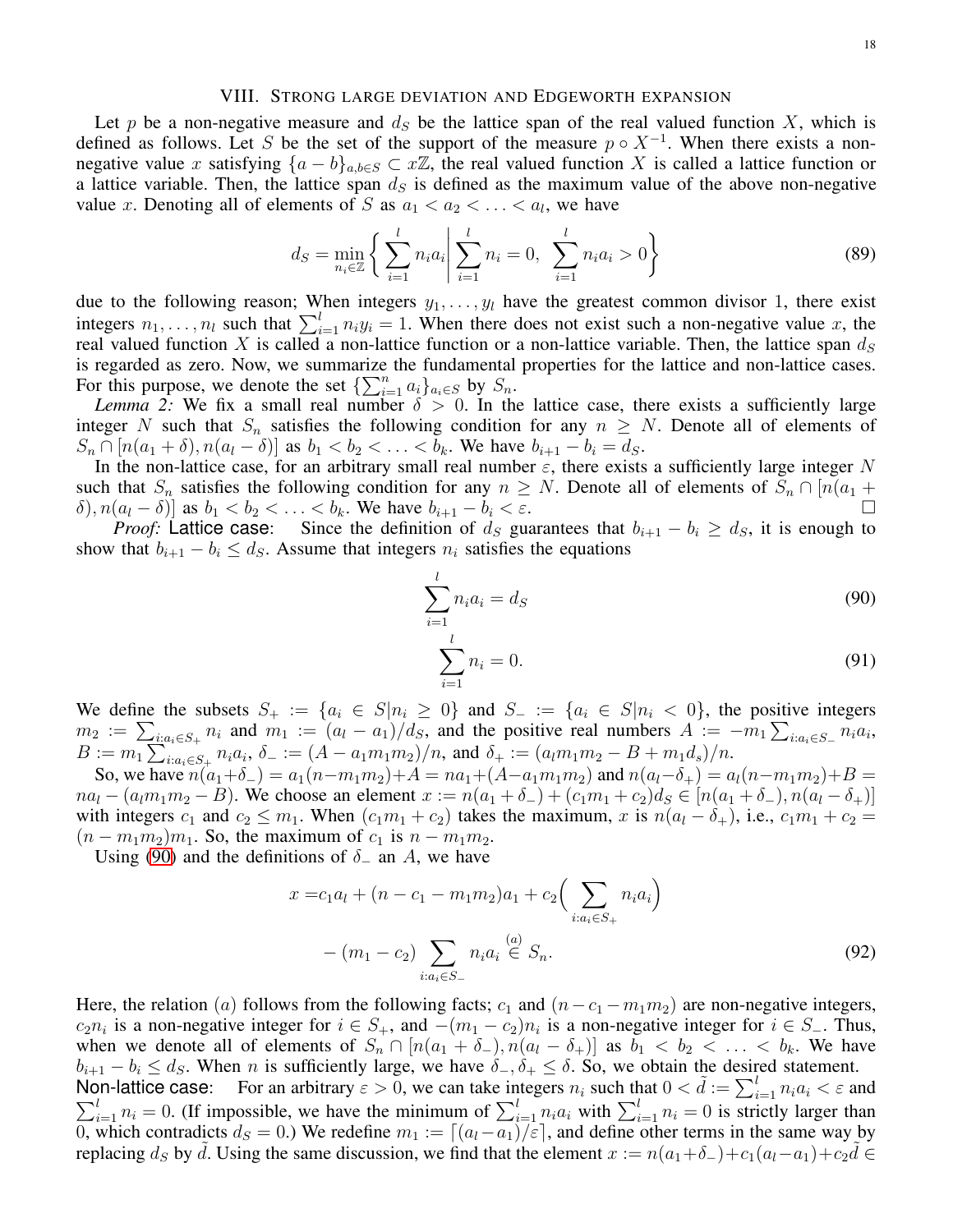$[n(a_1 + \delta_-), n(a_1 - \delta_+)]$  with  $c_2 \leq m_1$  belongs to  $S_n$ . When n is sufficiently large, we have  $\delta_-$ ,  $\delta_+ \leq \delta$ . So, we have  $b_{i+1} - b_i < \varepsilon$ .

Here p is not necessarily normalized. Define the notation  $\mathbb{E}_p[X] \stackrel{\text{def}}{=} \int X(\omega)p(d\omega)$ . Define the cumulant generating function  $\tau(s) \stackrel{\text{def}}{=} \log \mathbb{E}_p[e^{sX}]$ . Denote the inverse function of the derivative  $\tau'(s)$  by  $\eta$ .

<span id="page-18-0"></span>*Proposition 9 (Bahadur and Rao [\[17\]](#page-27-7), [\[45,](#page-27-35) Theorem 3.7.4]):* Assume that  $\tau(0) < \infty$ . When  $R > \frac{\mathbb{E}_p[X]}{\mathbb{E}_p[1]}$ , we have

$$
\log p^{n} \{ X_n \ge nR \}
$$
  
=  $\chi_0(R)n - \frac{1}{2} \log n + \chi_1(R) + \chi_2(R)\frac{1}{n} + o(\frac{1}{n}),$  (93)

$$
\log p^{n}\{X_{n} \leq nR\} = n\tau(0) + o(1),\tag{94}
$$

where

$$
\chi_0(R) \stackrel{\text{def}}{=} -R\eta(R) + \tau(\eta(R))\tag{95}
$$

and

$$
\chi_1(R) = \begin{cases}\n\frac{1}{2} \log 2\pi - \log \eta(R) + \frac{1}{2} \log \eta'(R) & \text{if } d_S = 0 \\
-\frac{1}{2} \log 2\pi + \frac{1}{2} \log \eta'(R) + \log \frac{d_S}{1 - e^{-d_S \eta(R)}} & \text{if } d_S > 0,\n\end{cases}
$$
\n(96)

and  $\chi_2(R)$  is a continuous function. The convergences of the differences between the LHSs and RHSs are compact uniform.  $\square$ 

As a generalization of the function  $v(d)$ , we define the function  $v(d, s)$  as

<span id="page-18-2"></span>
$$
v(d,s) := \begin{cases} \log \frac{d}{1-e^{-ds}} & \text{when } d > 0\\ -\log s & \text{when } d = 0. \end{cases}
$$
 (97)

<span id="page-18-3"></span>Using this function, we have the following lemma.

*Lemma 3:* Assume that  $\tau'(s_0) = R_0$  and  $s_0 > 0$ . When  $R = R_0 + \frac{R_1}{\sqrt{n}} + \frac{R_2}{n}$  $\frac{\kappa_2}{n}$ , we have

$$
\log p^{n}\lbrace X_{n} \geq nR\rbrace
$$
  
= $n(-Rs_{0} + \tau(s_{0})) - \frac{1}{2}\log(2\pi\tau''(s_{0})n) + v(d_{S}, s_{0}) - \frac{R_{1}^{2}}{2\tau''(s_{0})} + O(\frac{1}{\sqrt{n}}).$  (98)

*Proof:* Let s be the real number to satisfy  $\tau'(s) = R$ . Since  $\tau'(s) = \tau'(s_0) + \tau''(s_0)(s - s_0) + O((s - s_0))$  $(s_0)^2$ ), we have  $s - s_0 = \frac{R - R_0}{\tau''(s_0)} + O((s - s_0)^2)$ . Thus,

$$
\chi_0(R) = -Rs + \tau(s) = -Rs + \tau(s_0) + \tau'(s_0)(s - s_0) + \frac{1}{2}\tau''(s_0)(s - s_0)^2 + O((s - s_0)^3)
$$
  
= -Rs<sub>0</sub> + \tau(s<sub>0</sub>) - R(s - s<sub>0</sub>) + \tau'(s<sub>0</sub>)(s - s<sub>0</sub>) + \frac{1}{2}\tau''(s<sub>0</sub>)(s - s<sub>0</sub>)<sup>2</sup> + O((s - s<sub>0</sub>)<sup>3</sup>)  
= -Rs<sub>0</sub> + \tau(s<sub>0</sub>) - (R - R<sub>0</sub>)(s - s<sub>0</sub>) + \frac{1}{2}\tau''(s<sub>0</sub>)(s - s<sub>0</sub>)<sup>2</sup> + O((s - s<sub>0</sub>)<sup>3</sup>)  
= -Rs<sub>0</sub> + \tau(s<sub>0</sub>) - \frac{(R - R<sub>0</sub>)<sup>2</sup>}{2\tau''(s<sub>0</sub>)} + O((s - s<sub>0</sub>)<sup>3</sup>), (99)

and

<span id="page-18-1"></span>
$$
\eta'(R) = \frac{1}{\tau''(s)} = \frac{1}{\tau''(s_0)} + O(s - s_0).
$$
\n(100)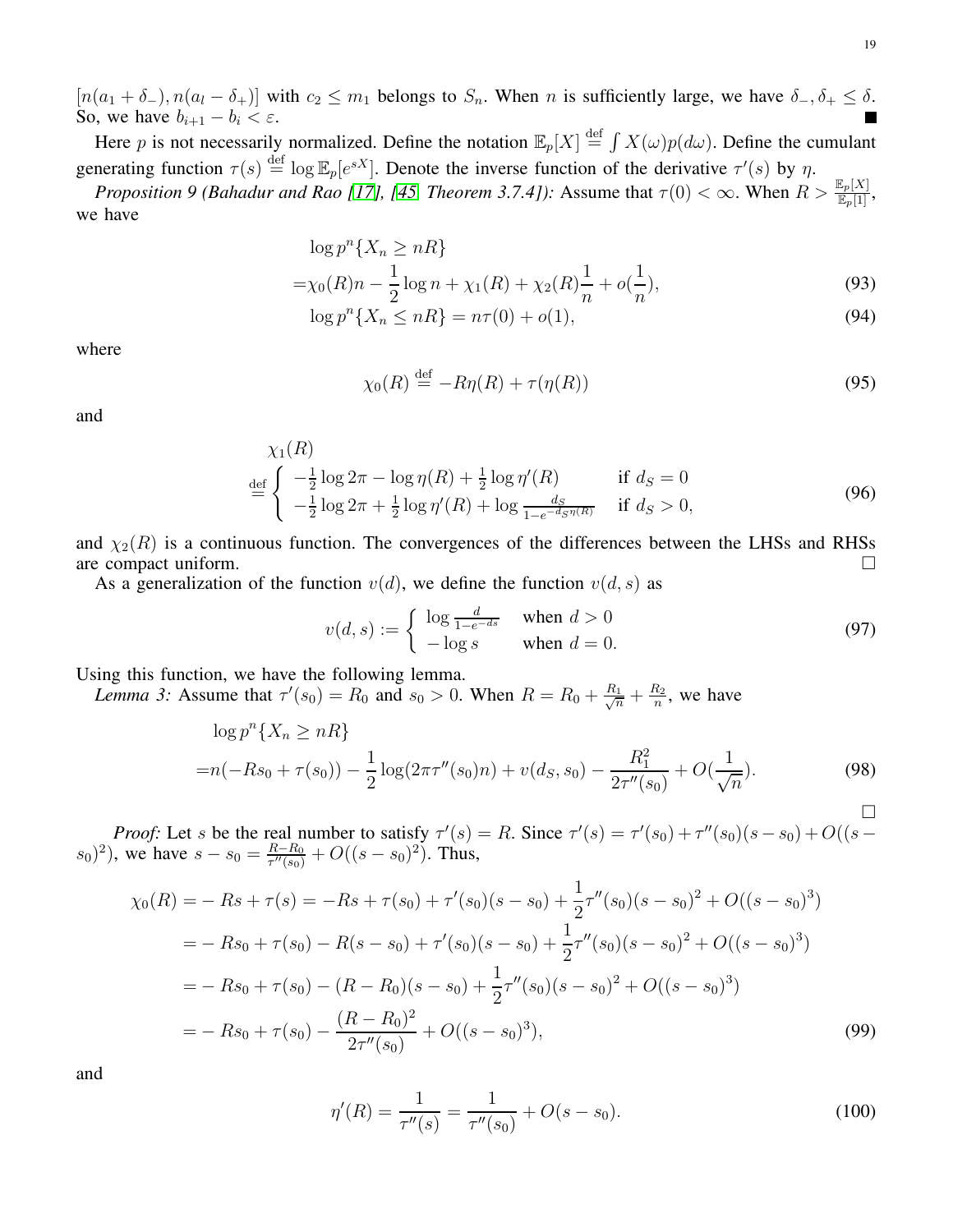In the non-lattice case, we have

$$
\chi_1(R) = -\frac{1}{2}\log 2\pi - \log \eta(R) + \frac{1}{2}\log \eta'(R) = -\frac{1}{2}\log 2\pi - \log s + \frac{1}{2}\log \eta'(R)
$$
  
=  $-\frac{1}{2}\log 2\pi - \log s_0 - \frac{1}{2}\log \tau''(s_0) + O(s - s_0).$  (101)

Since  $s - s_0 = O(\frac{1}{\sqrt{s}})$  $\frac{1}{n}$ ) and  $R - R_0 = \frac{R_1}{\sqrt{n}} + O(\frac{1}{n})$  $\frac{1}{n}$ , the combination of Proposition [9,](#page-18-0) [\(99\)](#page-18-1), and [\(101\)](#page-19-1) implies [\(98\)](#page-18-2).

In the lattice case, we replace  $-\log \eta(R)$  by  $\log \frac{ds}{1-e^{-d_S \eta(R)}}$ . This value is calculated to be  $v(d_S, s_0) +$  $O(\frac{1}{\sqrt{2}})$  $\frac{1}{n}$ ). Hence, we obtain [\(98\)](#page-18-2).

When R is close to  $\tau'(0)$ , we have the Gaussian approximation. In this case, we have Edgeworth expansion instead of the strong large deviation.

<span id="page-19-4"></span>*Proposition 10 ([\[46\]](#page-27-36)):* Assume that p is a probability distribution. Define the skewness, i.e., the normalized version of the third cumlant

<span id="page-19-1"></span>
$$
\kappa := \mathbb{E}_p \Big[ \Big( \frac{X - \mathbb{E}_p[X]}{\sqrt{\mathbb{V}_p[X]}} \Big)^3 \Big] = \frac{\tau'''(0)}{\tau''(0)^{3/2}}.
$$
\n(102)

Then, we have

$$
p^{n}\lbrace X_{n} \leq nE[X] + \sqrt{n}\sqrt{V[X]}x\rbrace = \Phi(x) - \varphi(x)\frac{\kappa(x^{2} - 1)}{6}\frac{1}{\sqrt{n}} + O(\frac{1}{n}),\tag{103}
$$

<span id="page-19-0"></span>where  $\varphi$  is the probability density function of the standard Gaussian distribution.

# IX. PROOF OF THEOREM [1](#page-5-1)

In this section, we abbreviate  $d_{(P_{AE}||P_E)}$  to d. To prove the relation [\(24\)](#page-5-6), we prepare the following Lemma.

<span id="page-19-5"></span>*Lemma 4:* For  $P_{AE} \in \mathcal{P}(\mathcal{A} \times \mathcal{E})$ , we have

$$
\delta_{\min}(m|P_{AE}|P_E) = P_{AE} \Big\{ -\log \frac{P_{AE}(a,e)}{P_E(e)} \le m \Big\} - e^{-m} P_E \Big\{ -\log \frac{P_{AE}(a,e)}{P_E(e)} \le m \Big\}.
$$
 (104)

*Proof:* First, we use another expression of  $\delta_{\min}(m|P_{AE}|P_E)$  as

$$
\delta_{\min}(m|P_{AE}|P_E) = \min_{Q_{AE} \in \overline{\mathcal{P}}(\mathcal{A} \times \mathcal{E})} \{ 2d(Q_{AE}, P_{AE}) | H_{\min}(Q_{AE}|P_E) \le m \}.
$$

Th optimal  $Q_{AE,opt} \in \overline{\mathcal{P}}(\mathcal{A} \times \mathcal{E})$  is given as follows.

$$
Q_{AE,opt}(a, e) := \begin{cases} e^{-m} P_E(e) & \text{when } -\log \frac{P_{AE}(a, e)}{P_E(e)} \le m\\ P_{AE}(a, e) & \text{when } -\log \frac{P_{AE}(a, e)}{P_E(e)} > m. \end{cases} \tag{105}
$$

Since  $2d(Q_{AE,opt}, P_{AE})$  equals to the RHS of [\(104\)](#page-19-2), we obtain Eq. (104).

The relation [\(24\)](#page-5-6) follows from the following Lemma [5.](#page-19-3)

*Lemma 5:* For  $P_{AE} \in \mathcal{P}(\mathcal{A} \times \mathcal{E})$ , we have

$$
H_{\min}^{\varepsilon}(P_{AE}^n|P_E^n) = nH(P_{AE}|P_E) + \sqrt{n}\sqrt{V(P_{AE}||P_E)}\Phi^{-1}(\varepsilon) + F_1^{\varepsilon}(P_{AE}||P_E) + O(\frac{1}{\sqrt{n}}). \tag{106}
$$

 $\Box$ 

 $\blacksquare$ 

<span id="page-19-3"></span>1

<span id="page-19-2"></span> $\Box$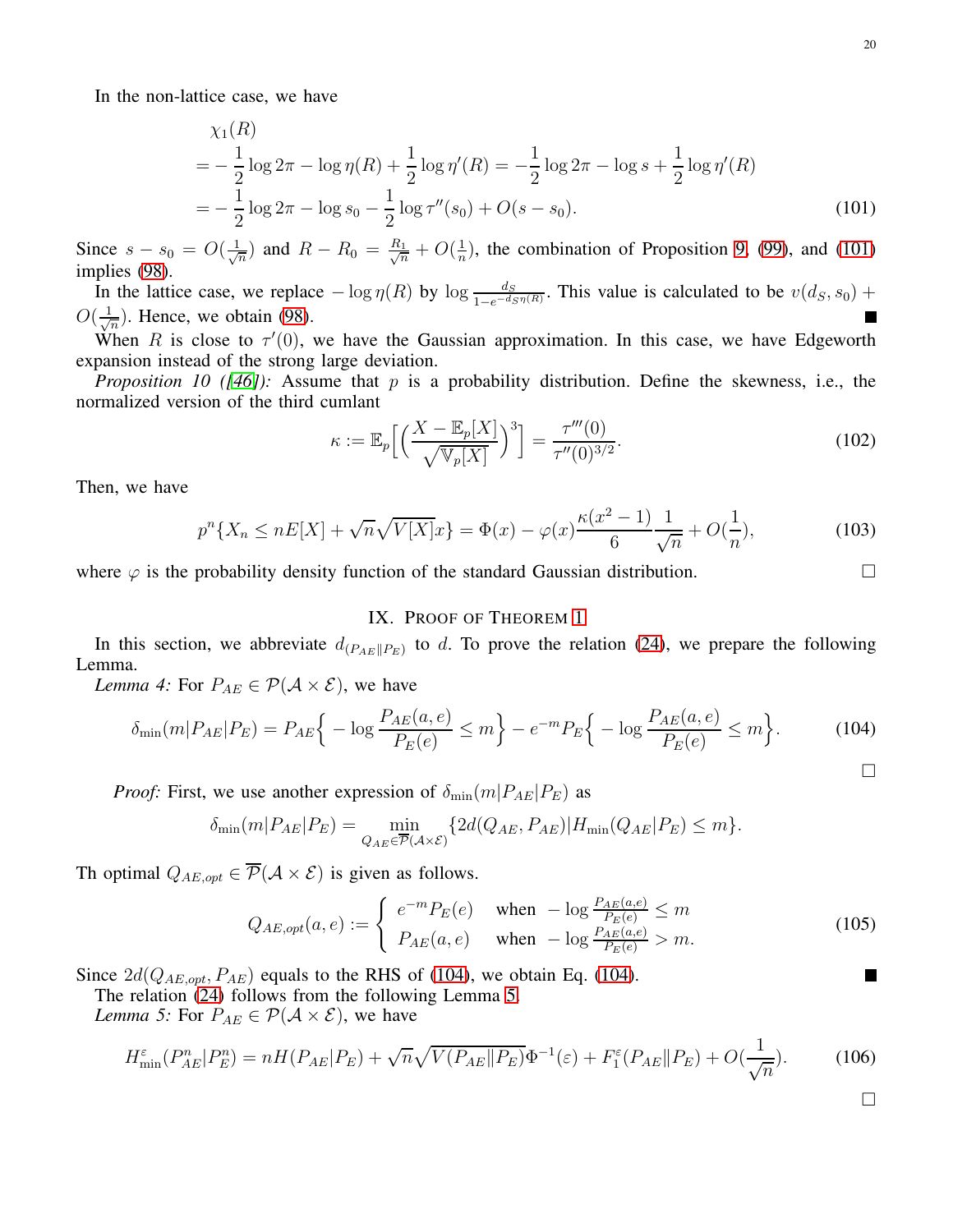*Proof:* We choose  $m := nH(P_{AE}|P_E) + \sqrt{n}\sqrt{V(P_{AE}||P_E)}B_1 + \sqrt{V(P_{AE}||P_E)}B_2$  with  $B_1 := \Phi^{-1}(\varepsilon)$ . We apply Proposition [10](#page-19-4) to the case with  $X = -\log \frac{P_{AE}}{P_E}$  and the distribution  $P_{AE}$ . Then, we obtain

$$
P_{AE}^{n}\left\{-\log\frac{P_{AE}^{n}(a,e)}{P_{E}^{n}(e)} \leq m\right\}
$$
  
= $\Phi(B_1) - \varphi(B_1) \frac{\kappa(P_{AE}||P_E)(B_1^2 - 1)}{6\sqrt{n}} + \varphi(B_1) \frac{B_2}{\sqrt{n}} + O(\frac{1}{n})$   
= $\varepsilon + \frac{1}{\sqrt{2\pi n}} e^{-B_1^2/2} (B_2 - \frac{\kappa(P_{AE}||P_E)(B_1^2 - 1)}{6}) + O(\frac{1}{n}).$  (107)

Next, we apply Lemma [3](#page-18-3) to the case with the measure  $P_E$  on  $\mathcal{A} \times \mathcal{E}$ ,  $X = \log \frac{P_{AE}}{P_E}$ ,  $R = -\frac{m}{n}$  $\frac{m}{n}$ ,  $s_0 = 1$ , and  $R_0 = -H(P_{AE}||P_E)$ . Then, we obtain

<span id="page-20-0"></span>
$$
\log \left[ e^{-m} P_E \Big\{ -\log \frac{P_{AE}^n(a, e)}{P_E^n(e)} \le m \Big\} \right]
$$
  
= 
$$
- \frac{1}{2} \log(2\pi V (P_{AE} || P_E) n) - \frac{B_1^2}{2} + v(d) + O(\frac{1}{\sqrt{n}}).
$$
 (108)

Hence, we have

$$
\delta_{\min}(m|P_{AE}^n|P_E^n) \stackrel{(a)}{=} P_{AE}^n \Big\{ -\log \frac{P_{AE}^n(a,e)}{P_E^n(e)} \le m \Big\} - e^{-m} P_E \Big\{ -\log \frac{P_{AE}^n(a,e)}{P_E^n(e)} \le m \Big\}
$$
  

$$
\frac{\text{(b)}}{\text{m} \epsilon} \varepsilon + \frac{1}{\sqrt{2\pi n}} e^{-B_1^2/2} (B_2 - \frac{\kappa (P_{AE} \| P_E)(B_1^2 - 1)}{6}) - \frac{1}{\sqrt{2\pi V (P_{AE} \| P_E)n}} e^{-\frac{1}{2}B_1^2 + v(d)} + O(\frac{1}{n}), \qquad (109)
$$

where  $(a)$  follows from Lemma [4,](#page-19-5) and  $(b)$  follows from the combination [\(107\)](#page-20-0) and [\(108\)](#page-20-1). The equation  $\delta_{\min}(m|P^n_{AE}|P^n_E) = \varepsilon + O(\frac{1}{n})$  $\frac{1}{n}$ ) holds if and only if the following relation holds

$$
\log(B_2 - \frac{\kappa(P_{AE} \| P_E)(B_1^2 - 1)}{6}) = -\frac{1}{2} \log V(P_{AE} \| P_E) + v(d),\tag{110}
$$

which implies

$$
B_2 = \frac{\kappa (P_{AE} \| P_E)(B_1^2 - 1)}{6} + \frac{1}{\sqrt{V(P_{AE} \| P_E)}} e^{v(d)}.
$$
\n(111)

Therefore, the equation  $\delta_{\min}(m|P_{AE}^n|P_E^n) = \varepsilon + O(\frac{1}{n})$  $\frac{1}{n}$ ) holds if and only if  $\sqrt{V(P_{AE}||P_E)}B_2 = F_1^{\varepsilon}(P_{AE}||P_E)$ . This statement is equivalent to the desired statement.

For the proofs of [\(25\)](#page-5-7) and [\(26\)](#page-5-5), we prepare the following two lemmas.

<span id="page-20-5"></span>*Lemma 6:* The maximum  $\max_x x - ae^{x/2}$  equals  $2(\log 2 - \log a - 1)$  and it is achieved by  $x = 2 \log \frac{2}{a}$ . The maximum  $\max_x x - ae^x$  equals  $-\log a - 1$  and it is achieved by  $x = -\log a$ . *Lemma 7:* For  $P_{AE} \in \mathcal{P}(\mathcal{A} \times \mathcal{E})$ , we have

$$
\ell_{\min}^{\varepsilon}(P_{AE}|P_E) = \max\{m'|\exists m \text{ such that } \delta_{\min}(m|P_{AE}|P_E) + \frac{1}{2}e^{\frac{m'-m}{2}} \le \varepsilon\}.
$$
 (112)

*Proof:* We have

$$
\delta_{\min}(m'|P_{AE}|P_E) = 2\bar{\delta}_{\min}(m'|P_{AE}|P_E). \tag{113}
$$

Also, we have

$$
\Delta_{\min}(m'|P_{AE}|P_E) = \min_{Q_{AE} \in \bar{\mathcal{P}}(\mathcal{A} \times \mathcal{E})} 2d(Q_{AE}, P_{AE}) + \frac{1}{2} \sqrt{e^{m'-H_{\min}(Q_{AE}|P_E)}}
$$

$$
= \min_{m} 2\bar{\delta}_{\min}(m|P_{AE}|P_E) + \frac{1}{2} e^{\frac{m'-m}{2}}.
$$
(114)

<span id="page-20-7"></span><span id="page-20-6"></span><span id="page-20-4"></span><span id="page-20-3"></span><span id="page-20-2"></span><span id="page-20-1"></span> $\Box$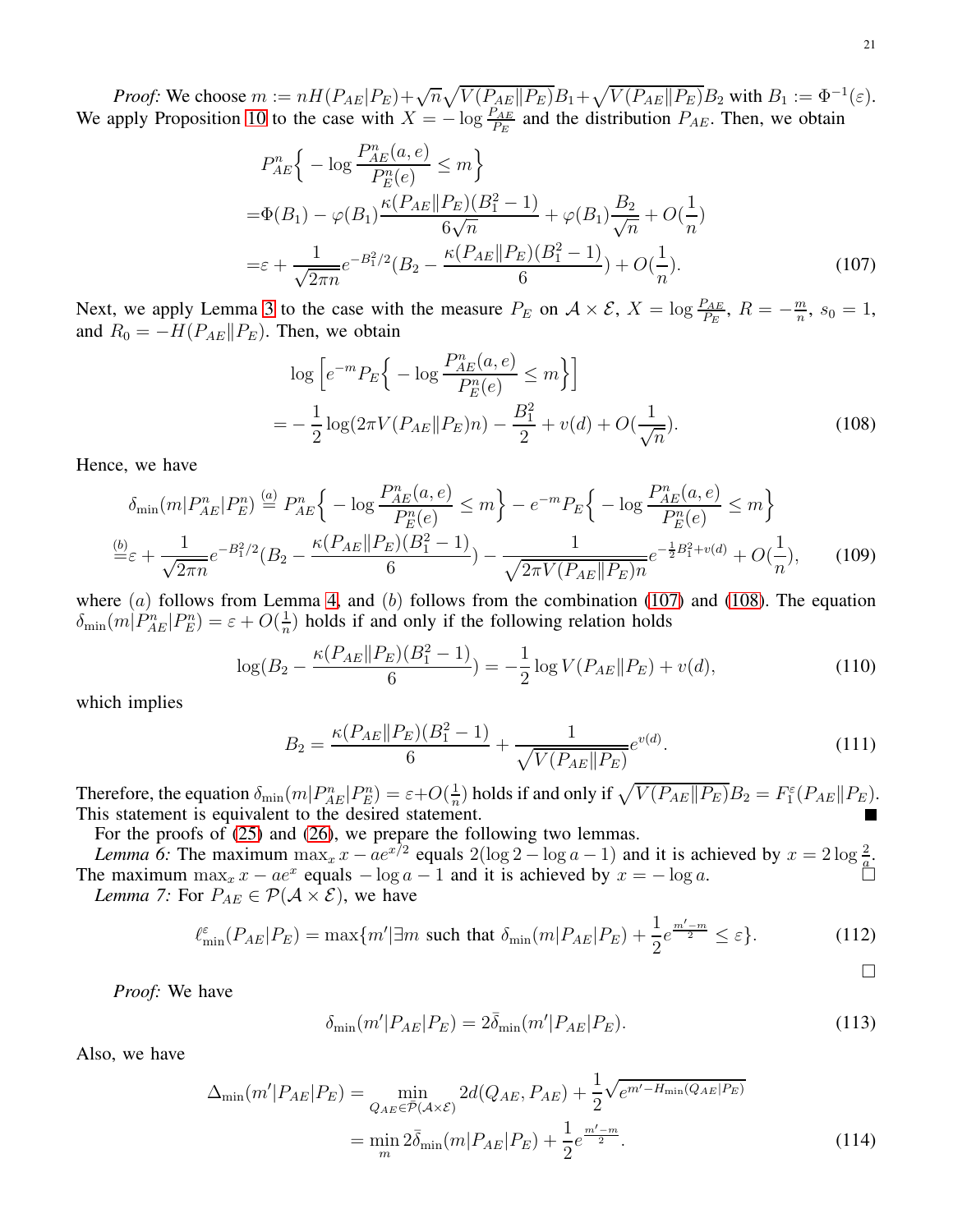Combining [\(113\)](#page-20-2) and [\(114\)](#page-20-3), we have

$$
\Delta_{\min}(m'|P_{AE}|P_E) = \min_{m} \delta_{\min}(m|P_{AE}|P_E) + \frac{1}{2}e^{\frac{m'-m}{2}}.
$$
\n(115)

Hence, we obtain [\(112\)](#page-20-4).

<span id="page-21-0"></span>The relation [\(25\)](#page-5-7) follows from the following Lemma [8.](#page-21-0) *Lemma 8:* For  $P_{AE} \in \mathcal{P}(\mathcal{A} \times \mathcal{E})$ , we have

$$
\ell_{\min}^{\varepsilon}(P_{AE}^n|P_E^n) = nH(P_{AE}|P_E) + \sqrt{n}\sqrt{V(P_{AE}||P_E)}\Phi^{-1}(\varepsilon) - \log n + F_2^{\varepsilon}(P_{AE}||P_E) + O(\frac{1}{\sqrt{n}}). \tag{116}
$$

*Proof:* In this proof, we employ the expression of  $\ell_{\min}^{\varepsilon}(P_{AE}|P_E)$  given in Lemma [7.](#page-20-5) We choose  $m := nH(P_{AE}|P_E) + \sqrt{n} \sqrt{V(P_{AE}||P_E)}B_1 + \sqrt{V(P_{AE}||P_E)}B_2$  and  $m' := m + \log 2 - \log(\pi n) + B_3$  with  $B_1 = \Phi^{-1}(\varepsilon)$ . Using [\(109\)](#page-20-6), we have

$$
\begin{split}\n&\left(\delta_{\min}(m|P_{AE}^n|P_E^n) + \frac{1}{2}e^{\frac{m'-m}{2}}\right) - \varepsilon \\
&= \frac{1}{\sqrt{2\pi n}}e^{-B_1^2/2}(B_2 - \frac{\kappa(P_{AE}||P_E)(B_1^2 - 1)}{6}) + O(\frac{1}{n}) - \frac{1}{\sqrt{2\pi V(P_{AE}||P_E)n}}e^{-\frac{1}{2}B_1^2 + v(d)} + O(\frac{1}{n}) + \frac{1}{\sqrt{2\pi n}}e^{\frac{B_3}{2}} \\
&= \frac{1}{\sqrt{2\pi n}}(e^{-B_1^2/2}(B_2 - \frac{\kappa(P_{AE}||P_E)(B_1^2 - 1)}{6}) - \frac{1}{\sqrt{V(P_{AE}||P_E)}}e^{-\frac{1}{2}B_1^2 + v(d)} + e^{\frac{1}{2}B_3}) + O(\frac{1}{n}).\n\end{split} \tag{117}
$$

The relation

$$
e^{-B_1^2/2}(B_2 - \frac{\kappa (P_{AE} \| P_E)(B_1^2 - 1)}{6}) - \frac{1}{\sqrt{V(P_{AE} \| P_E)}} e^{-\frac{1}{2}B_1^2 + v(d)} + e^{\frac{1}{2}B_3} = 0 \tag{118}
$$

holds if and only if

$$
B_2 = B_{2,\min}(B_3) := \frac{\kappa(P_{AE} \| P_E)(B_1^2 - 1)}{6} + \frac{1}{\sqrt{V(P_{AE} \| P_E)}} e^{v(d)} - e^{\frac{1}{2}(B_3 + B_1^2)}.
$$
(119)

Applying Lemma [6,](#page-20-7) we have

$$
\sqrt{V(P_{AE}||P_E)} \max_{B_3} B_{2,\min}(B_3) + B_3
$$
  
=  $\max_{B_3} \sqrt{V(P_{AE}||P_E)} (\frac{\kappa(P_{AE}||P_E)(B_1^2 - 1)}{6} + \frac{1}{\sqrt{V(P_{AE}||P_E)}} e^{v(d)} - e^{\frac{1}{2}(B_3 + B_1^2)}) + B_3$   
=  $\sqrt{V(P_{AE}||P_E)} (\frac{\kappa(P_{AE}||P_E)(B_1^2 - 1)}{6} + \frac{1}{\sqrt{V(P_{AE}||P_E)}} e^{v(d)}) + 2 \log 2 - \log V(P_{AE}||P_E) - B_1^2 - 2.$  (120)

Due to the combination of [\(117\)](#page-21-1), [\(119\)](#page-21-2), [\(120\)](#page-21-3), and Lemma [7,](#page-20-5) when  $B_2$  is chosen in [\(119\)](#page-21-2) and  $B_3$  is chosen to achieve the maximum in [\(120\)](#page-21-3), the value  $m'$  equals to the RHS of [\(116\)](#page-21-4) because the sum of the RHS of [\(120\)](#page-21-3) and  $\log 2 - \log \pi$  equals  $F_2^{\epsilon}(P_{AE}||P_E)$ . Hence, we obtain [\(116\)](#page-21-4). П To prove the relation [\(26\)](#page-5-5), we prepare the following lemma.

*Lemma 9:* For  $P_{AE} \in \mathcal{P}(\mathcal{A} \times \mathcal{E})$ , we have

$$
\Delta_2(m'|P_{AE}|P_E) = \min_f \mathbb{E}_{P_{AE}}[1-f] + \frac{1}{2} \sqrt{2^{m'} \mathbb{E}_{\frac{P_{AE}^2}{P_E}}[f^2]}
$$
(121)

<span id="page-21-7"></span><span id="page-21-6"></span><span id="page-21-5"></span><span id="page-21-3"></span>
$$
\leq \min_{m} \Delta_2(m', m | P_{AE} | P_E), \tag{122}
$$

<span id="page-21-4"></span><span id="page-21-2"></span><span id="page-21-1"></span>**T**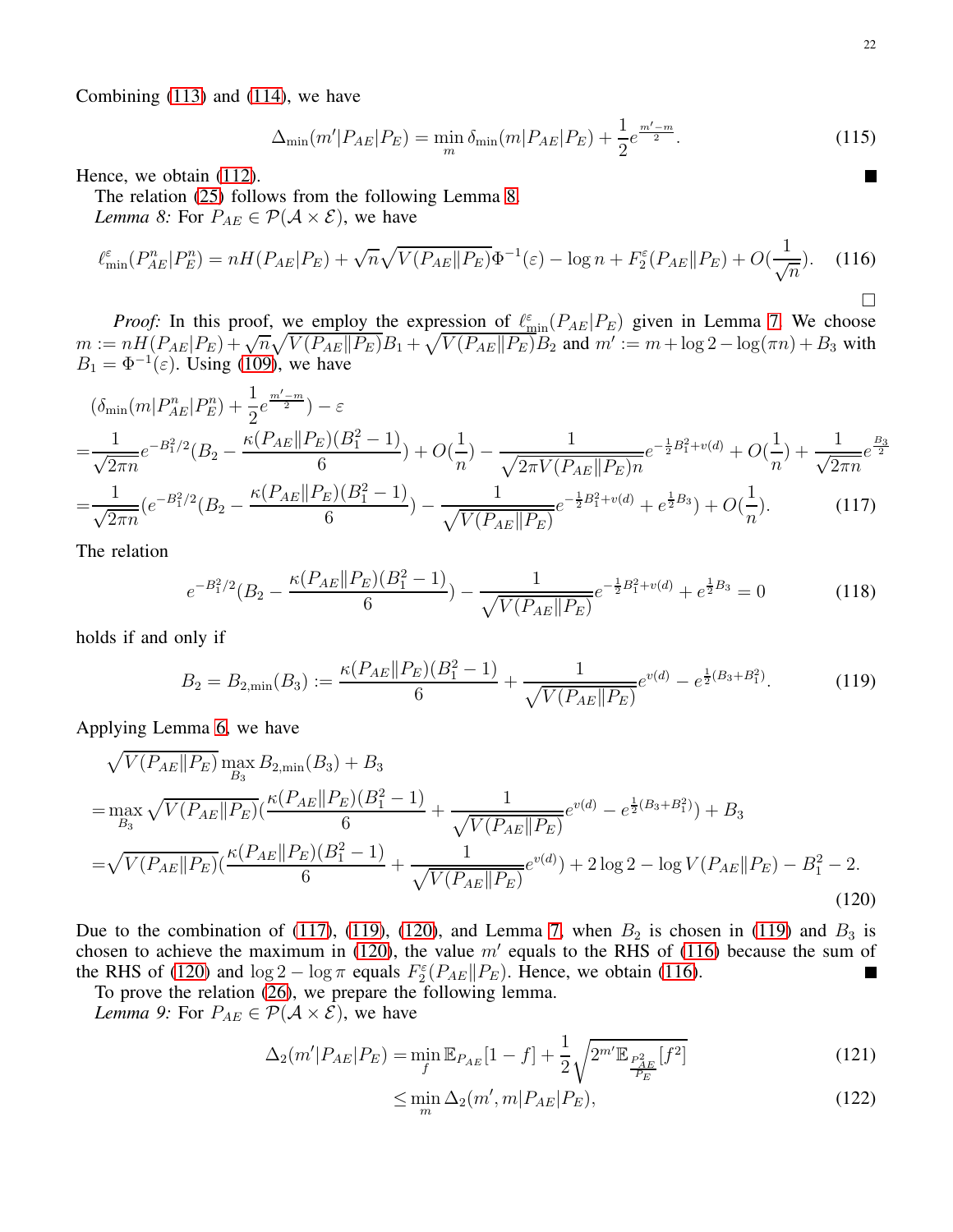where f is a function taking values in  $[0, 1]$  and

$$
\Delta_2(m', m | P_{AE} | P_E) := P_{AE} \Big\{ -\log \frac{P_{AE}(a, e)}{P_E(e)} \le m \Big\} + \frac{1}{2} e^{m'/2} \sqrt{\frac{(P_{AE})^2}{P_E} \Big\{ -\log \frac{P_{AE}(a, e)}{P_E(e)} > m \Big\}}.
$$
\n(123)

That is,

$$
\ell_2^{\varepsilon}(P_{AE}|P_E) \ge \max\{m'|\exists m \text{ such that } \Delta_2(m',m|P_{AE}|P_E) \le \varepsilon\}.
$$
 (124)

*Proof:* While we have  $\Delta_2(m'|P_{AE}|P_E) = \min_{Q \in \overline{P}(A \times \mathcal{E})} d(Q, P_{AE}) + 2^{(m'-H_2(Q|P_E))/2}$ , we can restrict Q to a measure of the form  $P_{AE}f$ . In this case,  $e^{-H_2(Q|P_E)} = \sum_{a,e} P_{AE}(a,e)^2 f(a,e)^2 P_E(e)$ . Hence, we obtain [\(121\)](#page-21-5). We restrict the function f to be a test function with support  $\left\{-\log \frac{P_{AE}(a,e)}{P_E(e)} > m\right\}$ . Then, we obtain the inequality [\(122\)](#page-21-6). П

<span id="page-22-0"></span>The relation [\(26\)](#page-5-5) follows from the following Lemma [10.](#page-22-0) *Lemma 10:* For  $P_{AE} \in \mathcal{P}(\mathcal{A} \times \mathcal{E})$ , we have

$$
\ell_2^{\varepsilon}(P_{AE}^n|P_E^n) \ge nH(P_{AE}|P_E) + \sqrt{n}\sqrt{V(P_{AE}||P_E)}\Phi^{-1}(\varepsilon) - \frac{1}{2}\log n + F_3^{\varepsilon}(P_{AE}||P_E) + O(\frac{1}{\sqrt{n}}). \tag{125}
$$

*Proof:* We choose  $m := nH(P_{AE}|P_E) + \sqrt{n}\sqrt{V(P_{AE}||P_E)}B_1 + \sqrt{V(P_{AE}||P_E)}B_2$  and  $m' := m + \sqrt{V(P_{AE}||P_E)}B_2$  $2\log 2-\frac{1}{2}$  $\frac{1}{2}\log(2\pi n) + B_3$  with  $B_1 = \Phi^{-1}(\varepsilon)$ . We apply Lemma [3](#page-18-3) to the case with the measure  $\frac{P_{AE}}{P_E}$  on  $\mathcal{A} \times \mathcal{E}, X = -\log \frac{P_{AE}}{P_E}, R = \frac{m}{n}$  $\frac{m}{n}$ ,  $s_0 = 1$ , and  $R_0 = H(P_{AE} | P_E)$ . Then, we obtain

$$
\frac{m'}{2} + \frac{1}{2}\log\frac{(P_{AE}^n)^2}{P_E^n}\left\{-\log\frac{P_{AE}^n(a,e)}{P_E^n(e)} > m\right\}
$$
\n
$$
= \frac{m'}{2} + \frac{1}{2}\left(-m - \frac{1}{2}\log(2\pi n) - \frac{1}{2}((\log V(P_{AE}||P_E)) + B_1^2) + v(d) + O(\frac{1}{\sqrt{n}})\right)
$$
\n
$$
= \log 2 - \frac{1}{2}\log(2\pi n) - \frac{1}{4}((\log V(P_{AE}||P_E)) + B_1^2) + \frac{v(d)}{2} + \frac{B_3}{2} + O(\frac{1}{\sqrt{n}}). \tag{126}
$$

Combining [\(107\)](#page-20-0) and [\(126\)](#page-22-1), we have

$$
\Delta_2(m',m|P_{AE}^n|P_E^n) = \Phi(B_1) + \frac{1}{\sqrt{2\pi n}}e^{-B_1^2/2}(\frac{\kappa(P_{AE}||P_E)(B_1^2 - 1)}{6} - B_2) + \frac{1}{\sqrt{2\pi n}V(P_{AE}||P_E)^{1/4}}e^{-\frac{1}{4}B_1^2 + \frac{v(d)}{2} + \frac{1}{2}B_3} + O(\frac{1}{n}).
$$
\n(127)

The relation

$$
e^{-B_1^2/2}(B_2 - \frac{\kappa (P_{AE} \| P_E)(B_1^2 - 1)}{6}) + \frac{1}{V(P_{AE} \| P_E)^{1/4}} e^{-\frac{1}{4}B_1^2 + \frac{v(d)}{2} + \frac{1}{2}B_3} = 0 \tag{128}
$$

holds if and only if

<span id="page-22-5"></span><span id="page-22-3"></span>
$$
B_2 = B_{2,2}(B_3) := \frac{\kappa (P_{AE} || P_E)(B_1^2 - 1)}{6} - \frac{1}{V(P_{AE} || P_E)^{1/4}} e^{\frac{1}{4}B_1^2 + \frac{v(d)}{2} + \frac{1}{2}B_3}.
$$
(129)

Lemma [6](#page-20-7) implies that

$$
\max_{B_3} \sqrt{V(P_{AE}||P_E)} B_{2,2}(B_3) + B_3
$$
\n
$$
= \max_{B_3} \sqrt{V(P_{AE}||P_E)} \left(\frac{\kappa(P_{AE}||P_E)(B_1^2 - 1)}{6} - \frac{1}{V(P_{AE}||P_E)^{1/4}} e^{\frac{1}{4}B_1^2 + \frac{v(d)}{2} + \frac{1}{2}B_3} + B_3\right)
$$
\n
$$
= \sqrt{V(P_{AE}||P_E)} \frac{\kappa(P_{AE}||P_E)(B_1^2 - 1)}{6} + 2\log 2 - 2 - \frac{1}{2}\log V(P_{AE}||P_E) - \frac{1}{2}B_1^2 - v(d). \tag{130}
$$

<span id="page-22-4"></span><span id="page-22-2"></span><span id="page-22-1"></span>П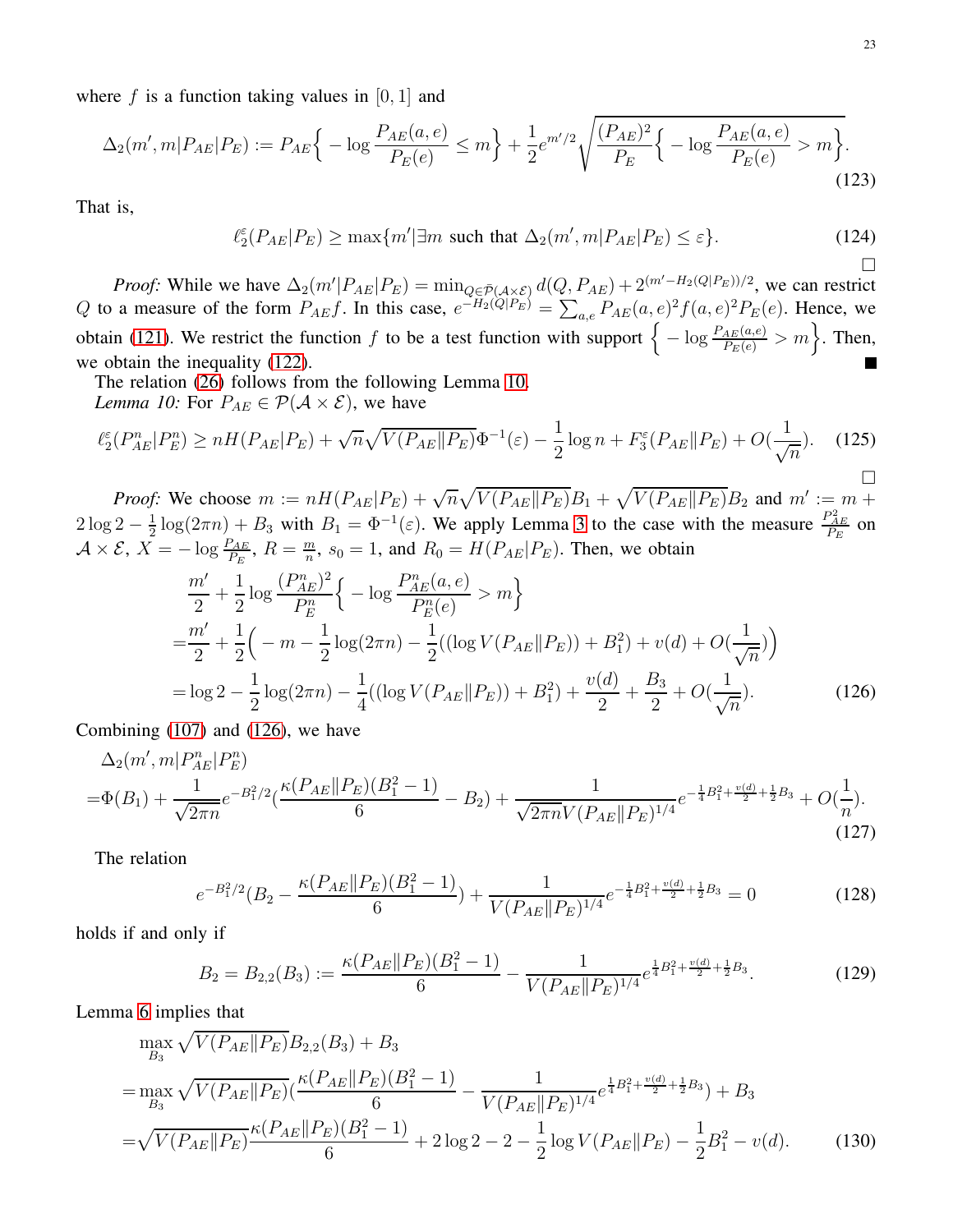<span id="page-23-5"></span>24

Due to the combination of [\(127\)](#page-22-2) and [\(130\)](#page-22-3) yields [\(125\)](#page-22-4), when  $B_2$  is chosen in [\(129\)](#page-22-5) and  $B_3$  is chosen to achieve the maximum in [\(130\)](#page-22-3), the value  $m'$  equals to the RHS of [\(125\)](#page-22-4) because the sum of the RHS of [\(130\)](#page-22-3) and  $2 \log 2 - \frac{1}{2}$  $\frac{1}{2} \log(2\pi)$  equals  $F_3^{\varepsilon}(P_{AE} || P_E)$ . Hence,  $\max\{m' | \exists m \text{ such that } \Delta_2(m', m | P_{AE}^n | P_E^n) \leq \varepsilon\}$ equals the RHS of  $(125)$ . Using Lemma [9,](#page-21-7) we obtain  $(125)$ .

## X. PROOF OF THEOREMS [2](#page-8-2) AND [3](#page-8-3)

# <span id="page-23-1"></span><span id="page-23-0"></span>*A. Proof of Theorem [2](#page-8-2)*

In this section, we abbreviate  $d_{(P||Q)}$  to d. We choose  $m := nD(P||Q) + \sqrt{n}\sqrt{V(P||Q)}B_1 + \sqrt{V(P||Q)}B_2$ with  $B_1 = \Phi^{-1}(\varepsilon)$ . We apply Proposition [10](#page-19-4) to the case with  $X = \log \frac{P}{Q}$  and the distribution P. Then, we obtain

$$
P^{n}\left\{\log\frac{P^{n}(a)}{Q^{n}(a)} \leq m\right\}
$$
  
=  $\Phi(B_{1}) - \varphi(B_{1}) \frac{\kappa(P||Q)(B_{1}^{2} - 1)}{6\sqrt{n}} + \varphi(B_{1}) \frac{B_{2}}{\sqrt{n}} + O(\frac{1}{n})$   
=  $\varepsilon + \frac{1}{\sqrt{2\pi n}} e^{-B_{1}^{2}/2} (B_{2} - \frac{\kappa(P||Q)(B_{1}^{2} - 1)}{6}) + O(\frac{1}{n}).$  (131)

The relation  $P^n \left\{ \log \frac{P^n(a)}{Q^n(a)} \le m \right\} = \varepsilon + O(\frac{1}{n})$  $\frac{1}{n}$ ) holds if and only if

<span id="page-23-4"></span><span id="page-23-3"></span>
$$
B_2 = \frac{\kappa(P||Q)(B_1^2 - 1)}{6}.\tag{132}
$$

Next, we apply Lemma [3](#page-18-3) to the case with the measure Q on A,  $X = \log \frac{P}{Q}$ ,  $R = \frac{m}{n}$  $\frac{m}{n}$ ,  $s_0 = 1$ , and  $R_0 = D(P||Q)$ . Then, we obtain

$$
\log \left[ Q^n \left\{ \log \frac{P^n(a)}{Q^n(a)} > m \right\} \right]
$$
\n
$$
= -m - \frac{1}{2} \log(2\pi V(P||Q)n) - \frac{1}{2}B_1^2 + v(d) + O(\frac{1}{\sqrt{n}}). \tag{133}
$$

The combination of [\(133\)](#page-23-3) and [\(132\)](#page-23-4) yields [\(46\)](#page-8-4).

# <span id="page-23-2"></span>*B. Proof of Theorem [3](#page-8-3)*

Define

$$
\Delta_{DT}(m',m|P||Q) := P\Big\{\log\frac{P(a)}{Q(a)} \le m\Big\} + e^{m'}\Big[Q\Big\{\log\frac{P(a)}{Q(a)} > m\Big\}\Big].\tag{134}
$$

We find that

<span id="page-23-6"></span>
$$
\Delta_{DT}(m'|P\|Q) = \min_{m} \Delta_{DT}(m',m|P\|Q). \tag{135}
$$

Hence, we have

$$
D_{DT}^{\varepsilon}(P||Q) = \max\{m'|\exists m \text{ such that } \Delta_{DT}(m',m|P||Q) \le \varepsilon\}.
$$
 (136)

Due to [\(133\)](#page-23-3), the second term has the order  $1/\sqrt{n}$  if and only we have  $m' = m + B_3$ . We choose m in the same way as the proof of Theorem [2.](#page-8-2) Combining [\(131\)](#page-23-5) and [\(133\)](#page-23-3), we have

$$
\Delta_{DT}(m',m|P^n||Q^n) = \varepsilon + \frac{1}{\sqrt{2\pi n}}e^{-B_1^2/2}(B_2 - \frac{\kappa(P||Q)(B_1^2 - 1)}{6}) + \frac{1}{\sqrt{2\pi V(P||Q)n}}e^{B_3 - \frac{1}{2}B_1^2 + v(d)} + O(\frac{1}{n}).
$$
\n(137)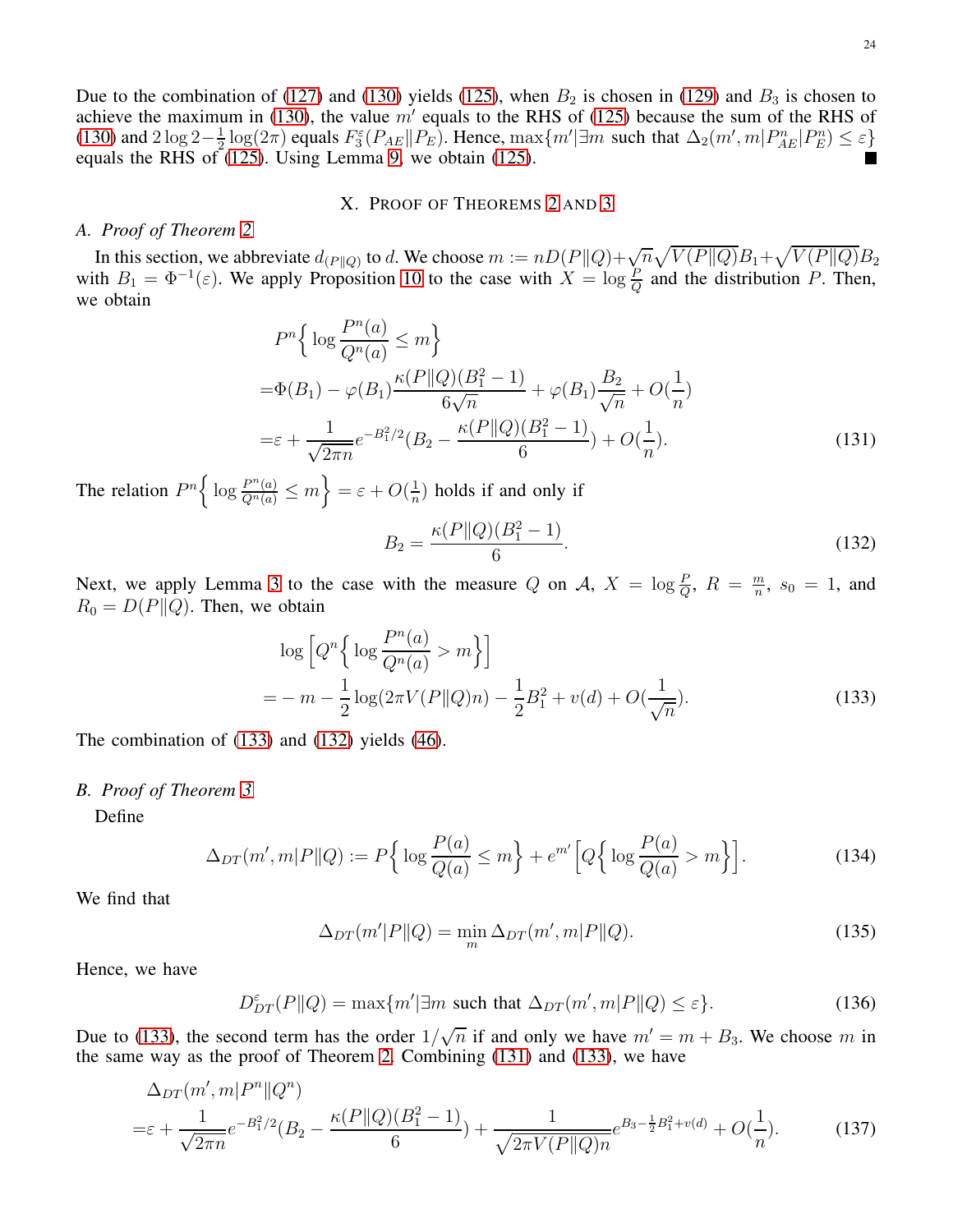<span id="page-24-4"></span>

| Setting                       | Direct                       | Converse  | Matched Order           |
|-------------------------------|------------------------------|-----------|-------------------------|
| Secure Random Num. Gen.       | Theorem 1 and $(23)$         |           | $\mathcal{Y}(\sqrt{n})$ |
| Binary hypothesis testing     | Theorems 2 and 3             |           |                         |
| Source coding with side info. | Theorem 4                    |           | $\mathcal{Y}(\sqrt{n})$ |
| Channel coding                | Theorems 6 and 7             | Theorem 8 | $\mathcal{Y}(\sqrt{n})$ |
| Wire-tap channel coding       | Theorems 9 and 10 Theorem 11 |           | $\lambda(n)$            |

TABLE I SUMMARY OF OBTAINED RESULTS.

Matched order means the lowest order, in which, the upper bound and lower bound match each other.

Hence,

$$
(B_2 - \frac{\kappa(P||Q)(B_1^2 - 1)}{6}) + \frac{1}{V(P||Q)^{1/2}}e^{B_3 + v(d)} = 0
$$
\n(138)

if and only if

$$
B_2 = \frac{\kappa(P||Q)(B_1^2 - 1)}{6} - \frac{1}{V(P||Q)^{1/2}} e^{B_3 + v(d)}.
$$
\n(139)

Lemma [6](#page-20-7) implies that

$$
\max_{B_3} \sqrt{V(P||Q)} \left(\frac{\kappa(P||Q)(B_1^2 - 1)}{6} - \frac{1}{V(P||Q)^{1/2}} e^{B_3 + v(d)}\right) + B_3
$$
  
=  $\sqrt{V(P||Q)} \frac{\kappa(P||Q)(B_1^2 - 1)}{6} - \frac{1}{2} \log V(P||Q) - v(d) - 1.$  (140)

When  $B_2$  is chosen in [\(139\)](#page-24-2) and  $B_3$  is chosen to achieve the maximum in [\(140\)](#page-24-3), the value m' equals to the RHS of [\(49\)](#page-8-5) because the RHS of [\(140\)](#page-24-3) equals  $F_5^{\varepsilon}(P||Q)$ . Hence,  $\max\{m'|\exists m \text{ such that } \Delta_{DT}(m',m|P^n||Q^n) \le$  $\epsilon$ } equals the RHS of [\(49\)](#page-8-5). Using [\(136\)](#page-23-6), we obtain (49).

#### <span id="page-24-3"></span><span id="page-24-2"></span>XI. CONCLUSIONS

<span id="page-24-0"></span>In this paper, we have made semi-finite length analysis for upper and lower bounds for various problems, secure random number generation, simple binary hypothesis testing, fixed-length source coding with and without side information, channel coding with conditional additive channel, and wire-tap channel coding with conditional additive and degraded channel. Obtained results are summarized in Table [I.](#page-24-4) Unfortunately, we could not discuss the random coding union (RCU) bound because it requires more complicated evaluation. Since the RCU bound is better than the DT bound, higher order expansion of the RCU bound is an interesting future problem.

# ACKNOWLEDGMENT

The author was supported in part by JSPS Grant-in-Aid for Scientific Research (B) No.16KT0017 and for Scientific Research (A) No.17H01280, and Kayamori Foundation of Informational Science Advancement. He is grateful to Professor Ángeles Vázquez-Castro, Professor Vincent Y. F. Tan, and Dr. Wei Yang for helpful discussions.

# <span id="page-24-1"></span>APPENDIX A PROOF OF PROPOSITION [1](#page-4-0)

Let  $\tilde{P}_{SZ} \in \mathcal{B}^{\varepsilon}(P_{SZ})$  be such that

$$
H_{\min}^{\varepsilon}(P_{SZ}|R_E) = H_{\min}(\tilde{P}_{SZ}|R_E).
$$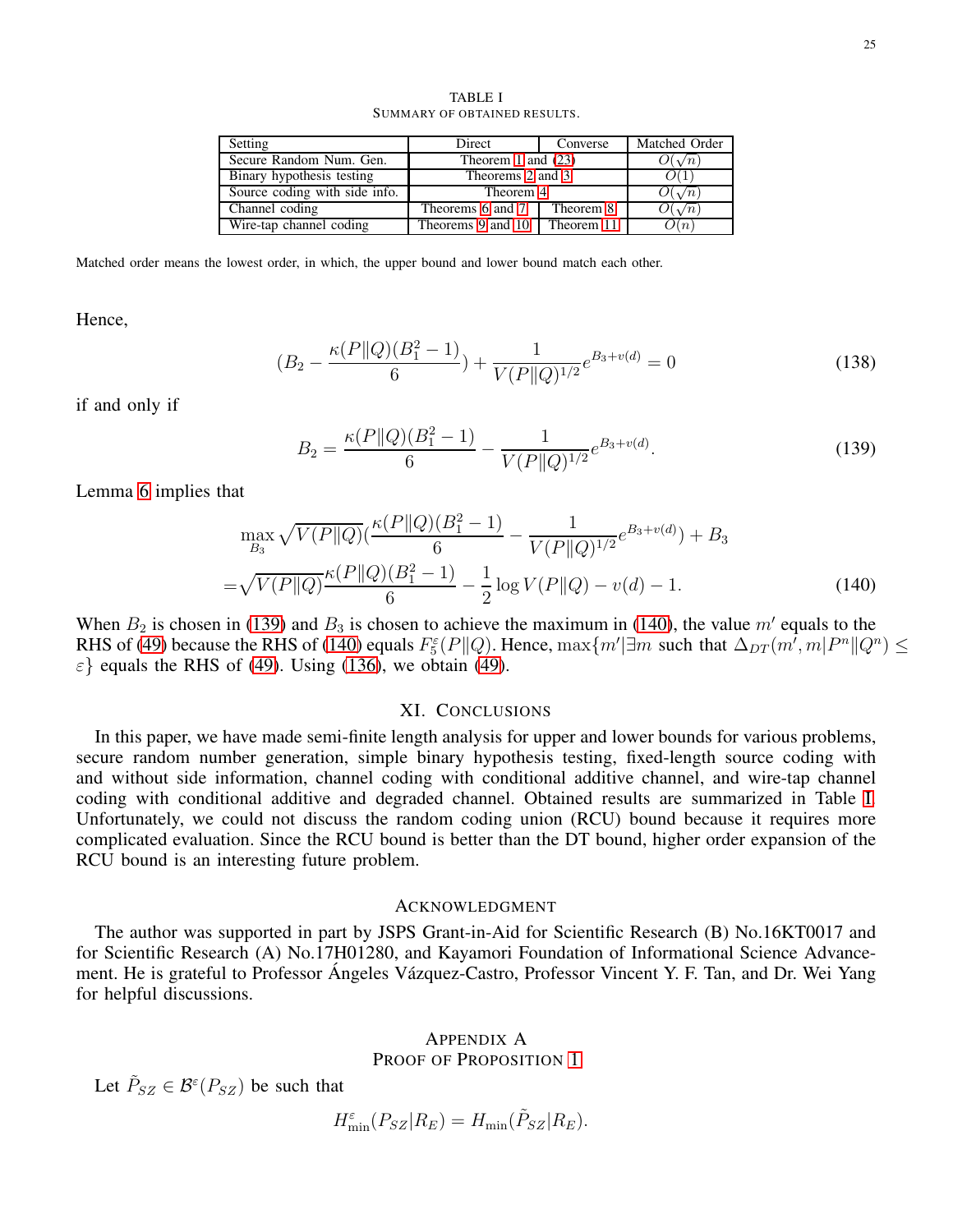Then, we define

$$
\tilde{P}_{AE}(a,e) = \tilde{P}_{SZ}(f(x),z) \frac{P_{AE}(a,e)}{P_{SZ}(f(x),z)}.
$$

Then, we have

$$
d(\tilde{P}_{AE}, P_{AE})
$$
  
=  $\frac{1}{2} \sum_{x,z} |\tilde{P}_{AE}(a, e) - P_{AE}(a, e)|$   
=  $\frac{1}{2} \sum_{s,z} \sum_{x \in f^{-1}(s)} \frac{P_{AE}(a, e)}{P_{SZ}(s, z)} |\tilde{P}_{SZ}(s, z) - P_{SZ}(s, z)|$   
=  $\frac{1}{2} \sum_{s,z} |\tilde{P}_{SZ}(s, z) - P_{SZ}(s, z)|$   
=  $d(\tilde{P}_{SZ}, P_{SZ})$   
 $\leq \varepsilon.$ 

Thus, we have  $\tilde{P}_{AE} \in \mathcal{B}^{\varepsilon}(P_{AE})$ . Furthermore, by the construction of  $\tilde{P}_{AE}$ , we have  $\tilde{P}_{AE}(a, e) \le \tilde{P}_{SZ}(f(x), z)$ for every  $(a, e)$ . Thus, we have

$$
H_{\min}^{\varepsilon}(P_{SZ}|R_E) = H_{\min}(\tilde{P}_{SZ}|R_E)
$$
  
\n
$$
\leq H_{\min}(\tilde{P}_{AE}|R_E)
$$
  
\n
$$
\leq H_{\min}^{\varepsilon}(P_{AE}|R_E).
$$

# <span id="page-25-0"></span>APPENDIX B PROOF OF PROPOSITION [3](#page-5-0)

Since the first inequality in [\(22\)](#page-5-8) follows from [\(5\)](#page-2-1), we show the second inequality in [\(22\)](#page-5-8). Then, we define

$$
\bar{H}_{\min}^{\varepsilon}(P_{AE}|R_E) := \max_{Q_{AE} \in \bar{\mathcal{B}}^{\varepsilon}(P_{AE})} H_{\min}(Q_{AE}|R_E),
$$

where

$$
\bar{\mathcal{B}}^{\varepsilon}(P_{AE}) = \left\{ Q_{AE} \in \bar{\mathcal{P}}(\mathcal{A} \times \mathcal{E}) : d(P_{AE}, Q_{AE}) \leq \varepsilon \right\}.
$$

The following is a key lemma to derive every lower bound of  $\ell(P_{AE}, \varepsilon)$ .

*Lemma 11 (Leftover Hash:[\[36\]](#page-27-27),[\[48\]](#page-28-1),[\[47\]](#page-28-0)):* Let F be the uniform random variable on a set of universal 2 hash family F. Then, for  $P_{AE} \in \overline{\mathcal{P}}(\mathcal{A} \times \mathcal{E})$  and  $R_E \in \mathcal{P}(\mathcal{E})$ , we have

$$
\mathbb{E}_F[d(F|P_{AE})] \leq \frac{1}{2} \sqrt{|\mathcal{S}| 2^{-H_2(P_{AE}|R_E)}}.
$$

Furthermore, since

$$
d(P_{AE}|f) \leq 2\varepsilon + d(\bar{P}_{AE}|f)
$$

holds for  $\overline{P}_{AE} \in \overline{\mathcal{B}}^{\varepsilon}(P_{AE})$  by the triangular inequality, we have the following. *Corollary 1 ([\[34,](#page-27-24) Corollary 2]):* For  $P_{AE} \in \mathcal{P}(\mathcal{A} \times \mathcal{E})$  and  $R_E \in \mathcal{P}(\mathcal{E})$ , we have

$$
\mathbb{E}_F[d(F|P_{AE})] \leq 2\varepsilon + \frac{1}{2}\sqrt{|\mathcal{S}|2^{-\bar{H}^{\varepsilon}_{\min}(P_{AE}|R_E)}}.
$$

Corollary [1](#page-25-2) implies the second inequality in [\(22\)](#page-5-8).

<span id="page-25-2"></span> $\Box$ 

 $\blacksquare$ 

<span id="page-25-1"></span><sup>&</sup>lt;sup>1</sup>Technically,  $R_E$  must be such that supp $(P_E) \subset \text{supp}(R_E)$ .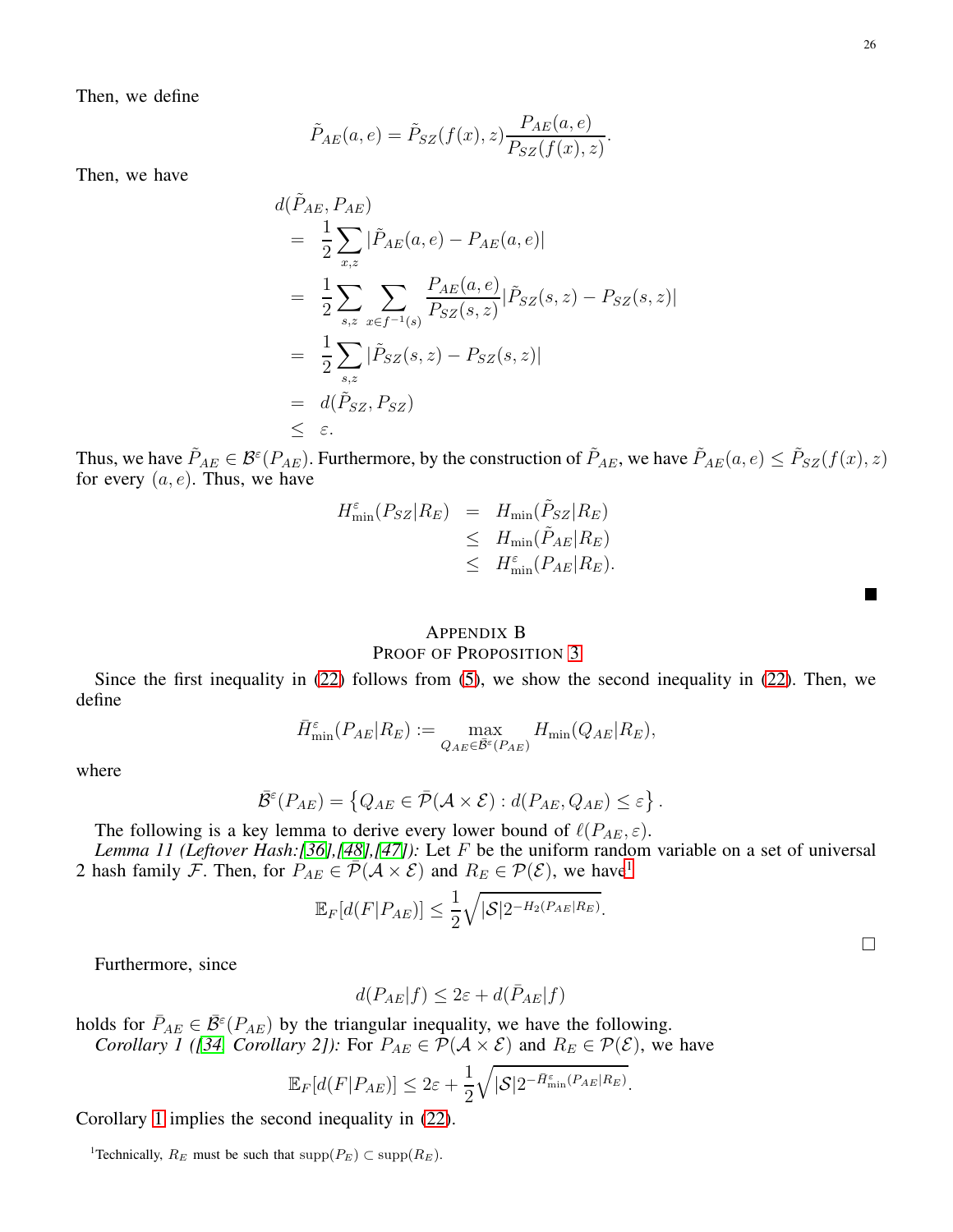# APPENDIX C PROOF OF SECOND INEQUALITY IN PROPOSITION [4](#page-9-5)

Given the memory set M with the cardinality M, we randomly choose the encoder F such that

<span id="page-26-10"></span><span id="page-26-9"></span>
$$
\mathbb{P}\{F(x) = F(x')\} \le \frac{1}{\mathsf{M}}.\tag{141}
$$

Given a encoder  $f : \mathcal{X} \to \mathcal{M}$ , we define decoder  $g_f$  as follows. Given  $m \in \mathcal{M}$  and  $y \in \mathcal{Y}$ , we decide  $g_f(m, y)$  to be an element  $x \in \mathcal{X}$  to satisfy that  $y \in Q_x$  where  $Q_x := \{y | P_{XY}(x, y) \ge \frac{1}{M} P_Y(y)\}\$ . If no element  $x \in \mathcal{X}$  satisfies this condition, we decide  $g_f(m, y)$  to be an arbitrary element of  $\mathcal{X}$ . In this code, the decoding error probability is upper bounded by

$$
\sum_{x} P_X(x) P_{Y|X=x} Q_x^c + \sum_{x} P_X(x) \sum_{x' (\neq x) \in \mathcal{X} | f(x) = f(x')} P_{Y|X=x} Q_{x'}
$$
(142)

The average of the second term with respect to the choice of  $f$  is evaluated as follows.

$$
\mathbb{P}_{\mathbb{F}}\sum_{x} P_{X}(x) \sum_{x'(\neq x)\in\mathcal{X}|F(x)=F(x')} P_{Y|X=x}Q_{x'}
$$
\n
$$
\leq \sum_{x} P_{X}(x) \sum_{x'(\neq x)\in\mathcal{X}} \frac{1}{M} P_{Y|X=x}Q_{x'} \leq \sum_{x} P_{X}(x) \sum_{x'\in\mathcal{X}} \frac{1}{M} P_{Y|X=x}Q_{x'}
$$
\n
$$
= \sum_{x'\in\mathcal{X}} \frac{1}{M} P_{Y}Q_{x'} = \frac{1}{M} P_{Y} \times I\{(x,y) | P_{XY}(x,y) \geq \frac{1}{M} P_{Y}(y)\}.
$$
\n(143)

Hence, the average of [\(142\)](#page-26-10) is upper bounded by

$$
P_{XY}\Big\{(x,y)\Big|P_{XY}(x,y) < \frac{1}{M}P_Y(y)\Big\} + \frac{1}{M}P_Y \times I\Big\{(x,y)\Big|P_{XY}(x,y) \ge \frac{1}{M}P_Y(y)\Big\} = \Delta_{DT}(P_{XY}||P_Y). \tag{144}
$$

This evaluation with yields the second inequality of [\(52\)](#page-9-2).

*Remark 5:* The paper [\[27,](#page-27-17) Theorem 7] derived the upper bound

$$
(1+c)P_{XY}\left\{(x,y)\Big|P_{XY}(x,y) < \frac{1}{M}P_Y(y)\right\} + \frac{(c+1)^2}{c} \frac{1}{M}P_Y \times I\left\{(x,y)\Big|P_{XY}(x,y) \ge \frac{1}{M}P_Y(y)\right\} \tag{145}
$$

in their proof in the quantum setting. Since it considers the quantum setting, the coefficients in their upper bound are  $(1 + c)$  and  $\frac{(c+1)^2}{c}$  due to the use of Hayashi-Nagaoka inequality to handles the noncommutativity. In the commutative setting, we can replace them by 1. Hence, the upper bound [\(145\)](#page-26-11) equals the upper bound [\(144\)](#page-26-12).

### <span id="page-26-12"></span><span id="page-26-11"></span>**REFERENCES**

<span id="page-26-0"></span>[1] V. Strassen, "Asymptotische Absch¨atzugen in Shannon's Informationstheorie," *In Transactions of the Third Prague Conference on Information Theory etc*, Czechoslovak Academy of Sciences, Prague, pp. 689-723, 1962.

<span id="page-26-2"></span><span id="page-26-1"></span>[2] I. Kontoyiannis, "Second-order noiseless source coding theorems," *IEEE Trans. Inform. Theory*, vol. 43, no. 4, 1339–1341 (1997).

- [3] I. Kontoyiannis, "Pointwise redundancy in lossy data compression and universal lossy data compression," *IEEE Trans. Inform. Theory*, vol. 46, no. 1, 136–152 (2000).
- <span id="page-26-3"></span>[4] M. Hayashi, "Second-Order Asymptotics in Fixed-Length Source Coding and Intrinsic Randomness," *IEEE Trans. Inform. Theory*, vol. 54, no. 10, 4619 - 4637 (2008).
- <span id="page-26-4"></span>[5] M. Hayashi, "Information spectrum approach to second-order coding rate in channel coding," *IEEE Trans. Inform. Theory*, vol. 55, no. 11, 4947 – 4966 (2009).
- <span id="page-26-5"></span>[6] Y. Polyanskiy, H. V. Poor, and S. Verdu, "Channel coding rate in the finite blocklength regime," *IEEE Trans. Inform. Theory*, vol. 57, no. 5, 2307–2359 (2010).
- <span id="page-26-6"></span>[7] U. Maurer, "Secret key agreement by public discussion from common information," *IEEE Trans. Inform. Theory*, vol. 39, no. 3, 733 – 742 (1993).
- <span id="page-26-7"></span>[8] R. Ahlswede and I. Csisz´ar, "Common randomness in information theory and cryptography part 1: Secret sharing," *IEEE Trans. Inform. Theory*, vol. 39, no. 4, 1121 – 1132 (1993).
- <span id="page-26-8"></span>[9] M. Hayashi, "Security analysis of epsilon-almost dual universal2 hash functions: smoothing of min entropy vs. smoothing of Rényi entropy of order 2," *IEEE Trans. Inform. Theory*, vol. 62, no. 6, 3451 – 3476 (2016).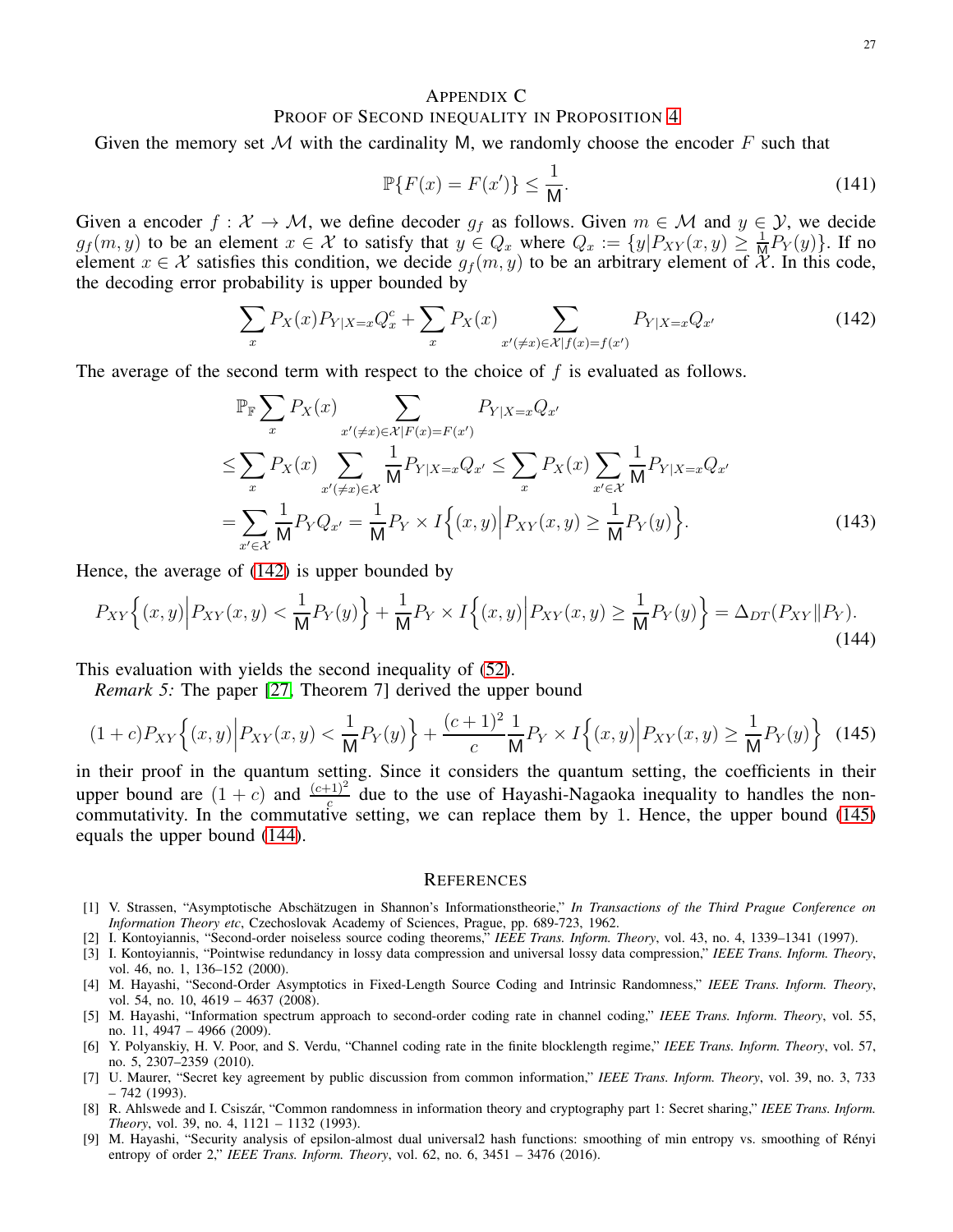- <span id="page-27-1"></span><span id="page-27-0"></span>[10] Y. Polyanskiy, "Channel Coding: Non-Asymptotic Fundamental Limits," Ph.D. dissertation, Princeton Univ., Princeton, NJ, USA, 2010.
- [11] M. Tomamichel and V. Y. F. Tan, "A tight upper bound for the third order asymptotics for most discrete memoryless channels," *IEEE Trans. Inform. Theory*, vol. 59, no. 11, 7041 – 7051 (2013).
- <span id="page-27-2"></span>[12] M. Tomamichel and V. Y. F. Tan, "The Third-Order Term in the Normal Approximation for the AWGN Channel," *IEEE Trans. Inform. Theory*, vol. 61, no. 5, 2430 – 2438 (2015).
- <span id="page-27-3"></span>[13] Pierre Moulin, "The Log-Volume of Optimal Codes for Memoryless Channels, Asymptotically Within a Few Nats," *IEEE Trans. Inform. Theory*, vol. 63, no. 4, 2278 – 2313(2017).
- <span id="page-27-5"></span><span id="page-27-4"></span>[14] Masahito Hayashi and Shun Watanabe, "Finite-Length Analyses for Source and Channel Coding on Markov Chains," [arXiv:1309.7528](http://arxiv.org/abs/1309.7528)
- [15] M. Hayashi and S. Watanabe, "Uniform Random Number Generation from Markov Chains: Non-Asymptotic and Asymptotic Analyses." *IEEE Trans. Inform. Theory*, vol. 62, no. 4, 1795 – 1822 (2016).
- <span id="page-27-6"></span>[16] I. Kontoyiannis and S. Verd´u, "Optimal lossless data compression: Non-asymptotics and asymptotics," *IEEE Trans. Inform. Theory*, vol. 60, no. 2, 777–795, (2014).
- <span id="page-27-8"></span><span id="page-27-7"></span>[17] R. R. Bahadur and R. Ranga Rao, "On deviations of the sample mean," *Ann. Math. Statis.*, 31 1015-1027 (1960).
- [18] Gonzalo Vazquez-Vilar, Albert Guillen i Fábregas, Tobias Koch, and Alejandro Lancho, "Saddlepoint Approximation of the Error Probability of Binary Hypothesis Testing," *2018 IEEE International Symposium on Information Theory (ISIT 2018)*, Vail, CO, USA, 17-22 June 2018, pp. 2306 – 2310.
- <span id="page-27-9"></span>[19] Gonzalo Vazquez-Vilar, Albert Guillén i Fàbregas, Tobias Koch, and Alejandro Lancho, "Saddlepoint Approximation and Asymptotics of the Meta-Converse Bound," under preparation.
- <span id="page-27-11"></span><span id="page-27-10"></span>[20] H. Tajima and M. Hayashi, "Finite-size effect on optimal efficiency of heat engines," *Phys. Rev. E*, Vol. 96, 012128 (2017).
- [21] K. Ito and M. Hayashi, "Optimal performance of generalized heat engines with finite-size baths of arbitrary multiple conserved quantities beyond i.i.d. scaling," *Phys. Rev. E*, vol. 97, 012129 (2018).
- <span id="page-27-12"></span>[22] K. Ito, W. Kumagai, M. Hayashi, "Asymptotic compatibility between local operations and classical communication conversion and recovery," *Phys. Rev. A*, vol. 92, 052308 (2015).
- <span id="page-27-13"></span>[23] M. Hayashi, and M. Owari, "Tight asymptotic bounds on local hypothesis testing between a pure bipartite state and the white noise state," *IEEE Trans. Inform. Theory*, vol. 63, no. 6, 4008 – 4036 (2017).
- <span id="page-27-14"></span>[24] M. Hayashi and H. Nagaoka, "General formulas for capacity of classical-quantum channels," *IEEE Trans. Inform. Theory*, vol. 49, no. 7, 1753 – 1768 (2003).
- <span id="page-27-15"></span>[25] H. Nagaoka, "Strong converse theorems in quantum information theory," In Proceedings of ERATO Workshop on Quantum Information Science 2001, Univ. Tokyo, Tokyo, Japan, September 6–8, 2001, pp. 33. This also appeared as Chapter 4 of the following book: M. Hayashi, ed.: Asymptotic Theory in Quantum Statistical Inference: Selected Papers, (World Scientific, 2005)
- <span id="page-27-17"></span><span id="page-27-16"></span>[26] M. Hayashi: Quantum Information: An Introduction, Springer (2006, April)
- [27] M. Tomamichel and M. Hayashi, "A Hierarchy of Information Quantities for Finite Block Length Analysis of Quantum Tasks," *IEEE Trans. Inform. Theory*, vol. 59, no. 11, 7693 – 7710 (2013).
- <span id="page-27-19"></span><span id="page-27-18"></span>[28] A. D. Wyner, "The wire-tap channel," *Bell. Sys. Tech. Jour.*, vol. 54, 1355–1387, 1975.
- [29] I. Csiszár and J. Körner, "Broadcast channels with confidential messages," *IEEE Trans. Inform. Theory*, vol. 24, no. 3, 339 348 (1978).
- <span id="page-27-21"></span><span id="page-27-20"></span>[30] I. Csisz´ar, "Almost Independence and Secrecy Capacity," *Problems of Information Transmission*, vol. 32, no.1, pp.40-47, 1996.
- [31] M. Hayashi, "General non-asymptotic and asymptotic formulas in channel resolvability and identification capacity and its application to wire-tap channel," *IEEE Trans. Inform. Theory*, vol. 52, no. 4, 1562 – 1575 (2006).
- <span id="page-27-22"></span>[32] M. Hayashi, "Exponential decreasing rate of leaked information in universal random privacy amplification," *IEEE Trans. Inform. Theory*, vol. 57, no. 6, 3989 – 4001 (2011).
- <span id="page-27-23"></span>[33] ——, "Tight exponential analysis of universally composable privacy amplification and its applications," *IEEE Trans. Inform. Theory*, vol. 59, no. 11, 7728 – 7746 (2013).
- <span id="page-27-24"></span>[34] S. Watanabe, M. Hayashi, "Non-Asymptotic Analysis of Privacy Amplification via R´enyi Entropy and Inf-Spectral Entropy," *2013 IEEE International Symposium on Information Theory (ISIT 2013)*, Istanbul, Turkey, 7-12, July, 2013, pp. 2715 – 2719.
- <span id="page-27-25"></span>[35] Wei Yang, Rafael F. Schaefer, and H. Vincent Poor, "Wiretap Channels: Nonasymptotic Fundamental Limits," https://arxiv.org/abs/1706.03866
- <span id="page-27-27"></span>[36] R. Renner, "Security of quantum key distribution," Ph.D. dissertation, Dipl. Phys. ETH, Switzerland, February 2005, [arXiv:quant-ph/0512258,](http://arxiv.org/abs/quant-ph/0512258) also available from International Journal of Quantum Information, vol. 6, no. 1, pp. 1–127, February 2008.
- <span id="page-27-26"></span>[37] R. Renner and S. Wolf, "Simple and tight bound for information reconciliation and privacy amplification," in *Advances in Cryptology – ASIACRYPT 2005*, ser. Lecture Notes in Computer Science, vol. 3788. Springer-Verlag, 2005, pp. 199–216.
- <span id="page-27-30"></span>[38] M. Tomamichel, "A framework for non-asymptotic quantum information theory," Ph.D. dissertation, Dipl. Phys. ETH, Switzerland, 2012, [arXiv:1203.2142.](http://arxiv.org/abs/1203.2142)
- <span id="page-27-28"></span>[39] M. Tomamichel, R. Colbeck, and R. Renner, "A fully quantum asymptotic equipartition property," *IEEE Trans. Inform. Theory*, vol. 55, no. 12, 5840 – 5847 (2009).<br>[40] —, "Duality between smo
- <span id="page-27-31"></span><span id="page-27-29"></span>[40] ——, "Duality between smooth Min- and Max-Entropies," *IEEE Trans. Inform. Theory*, vol. 56, no. 9, 4674 – 4681 (2010).
- [41] M. Hayashi, "Large deviation analysis for quantum security via smoothing of Rényi entropy of order 2," IEEE Trans. Inform. Theory, vol. 60, no. 10, 6702 – 6732 (2014).
- <span id="page-27-33"></span><span id="page-27-32"></span>[42] S. Verdú and T. S. Han, "A general formula for channel capacity," *IEEE Trans. Inform. Theory*, vol. 40, no. 4, 1147 - 1157 (1994).
- [43] A. Vazquez-Castro and M. Hayashi, "Physical Layer Security for RF Satellite Channels in the Finite-length Regime," [arXiv:1803.00884;](http://arxiv.org/abs/1803.00884) accepted for publication from *IEEE Trans. Info. Forensics and Security*.
- <span id="page-27-34"></span>[44] M. Hayashi, H. Tyagi, and S. Watanabe, "Strong Converse for a Degraded Wiretap Channel via Active Hypothesis Testing," *52nd Annual Allerton Conference on Communication, Control, and Computing*, Monticello, Illinois, USA, 30 September - 3 October, 2014. pp.148–151
- <span id="page-27-35"></span>[45] A. Dembo and O. Zeitouni, *Large Deviations Techniques and Applications*, Stochastic Modelling and Applied Probability. Springer, 2 edition, 1998.
- <span id="page-27-36"></span>[46] R. N. Bhattacharya and J. K. Ghosh, "On the validity of the formal Edgeworth expansion," *Ann. Statist.* vol. 6, 434 – 451 (1878); Corrigendum ibib 8 1399.